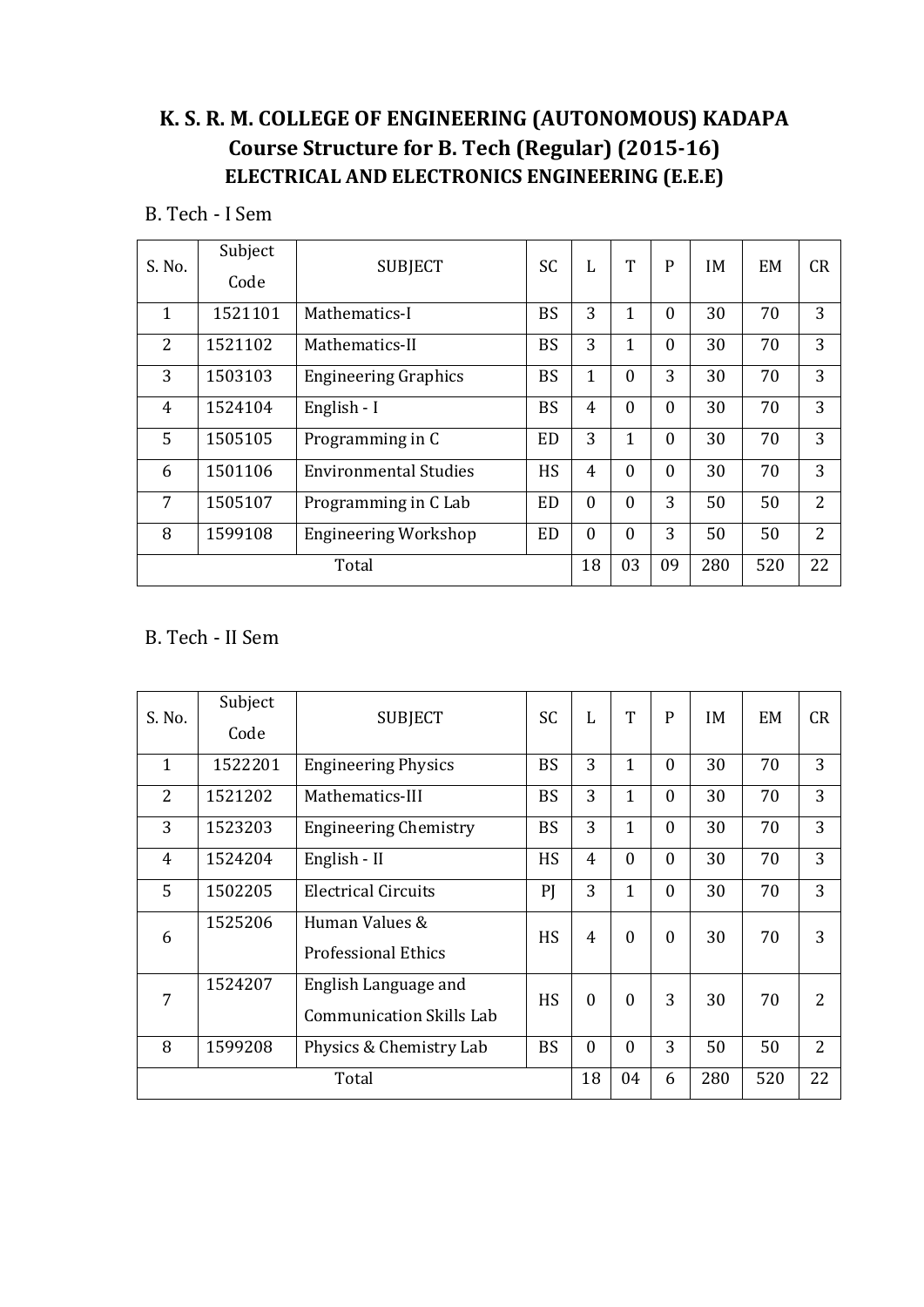## B. Tech – III Semester

| S. No.         | Subject<br>Code | <b>SUBJECT</b>                                   | <b>SC</b> | L            | T              | $\mathsf{P}$ | IM  | <b>EM</b> | CR             |
|----------------|-----------------|--------------------------------------------------|-----------|--------------|----------------|--------------|-----|-----------|----------------|
| $\mathbf{1}$   | 1521301         | Mathematics-IV                                   | <b>BS</b> | 3            | $\mathbf{1}$   | $\theta$     | 30  | 70        | 3              |
| $\overline{2}$ | 1511302         | Fluid Mechanics & Hydraulic<br>Machinery         | PN        | 4            | $\mathbf{0}$   | $\Omega$     | 30  | 70        | 3              |
| 3              | 1504303         | <b>Electronic Devices and Circuits</b>           | PI        | 4            | $\mathbf{0}$   | $\theta$     | 30  | 70        | 3              |
| $\overline{4}$ | 1502304         | Electromagnetic Fields                           | PJ        | 3            | $\mathbf{1}$   | $\theta$     | 30  | 70        | 3              |
| 5              | 1502305         | Network Theory                                   | PI        | 3            | $\mathbf{1}$   | $\theta$     | 30  | 70        | 3              |
| 6              | 1502306         | Electrical Machines - I                          | PI        | 3            | $\overline{1}$ | $\theta$     | 30  | 70        | 3              |
| 7              | 1511307         | Fluid Mechanics & Hydraulic<br>Machinery Lab     | PN        | $\mathbf{0}$ | $\mathbf{0}$   | 3            | 50  | 50        | $\overline{2}$ |
| 8              | 1502308         | <b>Electrical Circuits and</b><br>Simulation Lab | PI        | $\mathbf{0}$ | $\overline{0}$ | 3            | 50  | 50        | 2              |
|                |                 |                                                  | 20        | 04           | 06             | 280          | 520 | 22        |                |

# B. Tech – IV Semester

| S.             | Subject | <b>SUBJECT</b>                         | <b>SC</b> | L              | T            | P            | IM  | EM  | CR             |
|----------------|---------|----------------------------------------|-----------|----------------|--------------|--------------|-----|-----|----------------|
| No.            | Code    |                                        |           |                |              |              |     |     |                |
| $\mathbf{1}$   | 1514401 | Analog Electronic Circuits             | PI        | 3              | $\mathbf{1}$ | $\mathbf{0}$ | 30  | 70  | 3              |
| $\overline{2}$ | 1504402 | Switching Theory & Logic Design        | PI        | 3              | $\mathbf{1}$ | $\mathbf{0}$ | 30  | 70  | 3              |
| 3              | 1502403 | <b>Generation of Electrical Power</b>  | PI        | 3              | $\mathbf{1}$ | $\mathbf{0}$ | 30  | 70  | 3              |
| 4              | 1502404 | Electrical & Electronics               | PI        | 3              | $\mathbf{1}$ | $\mathbf{0}$ | 30  | 70  | 3              |
|                |         | Measurements                           |           |                |              |              |     |     |                |
| 5              | 1502405 | Electrical Machines - II               | PI        | 3              | $\mathbf{1}$ | $\theta$     | 30  | 70  | 3              |
| 6              | 1502406 | Power Systems - I                      | PI        | 3              | $\mathbf{1}$ | $\theta$     | 30  | 70  | 3              |
| 7              | 1514407 | <b>Electronic Devices and Circuits</b> | PI        | $\overline{0}$ | $\mathbf{0}$ | 3            | 50  | 50  | 2              |
|                |         | Lab                                    |           |                |              |              |     |     |                |
| 8              | 1502408 | Electrical Machines - I Lab            | PI        | $\mathbf{0}$   | $\mathbf{0}$ | 3            | 50  | 50  | $\overline{2}$ |
|                | Total   |                                        |           | 18             | 06           | 06           | 280 | 520 | 22             |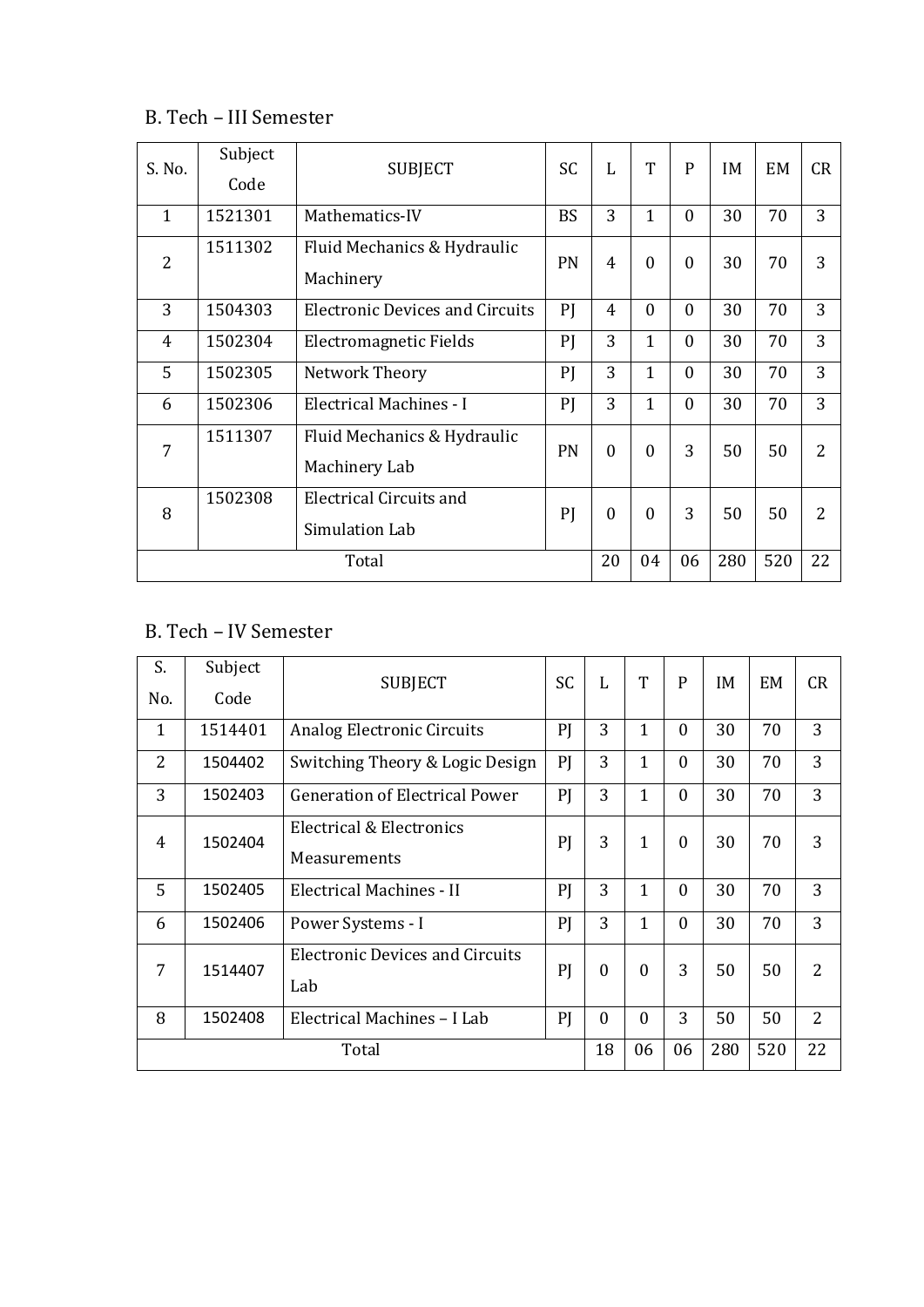## B. Tech – V Semester

| S.<br>No. | Subject<br>Code | <b>SUBJECT</b>                                        | <b>SC</b> | L                | T            | P            | ΙM  | <b>EM</b> | CR             |
|-----------|-----------------|-------------------------------------------------------|-----------|------------------|--------------|--------------|-----|-----------|----------------|
| 1         | 1525501         | Managerial Economics And<br><b>Financial Analysis</b> | <b>HS</b> | 3                | 1            | $\theta$     | 30  | 70        | 3              |
| 2         | 1502502         | <b>Control Systems</b>                                | PJ        | 3                | $\mathbf{1}$ | $\Omega$     | 30  | 70        | 3              |
| 3         | 1502503         | <b>Power Electronics</b>                              | PJ        | 3                | $\mathbf{1}$ | $\mathbf{0}$ | 30  | 70        | 3              |
| 4         | 1502504         | Power Systems - II                                    | PJ        | 3                | 1            | $\Omega$     | 30  | 70        | 3              |
| 5         | 1502505         | Electrical Machines - III                             | PJ        | 3                | 1            | $\Omega$     | 30  | 70        | 3              |
| 6         | 1502506         | MOOC I                                                | PJ        | 3                | 1            | $\theta$     | 30  | 70        | 3              |
| 7         | 1502507         | Electrical Measurements Lab                           | PI        | $\boldsymbol{0}$ | $\mathbf{0}$ | 3            | 50  | 50        | $\overline{2}$ |
| 8         | 1502508         | Electrical Machines - II Lab                          | PI        | $\overline{0}$   | $\theta$     | 3            | 50  | 50        | $\overline{2}$ |
|           | Total           |                                                       |           |                  | 06           | 06           | 280 | 520       | 22             |

# B. Tech – VI Semester

| S.<br>No.    | Subject<br>Code | <b>SUBJECT</b>                                      | <b>SC</b> | L              | T            | P        | IM     | EM  | CR             |
|--------------|-----------------|-----------------------------------------------------|-----------|----------------|--------------|----------|--------|-----|----------------|
| $\mathbf{1}$ | 1514601         | Linear & Digital Integrated Circuit<br>Analysis     | PI        | 3              | 1            | $\Omega$ | 30     | 70  | 3              |
| 2            | 1514602         | Micro Processors &<br>Microcontrollers              | PI        | 3              | 1            | 0        | 30     | 70  | 3              |
| 3            | 1502603         | <b>Power Semiconductor Drives</b>                   | PI        | 3              | $\mathbf{1}$ | $\Omega$ | 30     | 70  | 3              |
| 4            | 1502603         | Power Systems - III                                 | PI        | 3              | 1            | $\Omega$ | 30     | 70  | 3              |
| 5            | 1502604         | Power System Operation & Control                    | PI        | $\overline{4}$ | $\Omega$     | $\Omega$ | 30     | 70  | 3              |
| 6            | 1502605         | MOOC-II                                             | PI        | $\overline{4}$ | $\theta$     | $\Omega$ | 30     | 70  | 3              |
| 7            | 1524606         | Advanced English communication<br>Lab(Audit Course) | <b>HS</b> | $\theta$       | $\Omega$     | 3        | $50^*$ |     |                |
| 8            | 1502607         | <b>Power Electronics &amp; Simulation</b><br>Lab    | PI        | $\mathbf{0}$   | $\mathbf{0}$ | 3        | 50     | 50  | $\overline{2}$ |
| 9            | 1502608         | Control Systems & Simulation Lab                    | PI        | $\Omega$       | $\Omega$     | 3        | 50     | 50  | $\overline{2}$ |
|              | Total           |                                                     |           |                | 05           | 09       | 280    | 520 | 22             |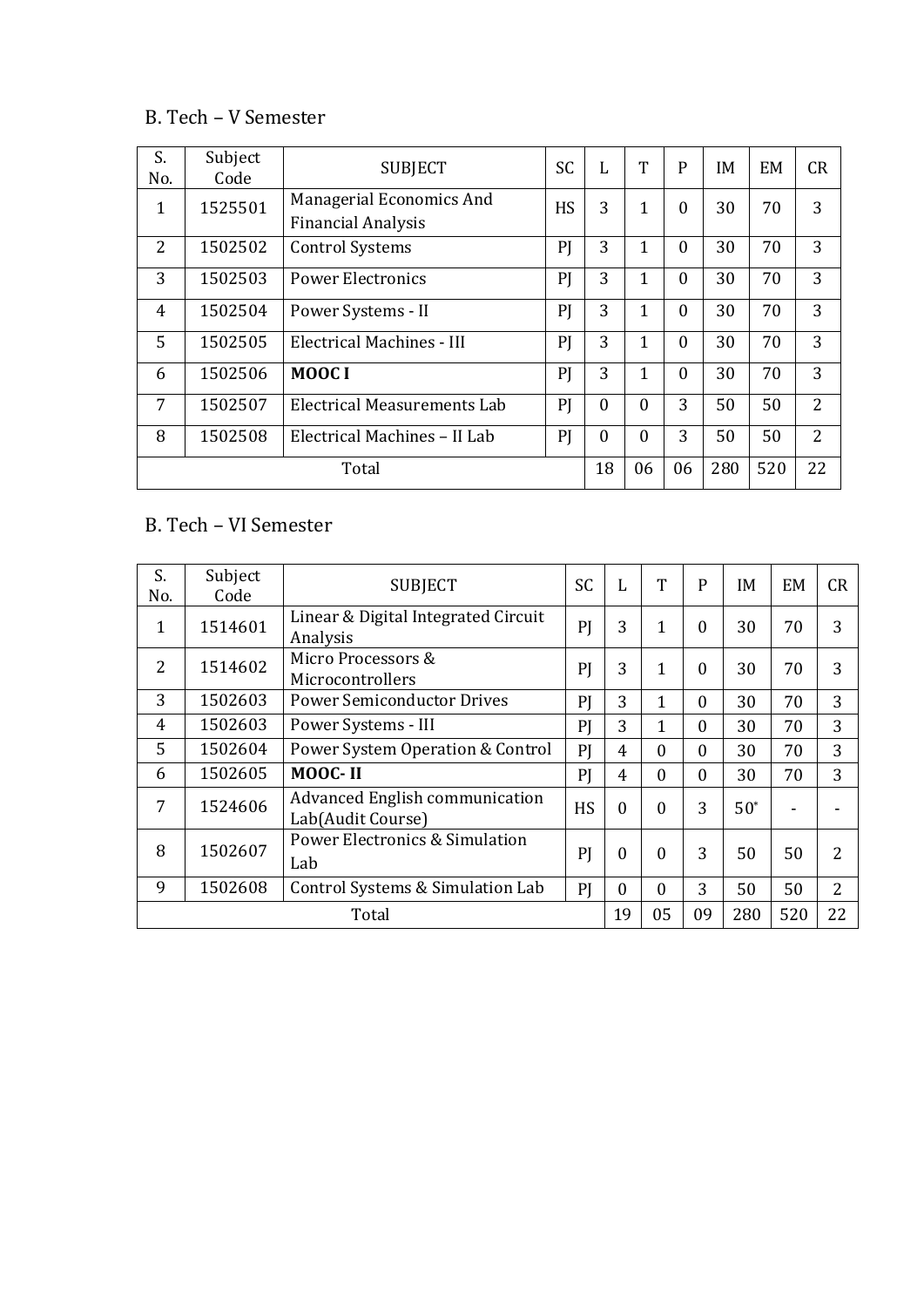## B. Tech – VII Semester

| S.<br>No.      | Subject<br>Code | <b>SUBJECT</b>                                                    | <b>SC</b> | L        | T            | $\mathbf{P}$   | IM  | <b>EM</b> | CR             |
|----------------|-----------------|-------------------------------------------------------------------|-----------|----------|--------------|----------------|-----|-----------|----------------|
| 1              | 1525701         | <b>Management Science</b>                                         | <b>HS</b> | 3        | $\mathbf{1}$ | $\mathbf{0}$   | 30  | 70        | 3              |
| $\overline{2}$ | 1502702         | <b>Advanced Control Systems</b>                                   | PI        | 3        | $\mathbf{1}$ | $\mathbf{0}$   | 30  | 70        | 3              |
| 3              | 1502703         | <b>HVDC Transmission</b>                                          | PI        | 3        | $\mathbf{1}$ | $\mathbf{0}$   | 30  | 70        | 3              |
| 4              | 1502704         | Switch Gear & Protection                                          | PI        | 3        | $\mathbf{1}$ | $\overline{0}$ | 30  | 70        | 3              |
| 5              | 1502705         | <b>Electrical Distribution Systems</b>                            | PI        | 3        | 1            | $\overline{0}$ | 30  | 70        | 3              |
|                |                 | <b>CBCC-I</b>                                                     |           |          |              |                |     |           |                |
|                | 1502706         | High Voltage Engineering                                          | PI        | 3        | $\mathbf{1}$ | $\mathbf{0}$   | 30  | 70        | 3              |
| 6              | 1502707         | Principles of Power Quality                                       | PI        | 3        | 1            | $\overline{0}$ | 30  | 70        | 3              |
|                | 1502708         | Reliability Engineering &<br><b>Applications to Power Systems</b> | PI        | 3        | $\mathbf{1}$ | $\theta$       | 30  | 70        | 3              |
| 7              | 1514709         | Micro Processors & Micro<br>Controllers Lab                       | PI        | $\theta$ | $\Omega$     | 3              | 50  | 50        | $\overline{2}$ |
| 8              | 1502710         | Power Systems Simulation Lab                                      | PI        | $\theta$ | $\theta$     | 3              | 50  | 50        | $\overline{2}$ |
|                | Total           |                                                                   |           | 20       | 06           | 06             | 280 | 520       | 22             |

# B. Tech – VIII Semester

| S.<br>No. | Subject<br>Code | <b>SUBJECT</b>                                       | <b>SC</b> | L        | T              | P              | IM  | <b>EM</b>      | CR             |
|-----------|-----------------|------------------------------------------------------|-----------|----------|----------------|----------------|-----|----------------|----------------|
| 1         | 1502801         | <b>Utilization of Electrical Power</b>               | PI        | 3        | 1              | $\overline{0}$ | 30  | 70             | 3              |
| 2         | 1502802         | <b>FACTS</b>                                         | PI        | 3        | 1              | $\theta$       | 30  | 70             | 3              |
| 3         | 1502803         | <b>Energy Auditing and Demand</b><br>Side Management | PI        | 3        | 1              | $\mathbf{0}$   | 30  | 70             | 3              |
|           |                 | <b>CBCC-II</b>                                       |           |          |                |                |     |                |                |
|           | 1502804         | <b>Special Electrical Machines</b>                   | PI        | 3        | 1              | $\mathbf{0}$   | 30  | 70             | 3              |
| 4         | 1502805         | <b>Switch Mode Power</b><br>Converters               | PI        | 3        | 1              | $\theta$       | 30  | 70             | 3              |
|           | 1502806         | Electrical Machine Design                            | PI        | 3        | $\overline{1}$ | $\overline{0}$ | 30  | 70             | 3              |
| 5         | 1502807         | Seminar                                              | PI        | $\Omega$ | $\Omega$       | ۰              | 50  | $\blacksquare$ | $\overline{2}$ |
| 6         | 1502808         | Comprehensive Viva                                   | PI        | $\theta$ | $\theta$       | ۰              | 50  |                | $\overline{2}$ |
| 7         | 1502809         | Project Work                                         | PI        | $\theta$ | $\mathbf{0}$   | ۰              | 50  | 50             | 10             |
|           | Total           |                                                      |           | 12       | 4              | $\mathbf{0}$   | 270 | 330            | 26             |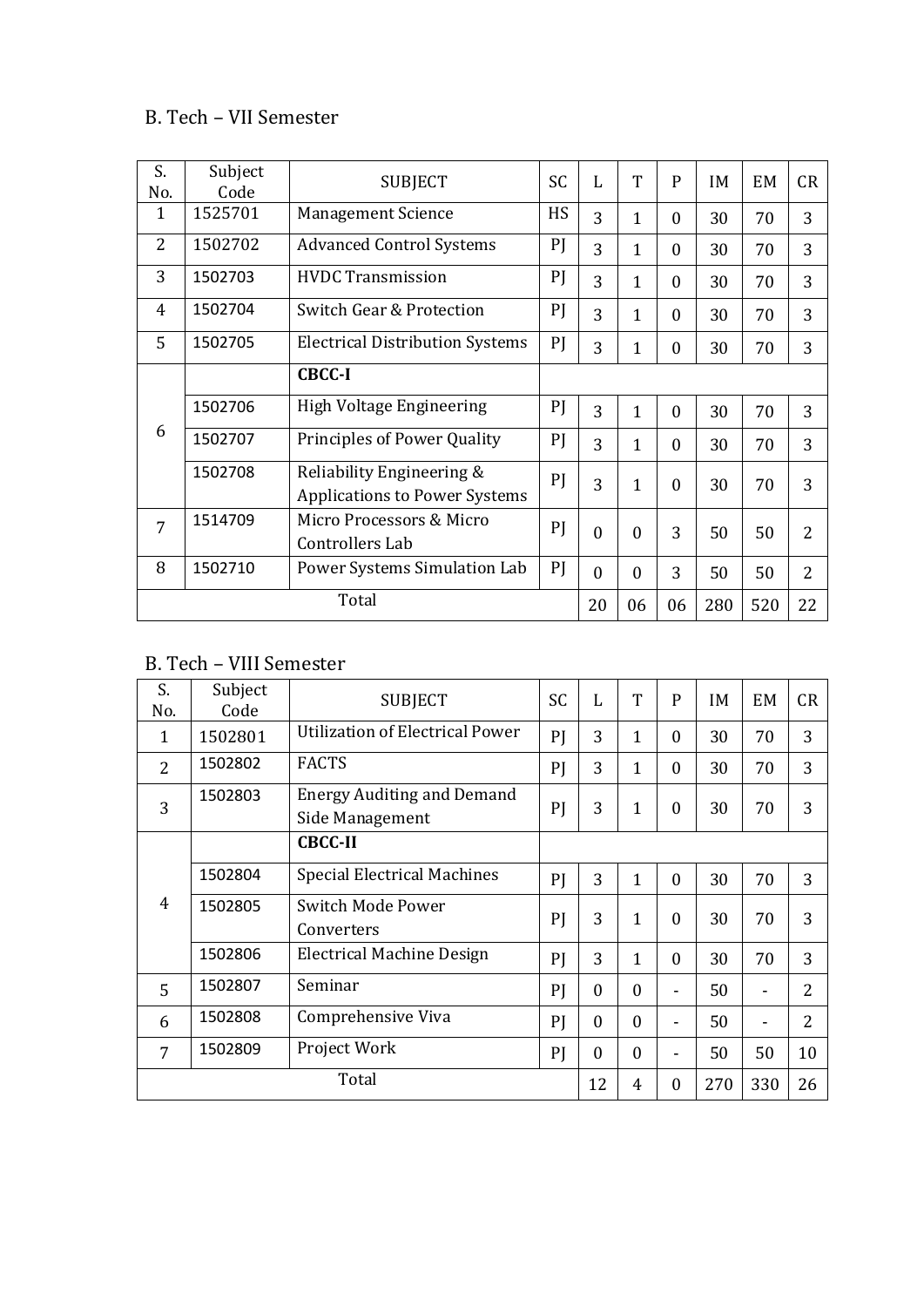| Subject<br>Code | Subject<br>Category | Subject Title | $\mathbf{r}$<br>∸ | $\mathbf{m}$ | IΜ | EM CR |   |
|-----------------|---------------------|---------------|-------------------|--------------|----|-------|---|
| 1521101         | <b>BS</b>           | Mathematics-1 | $\sqrt{2}$<br>ັ   |              | 30 | 70    | - |

#### **Objectives:**

\* To make the students to understand differential equations and to make use these equations not only in mathematics but also in solving engineering problems.

\* To make the students to understand the importance of differential calculus double integrals and triple integrals.

*Unit I*: Differential equations of first order and first degree: Exact, Non exact, Linear and Bernoulli equations. Applications: Orthogonal trajectories, Newton's law of cooling, Law of natural growth and decay.

*Unit II*: Linear differential equations of second and higher order with constant coefficients and R.H.S term of the type  $e^{ax}$ , sin ax, cos ax, polynomials in x,  $e^{ax} V(x)$ ,  $xV(x)$  - Method of variation of parameters.

*Unit III*: Simple examples of Taylor's and Maclaurin's series – Functions of two or more variables Jacobians – Maxima and minima of functions of two variables – Lagrange's method of undetermined multipliers.

*Unit IV*: Curvature: Curvature of a curve – Curvature of a circle – Radius of a curvature – Centre of Curvature – Equation to the circle of curvature. Curve tracing – Cartesian, polar and parametric curves.

*Unit V*: Multiple Integrals: Evaluation of double integrals in Cartesian coordinates, and polar coordinates -Change of variables in double integrals - Change the order of integration in double integrals - Evaluation of triple integrals in Cartesian and polar coordinates - Change of variables in triple integrals.

#### **Text Books:**

- 1. Higher Engineering Mathematics, Dr. B.S. Grewal, Khanna Publishers-42 edition.
- 2. Higher Engineering Mathematics, B.V. Ramana, Mc. Graw Hill Education (India) Pvt. Ltd

#### **Reference Books:**

- 1. Advanced Engineering Mathematics, Erwin Kreyszig, Willey Publications, 9th edition-2013
- 2. Engineering Mathematics Volume-1, Dr. D.S Chandra Sekharaiah, Prism Books Pvt. Ltd.
- 3. Advanced Engineering Mathematics by N. Bali, M Goyal, Firewall Media 7<sup>th</sup> edition.
- 4. Engineering Mathematics, Volume I & II, E. Rukmangadachari & E. Keshava Reddy, Pearson Publisher Ist Edition (2010).

#### **Outcomes:**

Students are able to understand and apply differential equations in solving hydro dynamics and fluid mechanics problems

| Subject<br>Code | Subject<br>Category | <b>Subject Title</b> |   | $\mathbf{m}$ | D | IΜ | EM | CR <sub>1</sub> |
|-----------------|---------------------|----------------------|---|--------------|---|----|----|-----------------|
| 1521102         | BS                  | Mathematics-2        | ັ |              |   | 30 | 70 | ∽<br>ັ          |

#### **Objectives:**

\* To make the students to understand Fourier series and apply them in solving problems.

\* To inculcate the concept of partial differential equations and its application to solve wave equation and heat equations.

- \* To make the students to understand Laplace transforms and inverse Laplace transforms.
- \* The students gain the knowledge about vector differentiation and vector integration.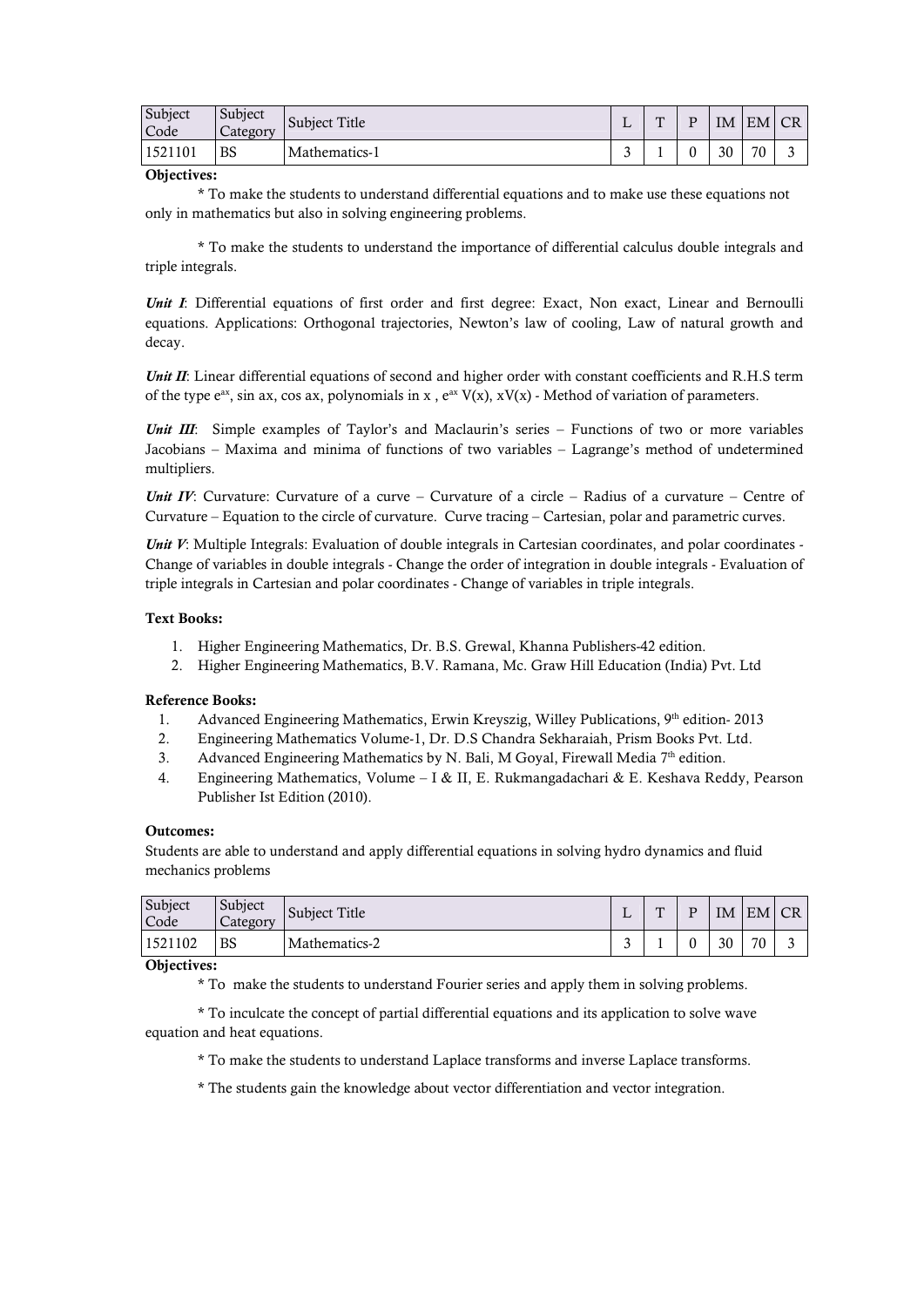*Unit I*: Vector calculus - Vector differentiation: Scalar point function - Vector point function -Vector operator Del – Gradient – Divergence - Curl . Vector integration: Line, Surface and Volume integrals .Green's theorem in a plane, Stoke's theorem and Gauss-divergence theorems (Statements only). Applications of Green's , Stoke's and Gauss divergence theorems.

*Unit II*: Laplace transforms of standard functions – Properties of Laplace Transforms - Transforms of derivatives and integrals- Evaluation of integrals by Laplace transforms – Unit step function – Second shifting theorem – Dirac's delta function. Laplace transform of periodic functions.

*Unit III:* Convolution theorem. Inverse Laplace Transforms – Applications of Laplace transforms to ordinary differential equations.

*Unit IV:* Fourier series: Determination of Fourier coefficients - Fourier series - Even and odd functions -Fourier series in an arbitrary interval - Functions having points of discontinuity- Half range Fourier sine and cosine expansions.

*Unit V*: Partial Differential Equations: Formation of partial differential equations by eliminating arbitrary constants and arbitrary functions - Method of separation of variables. Solution of one dimensional wave equation - Solution of one dimensional heat equation.

### **Text Books:**

1..Higher Engineering Mathematics, Dr. B.SGrewal, Khanna Publishers-42 edition.

2.Higher Engineering Mathematics, B.V.Ramana, Mc. Graw Hill Education (India) Pvt. Ltd.

### **Reference Books:**

- 5. Advanced Engineering Mathematics, Erwin Kreyszig, Willey Publications,  $9<sup>th</sup>$  edition- 2013
- 6. Engineering Mathematics Volume -1, Dr. D.S Chandra Sekharaiah, Prism Books Pvt. Ltd.
- 7. Advanced Engineering Mathematics by N. Bali, M Goyal, Firewall Media 7<sup>th</sup> edition.
- 8. Engineering Mathematics, Volume I & II, E. Rukmangadachari & E. Keshava Reddy, Pearson Publisher Ist Edition (2010).
- 9. Fourier Series and Integral Transforms by Prof. S. Sreenadh, S. Ranganatham,
- Dr. M.V.S.S.N. Prasad, Dr. V. Ramesh Babu S. Chand & Company Pvt. Ltd.

#### **Outcomes:**

- Students are able to apply Fourier series in harmonic analysis.
- Students are able to understand wave equation and heat equations and solve them by the method of separation of variables.
- Students are able to understand Laplace transforms and vector calculus concepts and their applications.

| Subject<br>Code | Subject<br>Category | Subject Title               | ш. | $\mathbf{m}$ |   | IΜ | EM CR |  |
|-----------------|---------------------|-----------------------------|----|--------------|---|----|-------|--|
| 1503103         | ΕD                  | <b>Engineering Graphics</b> |    |              | - | 30 | 70    |  |

#### **COURSE OBJECTIVE:**

By studying the engineering drawing, a student becomes aware of how industry communicates technical information. Engineering drawing teaches the principles of accuracy and clarity in presenting the information necessary about objects.

- This course develops the engineering imagination i.e., so essential to a successful design. Learning techniques of engineering drawing changes the way one thinks about technical images.
- It is ideal to master the fundamentals of engineering drawing first and to later use these fundamentals for a particular application, such as computer aided drafting. Engineering Drawing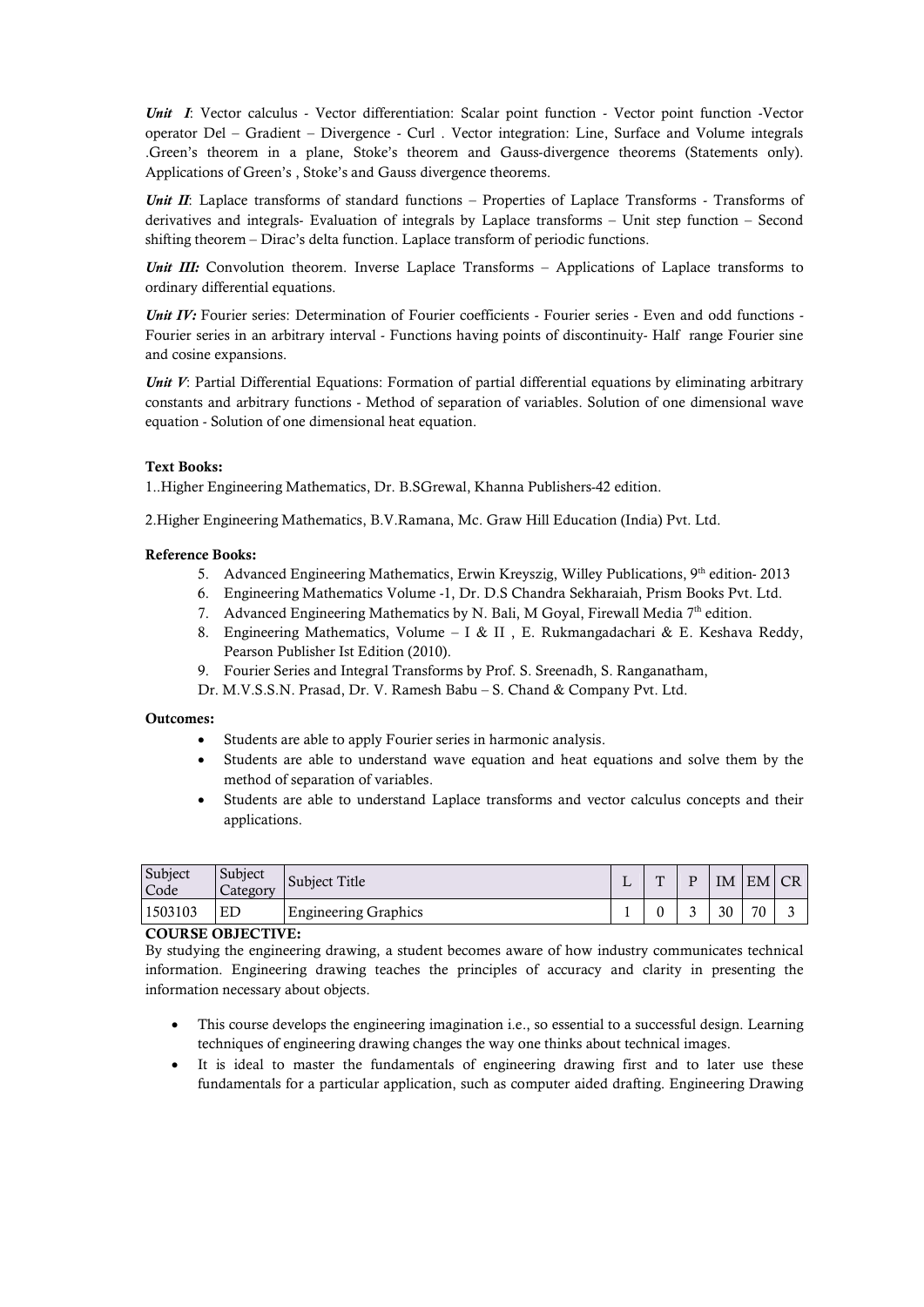is the language of engineers and by studying this course, engineering students will eventually be able to prepare drawings of various objects being used in technology.

### **UNIT-1:**

#### INTRODUCTION TO ENGINEERING DRAWING

Principles of Engineering Graphics and their significance- Drawing instruments and their use-Conventions in Drawing- Lettering- BIS Conventions.

| Curves used in Engineering Practice: | (a) Conic sections – General methods only |
|--------------------------------------|-------------------------------------------|
|                                      | (b) Cycloid, Epicycloids and Hypocycloid  |
|                                      | (c) Involutes                             |

**UNIT- II:** PROJECTION OF POINTS AND LINES: Principles of orthographic projection- conventions-First and Third angle projections. Projections of points, Lines inclined to one or both planes, Problems on projections, Finding True lengths & traces.

**UNIT- III:** PROJECTION OF PLANES: Projections of regular plane surfaces/figures, Projection of planes using auxiliary planes.

PROJECTIONS OF SOLIDS: Projections of regular solids inclined to one or both planes..

**UNIT- IV** SECTIONS OF SOLIDS: Section planes and sectional views of right regular solids- Prism, Cylinder, Pyramid and Cone. True shape of sections

**UNIT- V** ORTHOGRAPHIC PROJECTIONS: Conversion of isometric projections/views to Orthographic Views- Conventions.

TEXT BOOKS:

- 1. Engineering Drawing, N.D.Bhat, Charotar Publishers
- 2. Engineering Drawing, K.L. Narayana,P.Khanniah, Scitech Pub.
- 3. Engineering Drawing, Basant Agrawal,C.M.Agrawal, Tata McGraw-Hill

#### REFERENCES:

- 1. Engineering Drawing, Shah and Rana, 2/e,Pearson Education
- 2. Engineering Drawing,B.V.R. Guptha,J.K.Publishers
- 3. Engineering Drawing and Graphics, Venugopal, New age Publishers
- 4. Engineering Drawing, Johle, Tata McGraw-Hill

| Subject<br>Code | Subject<br>Category | Subject Title | ∸ | $\mathbf{m}$ | D | IM | EM CR |  |
|-----------------|---------------------|---------------|---|--------------|---|----|-------|--|
| 1524104         | HS                  | English-1     | 4 | 0            | υ | 30 | 70    |  |

Objectives:

- To improve the language, proficiency of the students in English with an emphasis on LSRW Skills.
- To develop an awareness in the students about the significance of silent reading and comprehension.
- To equip the students to study academic subjects with greater facility through theoretical and practical components of the syllabus.
- To develop study skills as well as communication in formal and informal situations.
- To enable students to express themselves fluently and appropriately in social and professional contexts.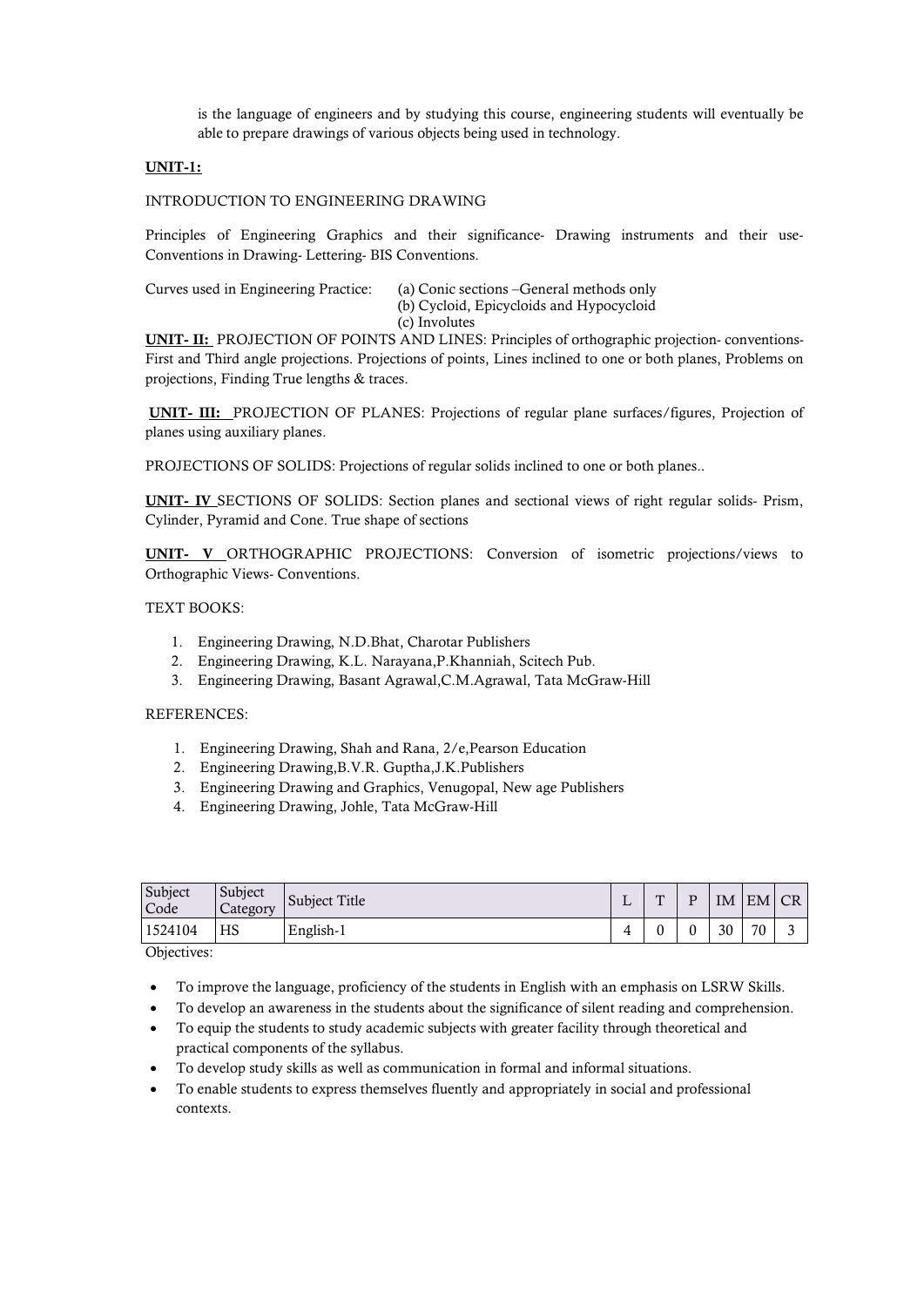To develop an awareness in the students about writing as an exact and formal skill.

#### UNIT – I

An Astrologer's day – R.K. Narayan My struggle for an education – Booker T. Washington Grammar – Identification and Interchange of parts of speech. UNIT – II Building A New State – Dr. A.P.J. Abdul Kalam The Happy Prince – Oscar Wilde

Grammar – Reading comprehension

### UNIT – III

The woodrose – Abburi Chayadevi Mokshagundam Visveswaraiah – A Biography Grammar – Vocabulary

### UNIT – IV

Homi Jehangir Baba – A Biography

If – Rudyard Kipling

Grammar – Transformation sentences

### UNIT – V

Remedial Grammar

#### Reference Books

- 1. Glossary of Grammatical Terms Geogrey Leech
- 2. Practical English Usage Michal Swan
- 3. English Grammar and Composition Wren and Martin
- 4. Advanced English Grammar & Composition M.P. Bhatia
- 5. English Improvement Course Dhillon

| Subject<br>Code | Subject<br>Category | Subject Title    | . .    | m | D | IΜ | EM | <b>CR</b> |
|-----------------|---------------------|------------------|--------|---|---|----|----|-----------|
| 1505105         | ED                  | Programming in C | ∼<br>ັ |   |   | 30 | 70 |           |

**Course Objectives:**

- To understand the syntax and semantics of C programming language and other features of the language
- To learn logical skills for solving problems, implement them using C language

#### **UNIT I**

**Introduction to Computers:** Computer Systems, Computing Environment, Computer Languages, Creating and Running Programs, System Developments, Algorithms, Flowcharts.

**Introduction to the C Language**: Introduction, C programs, Identifiers, Types, Variables, Constants, Input and Output, Programming Examples.

#### **UNIT II**

**Structure of C program:** Expressions, Precedence and Associativity, Evaluating Expressions, Type Conversion, Statements, Sample Programs.

**Selections and Making Decisions:** Logical Data and Operators, Two-way Selection, Multiway Selection.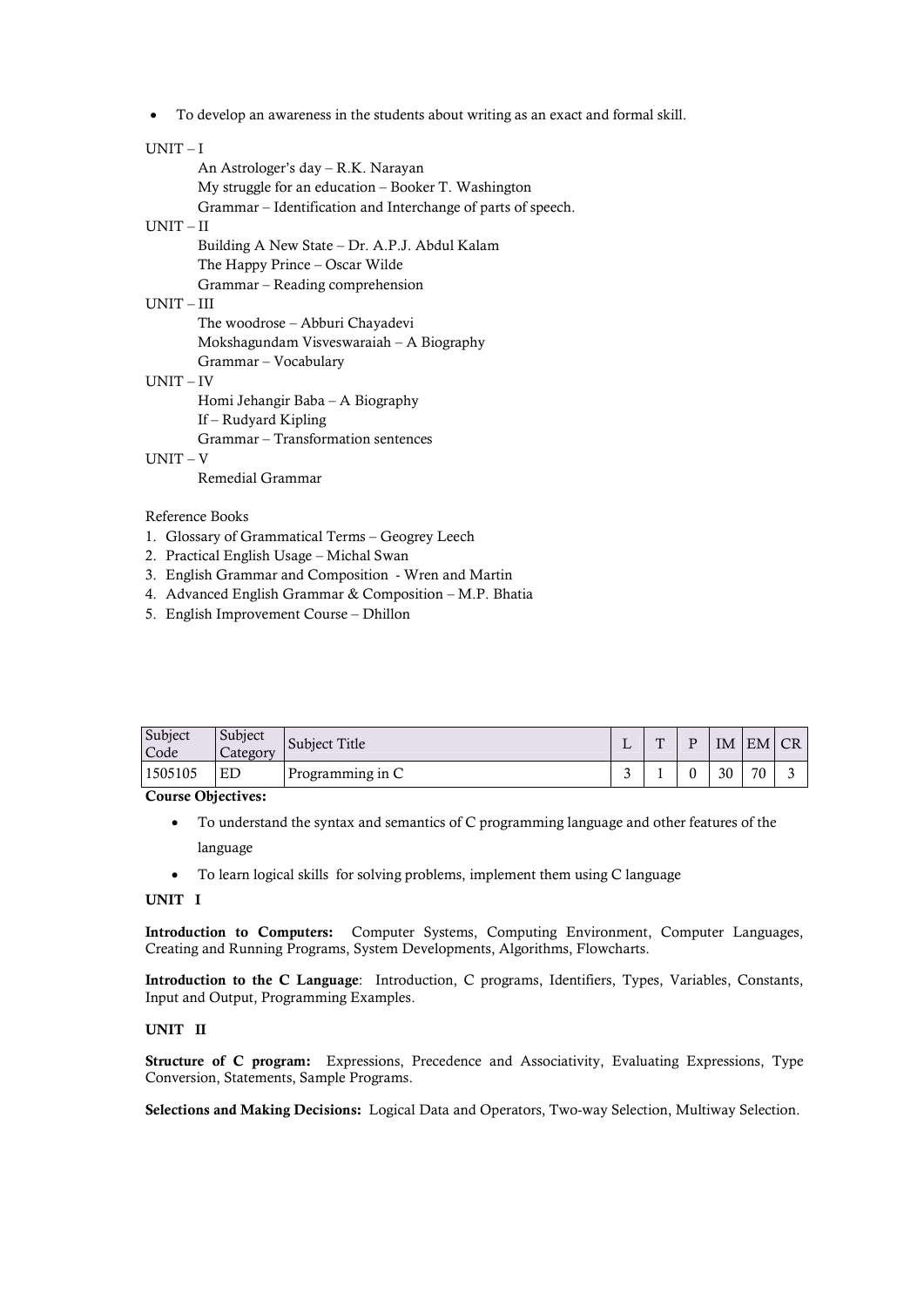### **UNIT III**

**Repetition:** Concept of Loop, Pretest and Post-test Loops, Initialization and Updation, Event and Counter Controller Loop, Loops in C, Looping Applications

**Functions:** Introduction, User Defined Functions, Inter-Function Communication, Standard Functions, Scope, Programming Examples.

#### **UNIT IV**

**Arrays:** Introduction, Two Dimensional Arrays, Multi-Dimensional Arrays, Inter Function Communication, Array Applications, Exchange(Bubble) Sort, Binary Search, Linear Search.

**Strings:** String Concepts, C Strings, Sting Input/output Functions, Arrays of Strings, String Manipulation Functions, String/Data Conversion.

#### **UNIT V**

**Enumerated, Structure, and Union Types**: The Type Definition, Enumerated Types, Structure, Unions, Programming Applications.

**Bitwise Operators:** Exact Size Integer Types, Logical Bitwise Operators, Shift Operators, Mask, Introduction to Pointers and File management.

#### **TEXT BOOKS:**

- 1. Computer Science, A Structured Programming Approach Using C, Behrouz A. Forouzan & Richard F. Gilberg, Third Edition, Cengage Learning
- 2. Programming in ANSI C, E. Balagurusamy, Fifth Edition, McGraw Hill.

#### **REFERENCE BOOKS:**

- 1. How to solve it by Computer by R.G. Dromey, Pearson
- 2. Computer Fundamentals and C Programming, Second Edition, Dr. P. Chenna Reddy.
- 3. Programming in C: A Practical Approach, Ajay Mittal, Pearson.
- 4. The C programming Language, B. W. Kernighan and Dennis M. Ritchi, Pearson Education.
- 5. Problem Solving and Programming Designs in C, J. R. Hanly and E.B. Koffman.,
- 6. Programming with C Rema Theraja, Oxford
- 7. Problem Solving with C, M.T.Somashekara, PHI
- 8. C Programming with problem solving, J.A. Jones & K. Harrow,Dreamtech Press
- 9. Programming with C, R.S.Bickar, Universities Press

| Subject<br>Code | Subject<br>Category | Subject Title                | ш. | $\mathbf{m}$ | ΙM | EM CR |  |
|-----------------|---------------------|------------------------------|----|--------------|----|-------|--|
| 1501106         | HS                  | <b>Environmental Studies</b> |    |              | 30 | 70    |  |

Unit I

Multidisciplinary nature of environmental studies: Definition, scope and importance – Need for public awareness; Natural Resources: Renewable and non-renewable resources – Natural resources and associated problems; (a) Forest resources – Use and over-exploitation, deforestation, case studies – Timber extraction, mining, dams and their effects on forest and tribal people; (b) Water resources – Use and overutilization of surface and ground water, floods, drought, conflicts over water, dams-benefits and problems; (c) Mineral resources – Use and exploitation, environmental effects of extracting and using mineral resources, case studies; (d) Food resources : World food problems, changes caused by agriculture and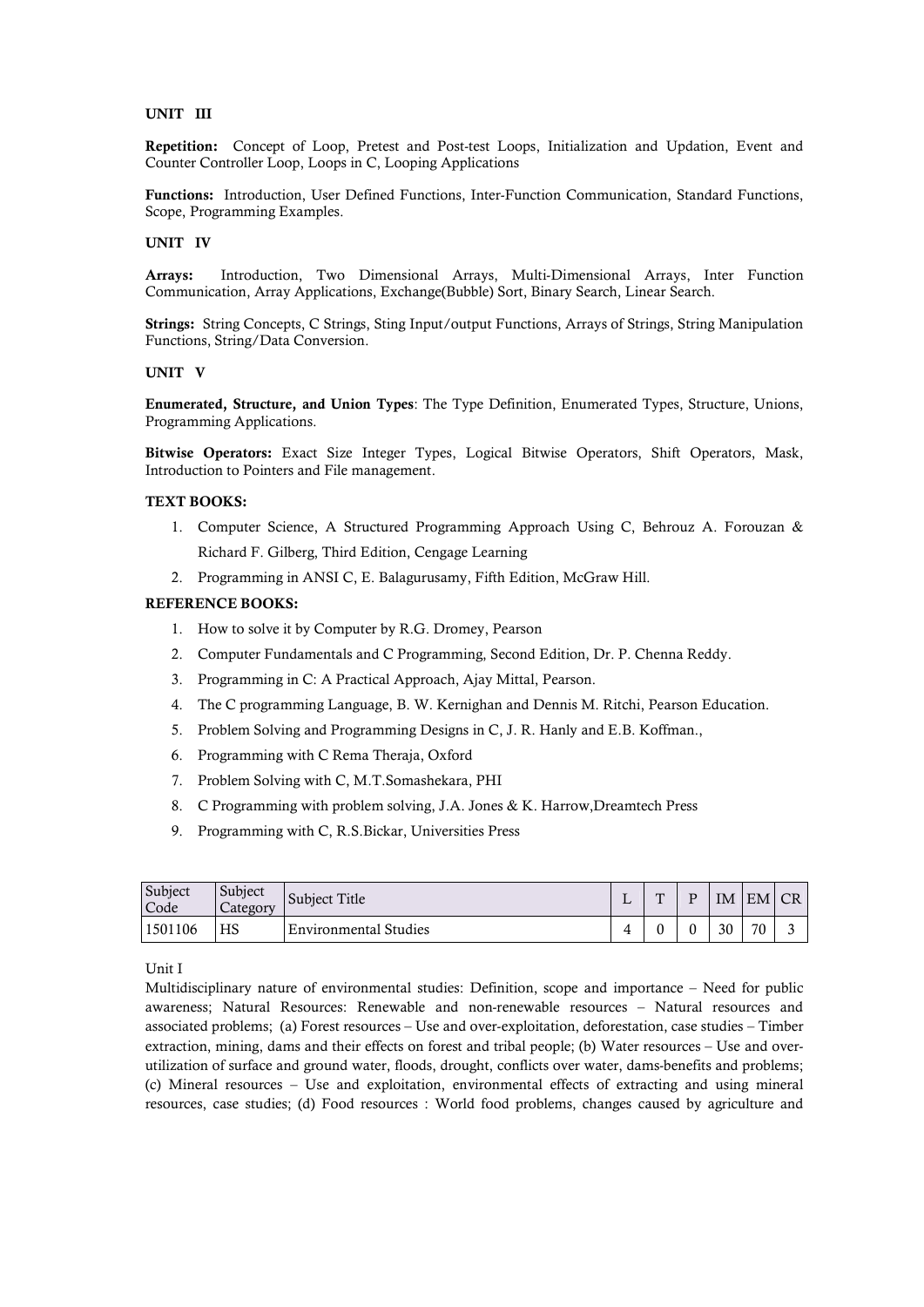overgrazing, effects of modern agriculture, fertilizer-pesticide problems, water logging, salinity, case studies; (e) Energy resources –Growing energy needs, renewable and non-renewable energy sources, use of alternate energy sources. Case studies; (f) Land resources: Land as a resource, land degradation, man induced landslides, soil erosion and desertification; Role of an individual in conservation of natural resources; equitable use of resources for sustainable lifestyles

#### Unit II

Ecosystems: Concept of an ecosystem – Structure and function of an ecosystem – Producers, consumers and decomposers – Energy flow in the ecosystem – Ecological succession – Food chains, food webs and ecological pyramids; Introduction, types, characteristic features, structure and function of the following ecosystems (a) Forest ecosystem, (b) Grassland ecosystem, (c) Desert ecosystem, (d) Aquatic ecosystems (ponds, streams, lakes, rivers, oceans, estuaries)

#### Unit III

Biodiversity and its conservation: Introduction – Definition : genetic, species and ecosystem diversity; Biogeographical classification of India; Value of biodiversity : consumptive use, productive use, social, ethical, aesthetic and option values; Biodiversity at global, National and local levels; India as a mega-diversity nation; Hot-sports of biodiversity; Threats to biodiversity : habitat loss, poaching of wildlife, man-wildlife conflicts; Endangered and endemic species of India; Conservation of biodiversity : In-situ and Ex-situ conservation of biodiversity

#### Unit IV

Environmental Pollution: Definition – Cause, effects and control measures of (a) Air pollution, (b) Water pollution, (c) Soil pollution, (d) Marine pollution, (e) Noise pollution, (f) Thermal pollution, (g). Nuclear hazards; Solid waste Management: Causes, effects and control measures of urban and industrial wastes - Role of an individual in prevention of pollution – Pollution case studies; Disaster management: floods, earthquake, cyclone and landslides

#### Unit V

Social Issues and the Environment: From Unsustainable to Sustainable development – Urban problems related to energy – Water conservation, rain water harvesting, watershed management – Resettlement and rehabilitation of people; its problems and concerns; • Environmental ethics : Issues and possible solutions; Climate change, global warming, acid rain, ozone layer depletion, nuclear accidents and holocaust, case studies; Wasteland reclamation; Consumerism and waste products; Environment Protection Act; Air (Prevention and Control of Pollution) Act; Water (Prevention and control of Pollution) Act; Wildlife Protection Act; Forest Conservation Act; Issues involved in enforcement of environmental legislation; Public awareness

Human Population and the Environment: Population growth, variation among nations – Population explosion – Family Welfare Programme; Environment and human health; Human Rights; Value Education; HIV/AIDS; Women and Child Welfare; Role of Information Technology in Environment and human health, case studies; Field work: Visit to a local area to document environmental assets river/forest/grassland/hill/mountain - Visit to a local polluted site-Urban/Rural/Industrial/Agricultural; Study of common plants, insects, birds; Study of simple ecosystems-pond, river, hill slopes, etc.

#### TEXTBOOKS:

1. Text book of Environmental Studies for Undergraduate Courses by Erach Bharucha for University Grants Commission, Universities Press.

2. Environmental Studies by Benny Joseph, Mc. Graw Hill Publications.

3. Principles and a basic course of Environmental science for under graduate course by Kousic, KouShic.

4. Text book of Environmental Sciences and Technology by M.AnjiReddy, BS Publication.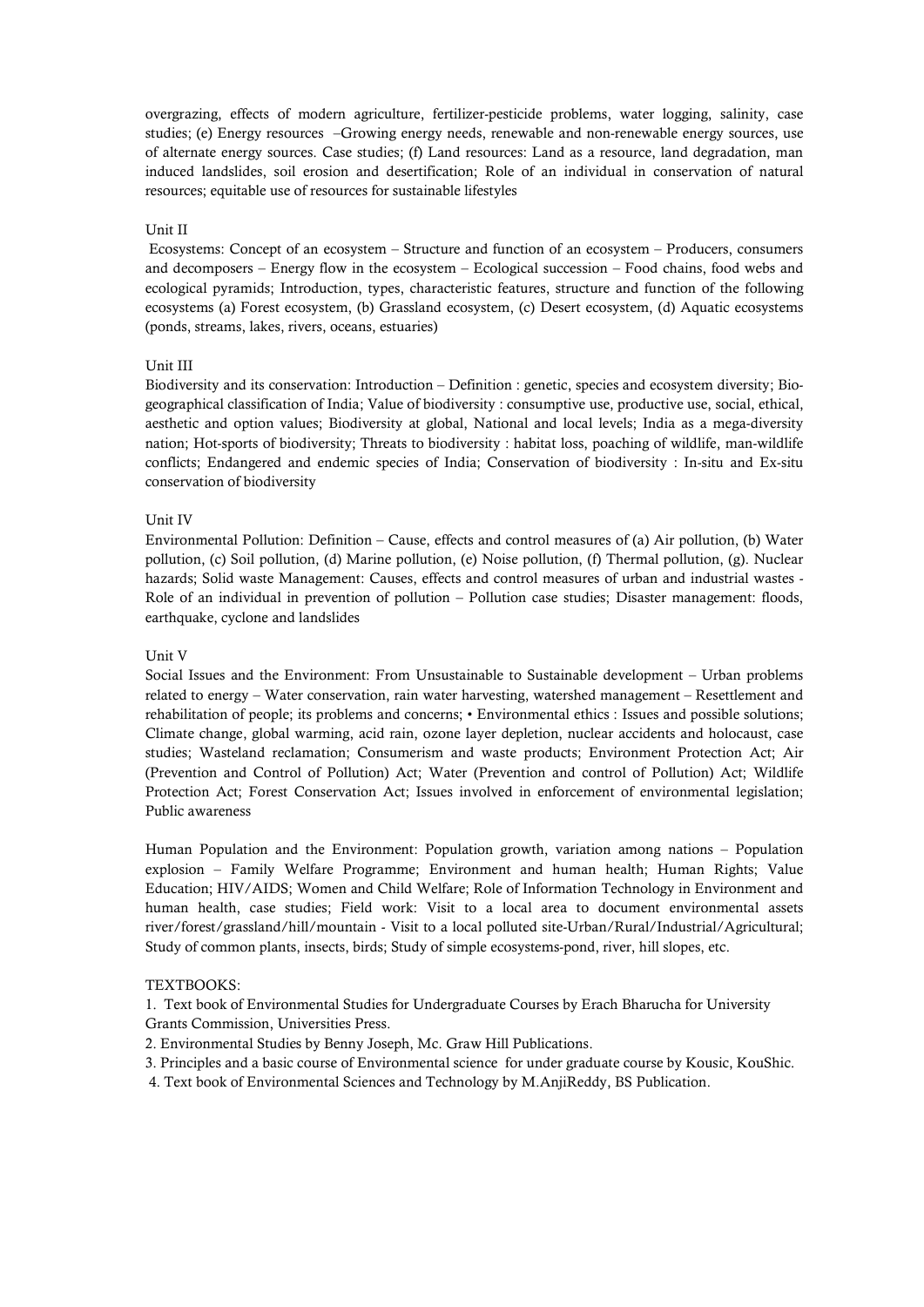REFERENCES:

1. Environmental sciences and engineering – J. Glynn Henry and Gary W. Heinke – Private limited.

| Private limited. | 1. Environmental sciences and engineering – J. Glynn Henry and Gary W. Heinke – Printice hall of India                                                                                                                         |  |  |               |  |  |  |  |                      |                                                                                               |  |  |  |  |  |  |   |                  |              |    |    |                |  |
|------------------|--------------------------------------------------------------------------------------------------------------------------------------------------------------------------------------------------------------------------------|--|--|---------------|--|--|--|--|----------------------|-----------------------------------------------------------------------------------------------|--|--|--|--|--|--|---|------------------|--------------|----|----|----------------|--|
|                  | 2. Environmental Studies by AninditaBasak - Pearson education                                                                                                                                                                  |  |  |               |  |  |  |  |                      |                                                                                               |  |  |  |  |  |  |   |                  |              |    |    |                |  |
|                  | 3. Introduction to Environmental engineering and science by Gilbert M. Masters and Wendell P. Ela -                                                                                                                            |  |  |               |  |  |  |  |                      |                                                                                               |  |  |  |  |  |  |   |                  |              |    |    |                |  |
|                  | Printice hall of India Private limited                                                                                                                                                                                         |  |  |               |  |  |  |  |                      |                                                                                               |  |  |  |  |  |  |   |                  |              |    |    |                |  |
| Subject          | Subject                                                                                                                                                                                                                        |  |  | Subject Title |  |  |  |  |                      |                                                                                               |  |  |  |  |  |  | L | T                | $\mathbf{P}$ | IM | EM | <b>CR</b>      |  |
| Code<br>1505107  | Category<br>ED                                                                                                                                                                                                                 |  |  |               |  |  |  |  | Programming in C Lab |                                                                                               |  |  |  |  |  |  | 0 | $\boldsymbol{0}$ | 3            | 50 | 50 | $\overline{2}$ |  |
| Objectives:      |                                                                                                                                                                                                                                |  |  |               |  |  |  |  |                      |                                                                                               |  |  |  |  |  |  |   |                  |              |    |    |                |  |
|                  | To make the student learn C Programming language.                                                                                                                                                                              |  |  |               |  |  |  |  |                      |                                                                                               |  |  |  |  |  |  |   |                  |              |    |    |                |  |
| $\bullet$        | To make the students solve problems, implement them using C language.                                                                                                                                                          |  |  |               |  |  |  |  |                      |                                                                                               |  |  |  |  |  |  |   |                  |              |    |    |                |  |
|                  | The Student is expected to solve at least 12 assignments from different concepts (every year 12                                                                                                                                |  |  |               |  |  |  |  |                      |                                                                                               |  |  |  |  |  |  |   |                  |              |    |    |                |  |
|                  | different experiments).                                                                                                                                                                                                        |  |  |               |  |  |  |  |                      |                                                                                               |  |  |  |  |  |  |   |                  |              |    |    |                |  |
|                  | SAMPLE LIST OF EXPERIMENTS:                                                                                                                                                                                                    |  |  |               |  |  |  |  |                      |                                                                                               |  |  |  |  |  |  |   |                  |              |    |    |                |  |
| 1.               | Practice DOS/LINUX commands necessary for design of C programs.                                                                                                                                                                |  |  |               |  |  |  |  |                      |                                                                                               |  |  |  |  |  |  |   |                  |              |    |    |                |  |
|                  | 2. Write, edit, debug, compile and execute sample C programs to understand the programming<br>environment.                                                                                                                     |  |  |               |  |  |  |  |                      |                                                                                               |  |  |  |  |  |  |   |                  |              |    |    |                |  |
| 3.               | a) Write a C program to find the sum of the individual digits of a given number.                                                                                                                                               |  |  |               |  |  |  |  |                      |                                                                                               |  |  |  |  |  |  |   |                  |              |    |    |                |  |
| 4.               | b) Write a C program to check whether a given number is a palindrome or not.<br>a) Write a C program to generate & print first n terms of the Fibonacci sequence.                                                              |  |  |               |  |  |  |  |                      |                                                                                               |  |  |  |  |  |  |   |                  |              |    |    |                |  |
| 5.               | b) Write a C program to find the roots of a quadratic equation.<br>a) Write a C program to compute the factorial of a given number.                                                                                            |  |  |               |  |  |  |  |                      |                                                                                               |  |  |  |  |  |  |   |                  |              |    |    |                |  |
| 6.               | b) Write a C program to generate all the prime numbers within a given range<br>a) Write a C program to generate PASCAL triangle.                                                                                               |  |  |               |  |  |  |  |                      |                                                                                               |  |  |  |  |  |  |   |                  |              |    |    |                |  |
| 7.               | b) Write a C program to find the GCD of two integers.<br>a) Write a C program to evaluate the function $Sin(x)$ as defined by the infinite series expression.                                                                  |  |  |               |  |  |  |  |                      |                                                                                               |  |  |  |  |  |  |   |                  |              |    |    |                |  |
| 8.               | b) Write a C program to find the square root of a given number.<br>a) Write a C program to find both smallest and largest number in a list of integers.                                                                        |  |  |               |  |  |  |  |                      | $S_{\text{in}(x)} = \frac{x}{1!} - \frac{x^3}{3!} + \frac{x^5}{5!} - \frac{x^7}{7!} + \cdots$ |  |  |  |  |  |  |   |                  |              |    |    |                |  |
| 9.               | b) Write a C program to perform multiplication of two matrices.<br>Write a C program to read a matrix and perform the following operations.                                                                                    |  |  |               |  |  |  |  |                      |                                                                                               |  |  |  |  |  |  |   |                  |              |    |    |                |  |
|                  | Print transpose of a matrix.<br>i)                                                                                                                                                                                             |  |  |               |  |  |  |  |                      |                                                                                               |  |  |  |  |  |  |   |                  |              |    |    |                |  |
|                  | Removal of duplicates from an ordered array.<br>$\overline{11}$                                                                                                                                                                |  |  |               |  |  |  |  |                      |                                                                                               |  |  |  |  |  |  |   |                  |              |    |    |                |  |
|                  | 10. a) Write a C program to perform arithmetic operations using functions.                                                                                                                                                     |  |  |               |  |  |  |  |                      |                                                                                               |  |  |  |  |  |  |   |                  |              |    |    |                |  |
|                  | b) Write a C program to find the factorial of a given number using recursive function.<br>11. a) Write a C program to count the number of vowels, constants, blank spaces, digits and special<br>characters in a given string. |  |  |               |  |  |  |  |                      |                                                                                               |  |  |  |  |  |  |   |                  |              |    |    |                |  |

- To make the student learn C Programming language.
- To make the students solve problems, implement them using C language.

#### SAMPLE LIST OF EXPERIMENTS:

- 1. Practice DOS/LINUX commands necessary for design of C programs.
- 2. Write, edit, debug, compile and execute sample C programs to understand the programming environment. solve at least 12 assignments from different concepts (every<br>MENTS:<br>X commands necessary for design of C programs.<br>ompile and execute sample C programs to understand th<br>to find the sum of the individual digits of a given n
- 3. a) Write a C program to find the sum of the individual digits of a given number.

\n- b) Write a C program to find the GCD of two integers.
\n- a) Write a C program to evaluate the function 
$$
Sin(x)
$$
 as defined by the infinite series\n 
$$
\frac{x}{Sin(x)} = \frac{x^3}{1!} + \frac{x^5}{5!} - \frac{x^7}{7!} + \cdots
$$
\n
\n- b) Write a C program to find the square root of a given number.\n
	\n- a) Write a C program to find both smallest and largest number in a list of integers.
	\n- b) Write a C program to perform multiplication of two matrices.
	\n\n
\n- Write a C program to read a matrix and perform the following operations.
\n- c) Print transpose of a matrix.
\n- d) Write a C program to perform arithmetic operations using functions.
\n- e) Write a C program to find the factorial of a given number using recursive function.
\n- f) Write a C program to find the factorial of a given number using recursive function.
\n

- 8. a) Write a C program to find both smallest and largest number in a list of i<br>b) Write a C program to perform multiplication of two matrices.<br>9. Write a C program to read a matrix and perform the following operations.
	- i) Print transpose of a matrix.
	- ii) Removal of duplicates from an ordered array.
- 10. a) Write a C program to perform arithmetic operations using functions.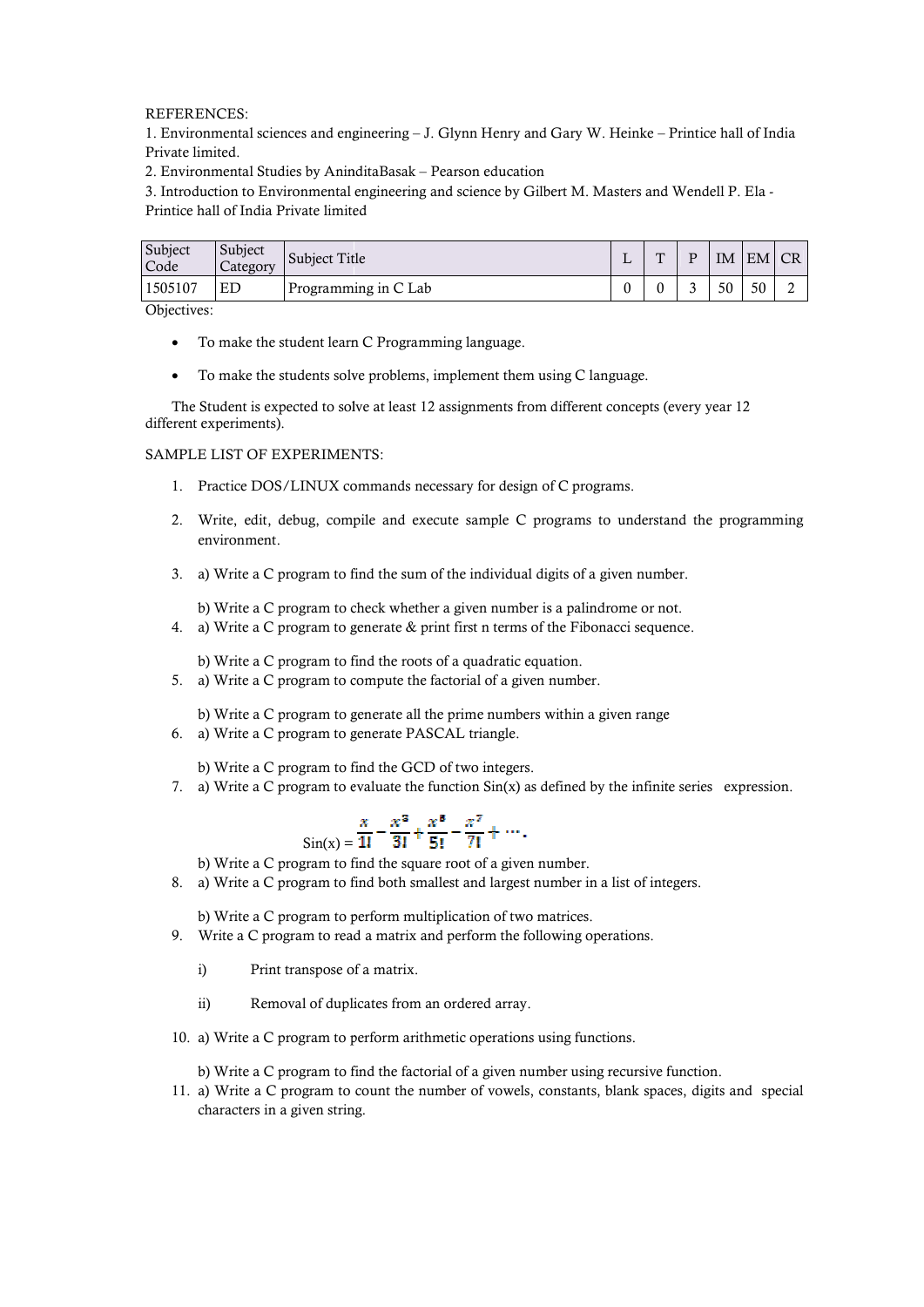b) Write a C program to check whether a given string is palindrome or not.

- 12. Write a C program to read two strings and perform the following operations without using built-in string library functions.
	- i) String length determination.
	- ii) Comparison of two strings.
	- iii) Concentration of two strings.
	- iv) String reversing.
- 12. Write a C program to define a structure with the following members.

Roll No., Name, marks in Sub1, Sub2, Sub3. Read the n students records and find the total marks of each student and print the result in the following format.

| Roll No.<br>n. | Name            | ີ<br>Subl | $\sim$<br>$\sim$<br>Sub2  | $\sim$<br>Sub3 | m<br>. .<br>`otal<br>Marks | Result                     |
|----------------|-----------------|-----------|---------------------------|----------------|----------------------------|----------------------------|
| 1234           | 373737<br>21222 | 40        | $\epsilon$ $\alpha$<br>υc | 90             | 180                        | $\sim$<br>:inction<br>11 C |

| Subject<br>Code | Subject<br>Category | Subiect Title        | $\mathbf{m}$ | IM | EM CR |  |
|-----------------|---------------------|----------------------|--------------|----|-------|--|
| 1599108         | ΕD                  | Engineering Workshop |              | 50 | 50    |  |

#### **PART A – Engineering Workshop**

Objectives: The budding Engineer may turn out to be a technologist, scientist, entrepreneur, practitioner, consultant etc. There is a need to equip the engineer with the knowledge of common and newer engineering materials as well as shop practices to fabricate, manufacture or work with materials. Essentially he should know the labor involved, machinery or equipment necessary, time required to fabricate and also should be able to estimate the cost of the product or job work. Hence engineering work shop practice is included to introduce some common shop practices and on hand experience to appreciate the use of skill, tools, equipment and general practices to all the engineering students.

#### 1. TRADES FOR EXERCISES:

a. Carpentry shop– Two joints (exercises) involving tenon and mortising, groove and tongue: Making middle lap T joint, cross lap joint, mortise and tenon T joint, Bridle T joint from out of 300 x 40 x 25 mm soft wood stock

b. Fitting shop– Two joints (exercises) from: square joint, V joint, half round joint or dove tail joint out of 100 x 50 x 5 mm M.S. stock

c. Sheet metal shop– Two jobs (exercises) from: Tray, cylinder, hopper or funnel from out of 22 or 20 guage G.I. sheet

d. House-wiring– Two jobs (exercises) from: wiring for ceiling rose and two lamps (bulbs) with independent switch controls with or without looping, wiring for stair case lamp, wiring for a water pump with single phase starter.

e. Foundry– Preparation of two moulds (exercises): for a single pattern and a double pattern.

f. Welding – Preparation of two welds (exercises): single V butt joint, lap joint, double V butt joint or T fillet joint

### REFERENCE BOOKS: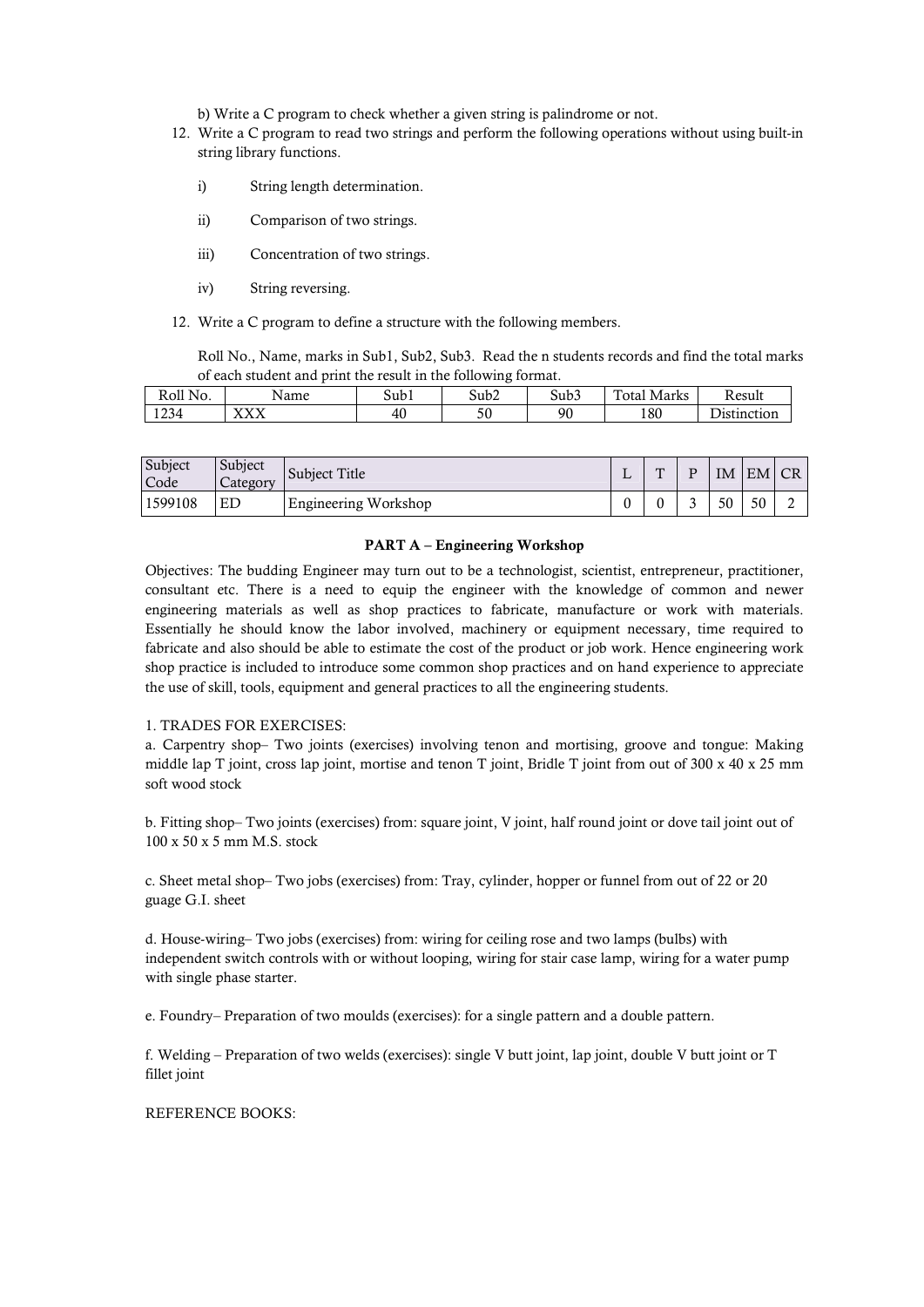1. Work shop Manual / P.Kannaiah/ K.L.Narayana/ SciTech Publishers.

2. Engineering Practices Lab Manual, Jeyapoovan, Saravana Pandian, 4/e Vikas

3. Dictionary of Mechanical Engineering, GHF Nayler, Jaico Publishing House

#### **PART B – IT Workshop**

#### **Course Objectives:**

- To provide Technical training to the students on Productivity tools like Word processors, Spreadsheets, Presentations.
- To make the students know about the internal parts of a computer, assembling a computer from the parts, preparing a computer for use by installing the operating system.
- To learn about Networking of computers.

**Task 1: Learn about Computer**: Identify the internal parts of a computer, and its peripherals.

Represent the same in the form of diagrams including Block diagram of a computer. Write specifications for each part of a computer including peripherals and specification of Desktop computer. Submit it in the form of a report.

**Task 2: Assembling a Computer:** Disassemble and assemble the PC back to working condition. Students should be able to trouble shoot the computer and identify working and non-working parts. Student should identify the problem correctly by various methods available (eg: beeps). Students should record the process of assembling and trouble shooting a computer.

**Task 3: Install Operating System:** Student should install Linux on the computer. Student may install another operating system (including proprietary software) and make the system dual boot or multi boot. Students should record the entire installation process. Students should record the various features that are supported by the operating system(s) installed. They have to submit a report on it. Students should be able to access CD/DVD drives, write CD/DVDs, access pen drives, print files, etc. Students should install new application software and record the installation process.

**Task 4: Networking:** Students should connect two computers directly using a cable or wireless

connectivity and share information. Students should connect two or more computers using switch/hub and share information. Crimpling activity, logical configuration etc should be done by the student. The entire process has to be documented.

**Task 5: Word Processor:** Students should be able to create documents using the word processor tool. Some of the tasks that are to be performed are inserting and deleting the characters, words and lines, Alignment of the lines, Inserting header and Footer, changing the font, changing the color, including images and tables in the word file, making page setup, copy and paste block of text, images, tables, linking the images which are present in other directory, formatting paragraphs, spell checking, etc. Students should be able to prepare project cover pages, content sheet and chapter pages at the end of the task using the features studied. Students should submit a user manual of the word processor considered.

**Task 6: Presentations:** creating, opening, saving and running the presentations, Selecting the style for slides, formatting the slides with different fonts, colors, creating charts and tables, inserting and deleting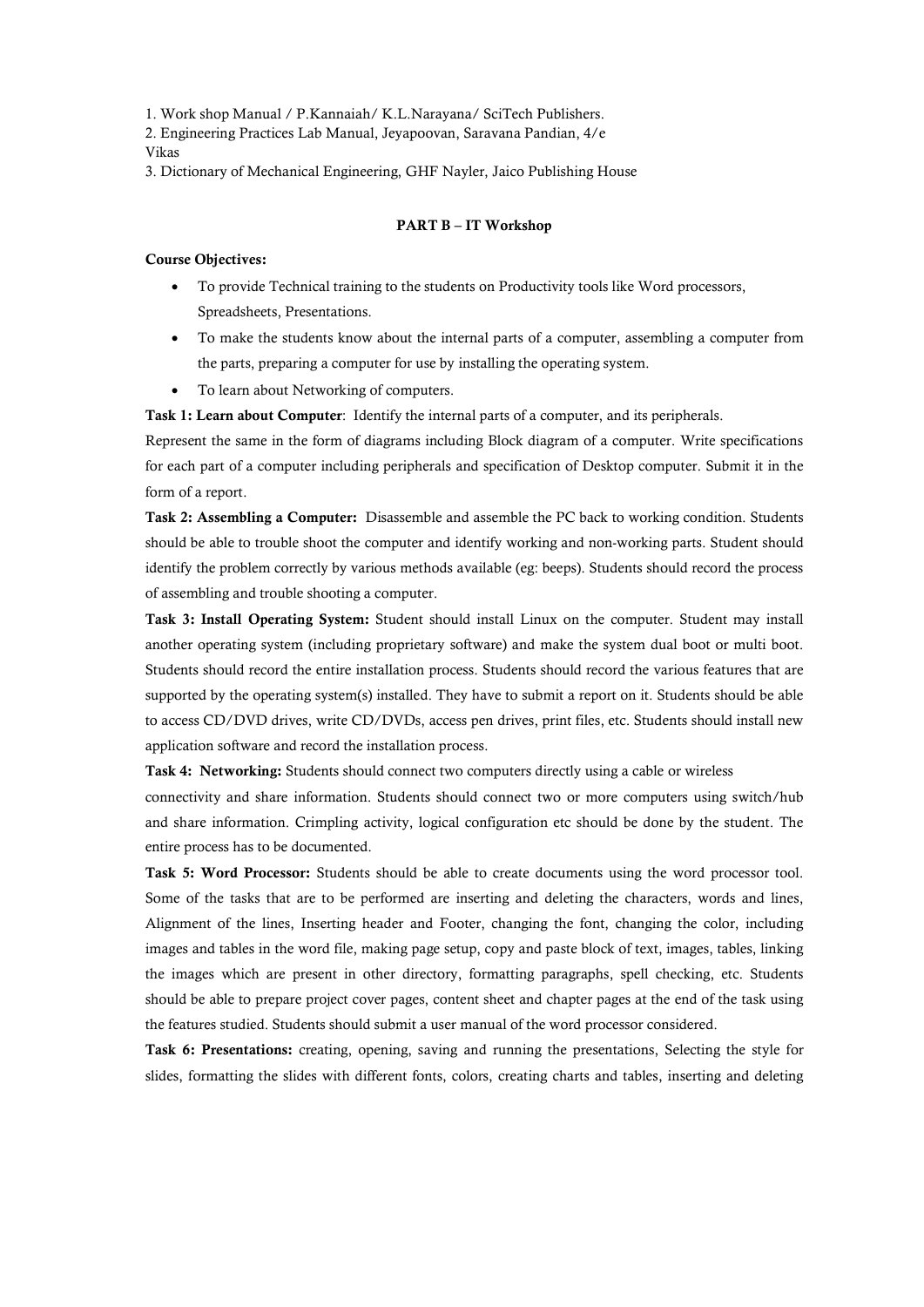text, graphics and animations, bulleting and numbering, hyperlinking, running the slide show, setting the timing for slide show. Students should submit a user manual of the Presentation tool considered.

### **REFERENCE BOOKS:**

- 1. 1. Introduction to Computers, Peter Norton, Mc Graw Hill.
- 2. MOS study guide for word, Excel, Powerpoint & Outlook Exams", Joan Lambert, Joyce Cox, PHI.
- 3. Introduction to Information Technology, ITL Education Solutions limited, Pearson Education.
- 4. Networking your computers and devices, Rusen, PHI.
- 5. Trouble shooting, Maintaining & Repairing PCs", Bigelows, TMH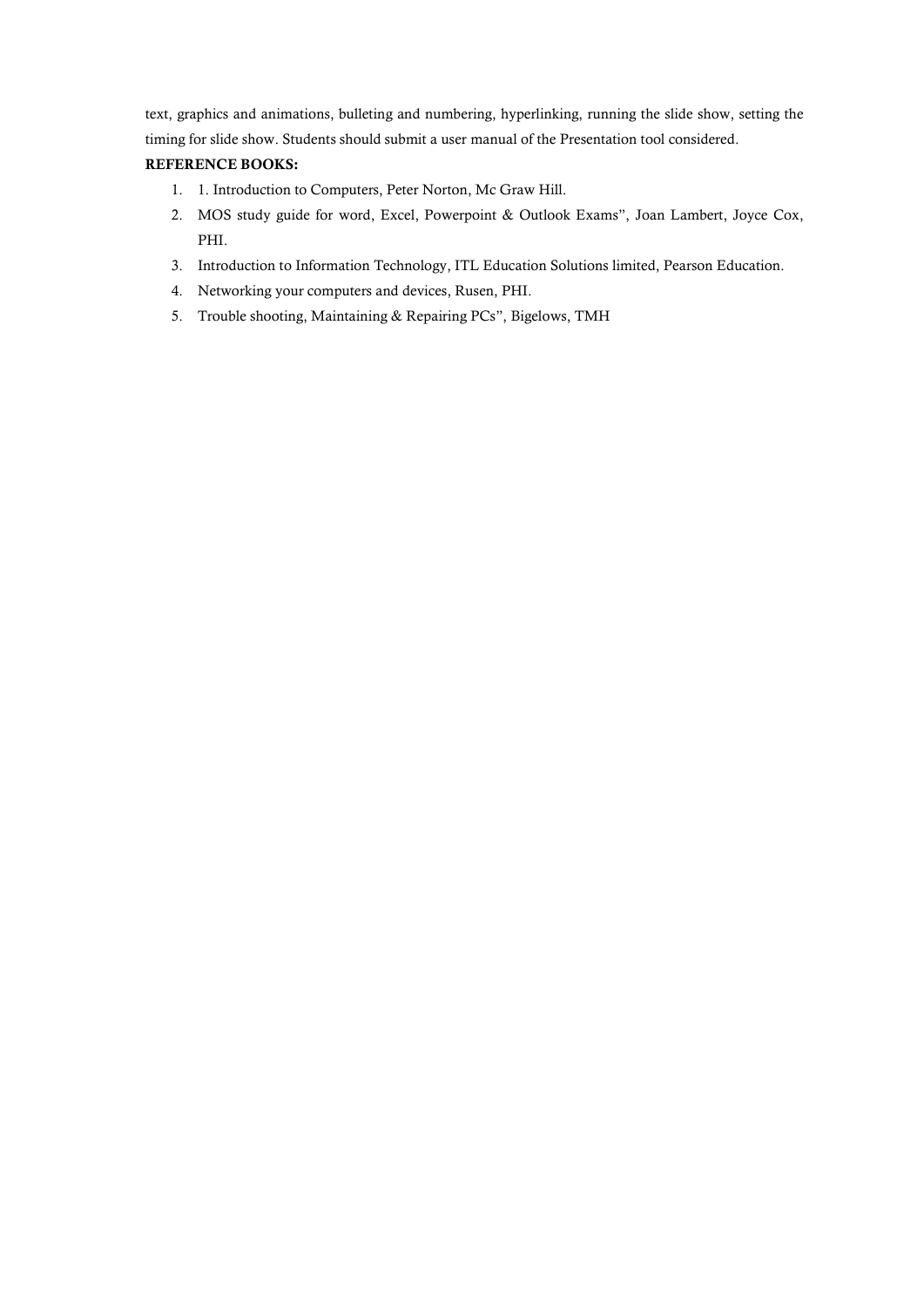| Subject<br>Code | Subject<br>Category | Subject Title              | <b>State</b> | $\mathbf{m}$ | ת | IM | EM CR |  |
|-----------------|---------------------|----------------------------|--------------|--------------|---|----|-------|--|
| 1522201         | BS                  | <b>Engineering Physics</b> | ັ            |              |   | 30 | 70    |  |

Course Objective:

- To evoke interest on applications of superposition effects like interference and diffraction, the mechanisms of emission of light, achieving amplification of electromagnetic radiation through stimulated emission, study of propagation of light through transparent dielectric waveguides along with engineering applications.
- To enlighten the periodic arrangement of atoms in crystals, direction of Bragg planes, crystal structure determination by X-rays and also to know the role of ultrasonic's in nondestructive testing..
- To get an insight into the microscopic meaning of conductivity , classical and quantum free electron model, the effect of periodic potential on electron motion, evolution of band theory to distinguish materials and to understand electron transport mechanism in solids.
- To open new avenues of knowledge and understanding on semiconductor based electronic devices, basic concepts and applications of semiconductor and magnetic materials have been introduced which find potential in the emerging micro device applications.
- To give an impetus on the subtle mechanism of superconductors in terms of conduction of electron pairs using BCS theory, different properties exhibited by them and their fascinating applications. Considering the significance of microminiaturization of electronic devices and significance of low dimensional materials, the basic concepts of nanomaterials, their synthesis, properties and applications in modern emerging technologies are elicited.

### UNIT – 1: PHYSICAL OPTICS, LASERS AND FIBRE OPTICS

PHYSICAL OPTICS :- Interference, Interference in thin films by reflection – Newton's Rings-Fraunhofer diffraction due to single slit, double slit and diffraction grating.

LASERS:- Introduction –characteristics of laser-Spontaneous and stimulated emission of radiation-Einstein's coefficients-population inversion – Excitation mechanisms and optical resonator-NDYAG laser – He-Ne laser- Application of lasers.

FIBER OPTICS:- Introduction-Construction and working principle of optical fiber-Numerical aperture and acceptance angle- Types of optical fibers- Black diagram of Optical fiber communication system-Applications of optical fibers.

#### UNIT – 2: CRYSTALLOGRAPHY AND ULTRASONICS

CRYSTALLOGRAPHY:- Introduction –Space lattice –unit Cell lattice parameters- Bravis lattice – Crystal systems- Packing fractions of SC, BCC and FCC – Directions and planes in Crystals – Miller indices – InterPlanar spacing in cubic crystal – X-ray diffraction – Bragg's law powder method.

ULTRASONICS:- introduction- production of ultrasonic's by piezoelectric method- properties and detection- applications in non –destructive testing.

UNIT-3: QUANTUM MECHANICS AND ELECTRON THEORY

QUANTUM MECHANICS: Introduction to matter waves – de'Broglie hypothesis – Schrodinger's time independent wave equation – Physical Significance of wave function – Particle in one dimensional infinite potential well .

ELECTRON THEORY: Classical free electron theory – Sources of electrical resistance – Equation for electrical conductivity – Quantum free electron theory – Fermi-Dirac distribution - Kronig-Penny model (qualitative) – Origin of bands in solids – Classification of solids in to conductors, semiconductors and insulators .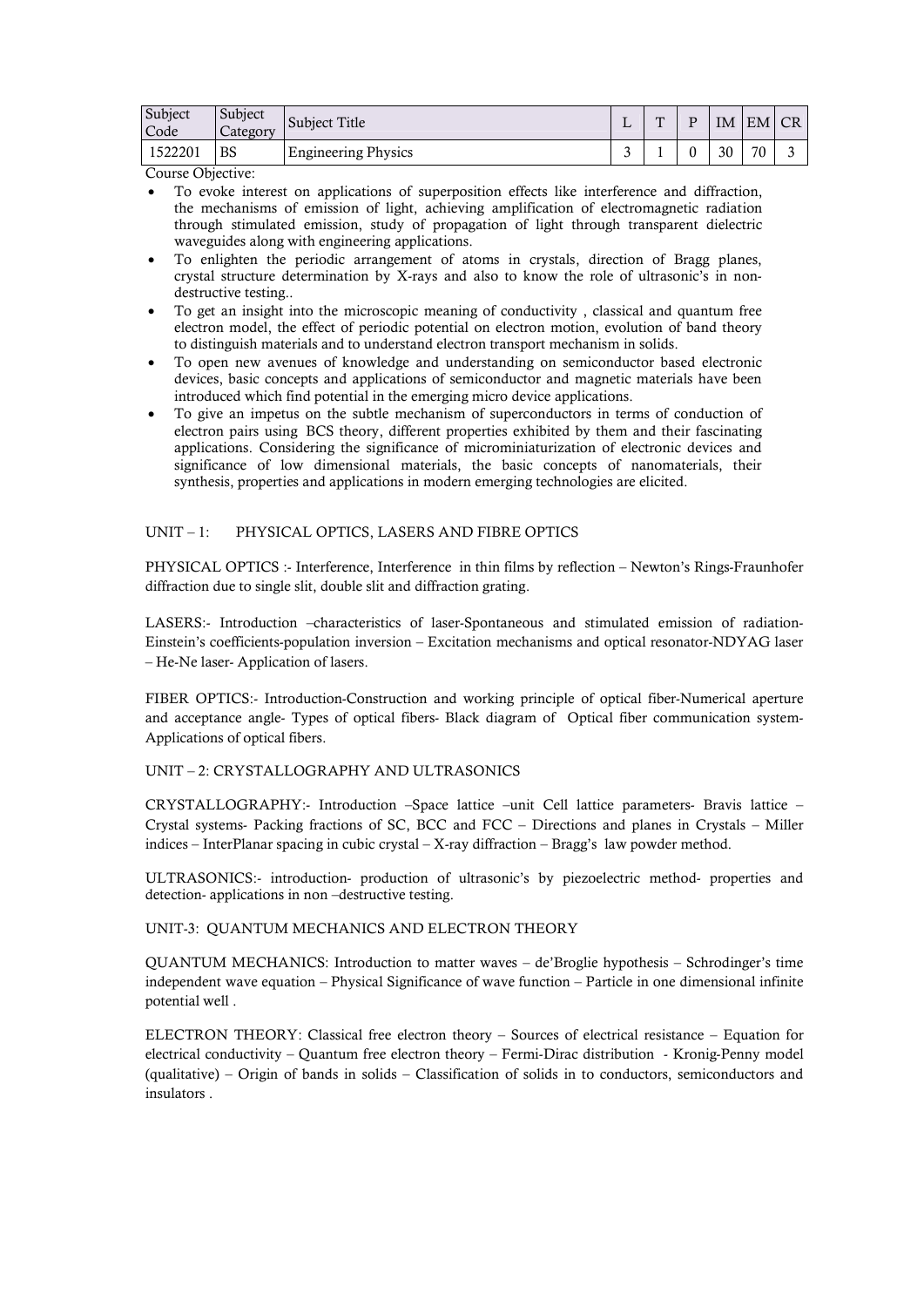### UNIT- 4: ENGINEERING MATERIALS

MAGNETIC MATERIALS:- Introduction and basic definitions- Origin of Magnetic moments- Bohr magneton- Classification of magnetic materials into dia, para, ferro, antiferro and ferri magnetic materials-Hysteresis- Soft and hard magnetic materials and applications of magnetic materials.

SUPERCONDUCTORS: Introduction- effect of magnetic field-Meissner effect- Type I and Type II Superconductors- Flux quantization- London penetration depth- ac and dc Josephson effects- BCS theory(Qualitative)- Applications of superconductors.

#### UNIT- 5: PHYSICS OF SEMICONDUCTORS AND NANO MATERIALS

SEMICONDUCTOR PHYSICS: Introduction- Intrinsic and extrinsic semiconductors- Drift and diffusion currents and Einstein's equation- Hall effect- Direct and Indirect band gap semiconductors- Formation of P-n junction.

PHYSICS OF NANO-MATERIALS:- Introduction- Significance of Nano-scale and types of nanomaterials- physical properties: optical, thermal, mechanical and magnetic properties- Synthesis of nanomaterials: ball mill, chemical vapour deposition and sol-gel-Applications of nano-materials.

Text Books:

- 1. Engineering Physics by K. Thygarajan, Mac Graw Hill Publishing Co. New Delhi.
- 2. Engineering Physics by P.K. Palanisamy, Scitech Publications.
- 3. Engineering Physics by S. Mani Naidu, Pearson edition.

#### Reference Books:

- 1. Engineering Physics Sanjay D. Jain, D. Sahasrambudhe and Girish University Press, I Edition, 2009.
- 2. Engineering Physics D K Pandey, S. Chaturvedi, Cengage Learning, I Edition, 2012
- 3. Engineering physics M.N. Avadhanulu and P.G. KshirSagar, Chand and Co, Revised Edition, 2013.
- 4. Solid State Physics A.J. Dekkar, McMillan Publishers, Latest edition, 2012.
- 5. Engineering Physics Gaur and Gupta Dhanapati, Rai Publishers ,  $7^{\text{th}}$  Edition, 1992.
- 6. Text book of Nanoscience and Nanotechnology: B S Murthy, P.Shankar, Baldev Raj B B Rath, James Murday, University Press, I Edition, 2012.

Outcome:

- The different realms of physics and their applications in both scientific and technological systems are achieved through the study of physical optics, lasers and fibre optics.
- The important properties of crystals like the presence of long-range order and periodicity, structure determination using X-ray diffraction are focused along with ultrasonic non-destructive technique.
- The discrepancies between the classical estimates and laboratory observations of physical properties exhibited by materials would be lifted through the understanding of quantum picture of subatomic world.
- The electronic and magnetic properties of materials were successfully explained by free electron theory and focused on the basis for the band theory.
- The properties and device applications of semiconducting and magnetic materials are illustrated.
- The importance of superconducting materials and nanomaterials along with their engineering applications are well elucidated.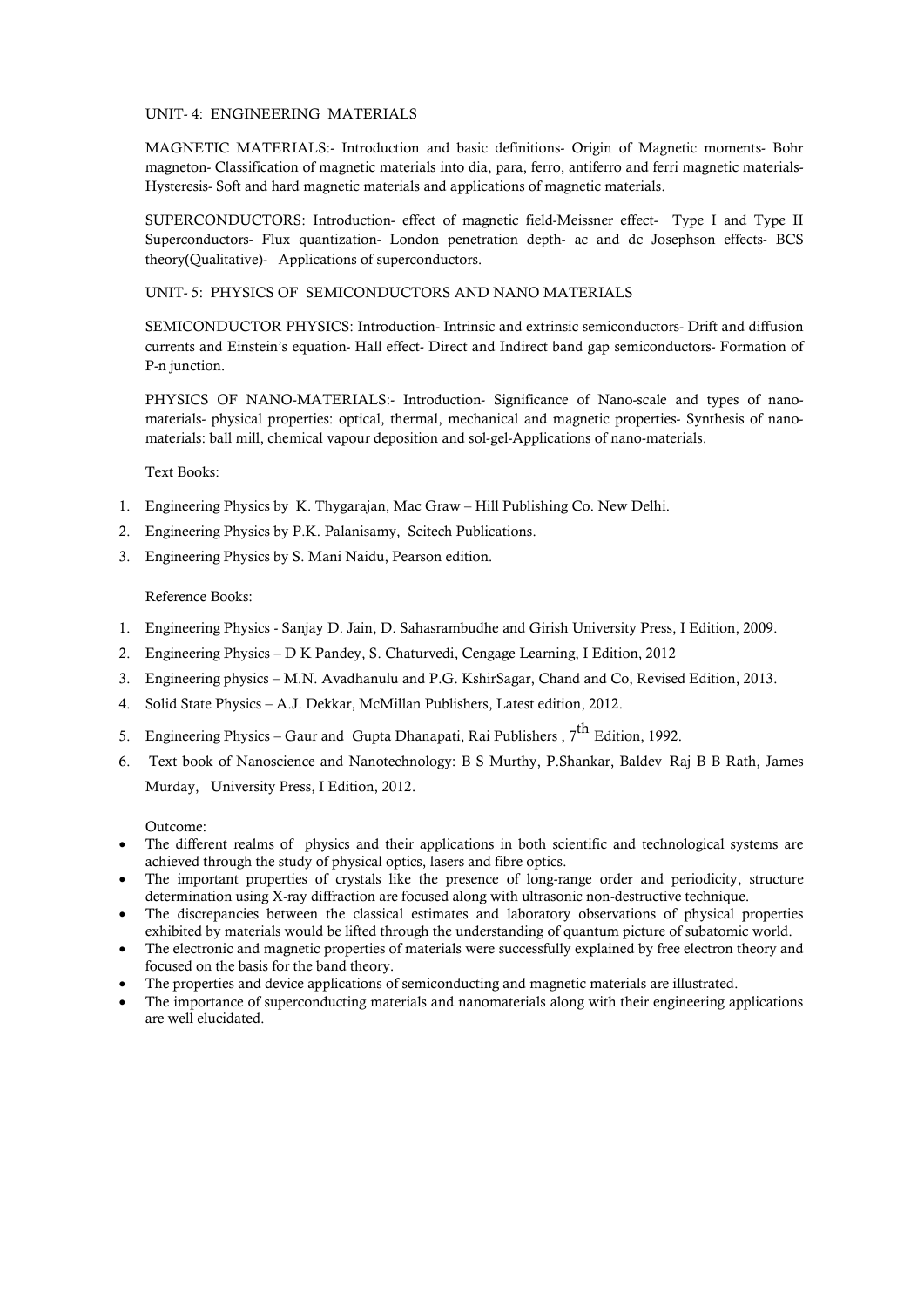| Subject<br>Code | Subject<br>Category | Subject Title | $\overline{\phantom{0}}$<br>∸ | $\mathbf{m}$ | ΙM | EM | $\sqrt{CR}$ |
|-----------------|---------------------|---------------|-------------------------------|--------------|----|----|-------------|
| 1521202         | <b>BS</b>           | Mathematics-3 | $\sqrt{2}$<br>ັ               |              | 30 | 70 | ∽           |

#### **Objectives:**

\* This course aims at providing the students with the concepts of matrices and basics of linear algebra which will be useful in solving simultaneous linear equations.

\* Our emphasis will be more on logical and problem solving development in Numerical methods and their applications in solving Engineering problems when analytical methods fails.

*Unit I* : Matrices: – Rank – Echelon form – Normal form – Solution of linear system of equations:Consistency and inconsistency - Gauss elimination method – Eigen values, eigen vectors for real matrices – Cayley- Hamilton theorem – Inverse and powers of a matrix. Linear transformations – Orthogonal transformations.

*Unit II:* Solution of algebraic and transcendental equations – Bisection method - False - position method -Newton - Raphson method. Solution of System of equations: Crout's method- Gauss Seidel iteration method.

*Unit III*: Interpolation – Finite differences - Forward differences - Backward differences - Newton's forward and backward difference formulae for interpolation - Lagrange's formula for unequal intervals-Inverse interpolation. Curve fitting: Method of least squares- Fitting of a straight line, second degree and exponential curves.

*Unit IV:* Numerical differentiation: Finding first and second order derivatives using Newton's formulae. Numerical integration: Newton - Cote's quadrature formulae - Trapezoidal rule – Simpson's 1/3 rule – Simpson's 3/8 rule.

*Unit V:* Numerical solution of ordinary differential equations - Solution by Taylor's series –Picard's method of successive approximations –Euler's modified method - Runge - Kutta methods of second and fourth order – Milne's predictor - corrector method.

### **Textbooks:**

- 1. Higher Engineering Mathematics, Dr. B.S.Grewal, Khanna Publishers-42 edition.
- 2. Introductory methods of Numerical Analysis, S.SSastry,  $5<sup>th</sup>$  edition.

### References:

- 1. Engineering Mathematics III B, Dr. M.KVenkata Raman,  $13<sup>th</sup>$  edition.
- 2. Higher Engineering Mathematics, B.VRamana, Mc. Graw Hill Education(India) Pvt. Limited.
- 3. Numerical Methods, S. Arumugam, A.Thangapandi Isaac, A. Soma Sundaram, Second edition, Scitech Publications (India) Pvt. Limited.
- 4. Advanced Engineering Mathematics, Erwin Kreyszig, Willey Publications, 9<sup>th</sup> edition-2013.

### Outcomes:

- Students are able to understand and Applied Matrix theory in solving Engineering Problems.
- Students are able to understand and applied numerical methods in solving simultaneous equations and transcendental equations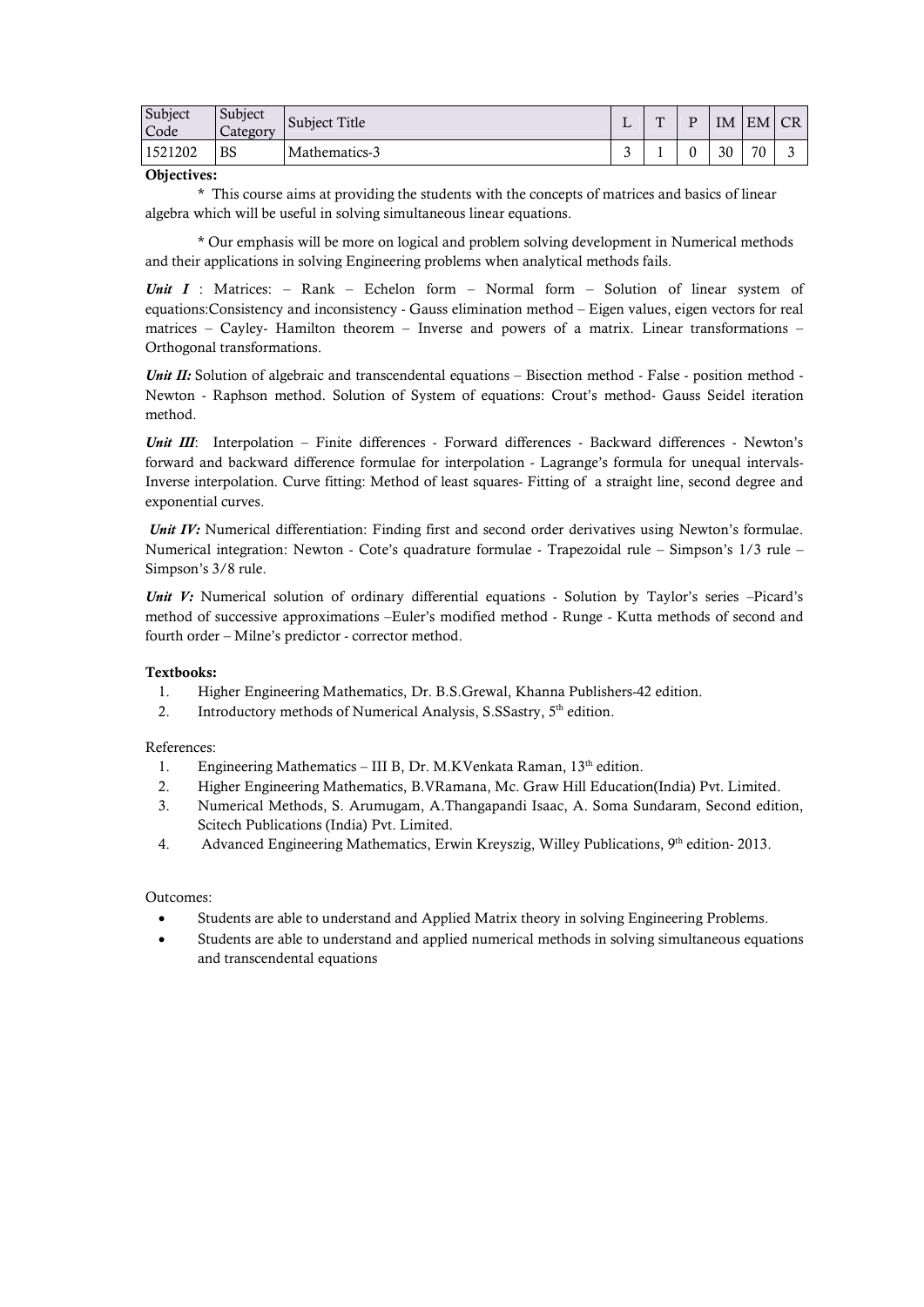| .Subject<br>Code | Subject<br><i>Category</i> | Subject Title                | . . | $\mathbf{m}$ | D |    | IM EM CR |   |
|------------------|----------------------------|------------------------------|-----|--------------|---|----|----------|---|
| 1523203          | <b>BS</b>                  | <b>Engineering Chemistry</b> | ∼   |              |   | 30 | 70       | ∽ |

Objectives:

- Knowledge in Chemistry serves as basic nutrient for the understanding and thereby design of materials of importance in life. Thus the advancement in Engineering depend on the outcome of basic sciences.
- The Engineering Chemistry course for undergraduate students is framed to strengthen the fundamentals of chemistry and then build an interface of theoretical concepts with their industrial! Engineering applications.
- The course main aim is to impart in-depth knowledge of the subject and highlight the role of chemistry principles (or) applications in the field of engineering.
- An attempt has been made to logically correlate the topic with its application.

### UNIT-I:

Water: Sources of water, types of impurities in water. Hardness of water: Causes, expression of hardness units - Types of hardness-Temporary & permanent hardness of water. Disadvantages of hard water, Methods of treatment of water for domestic purpose Analysis of water : Hardness of water by EDTA method, Estimation of Dissolved oxygen by Winkler's method Numerical problems.

Boiler troubles - Scale & Sludge formation, caustic embrittlement, Boiler corrosion, priming & foaming. Softening of water -Internal Treatment: phosphate,colloidal,calgon,carbonate and sodium aluminate treatment, External treatment : Zeolite, Ion exchange process. Reverse osmosis, electro dialysis.

#### UNIT -II:

Polymers: Introduction, Types of Polymerization, Mechanism (chain growth & Step growth). Plastics: Thermoplastic resins & Thermo set resins. Compounding of plastics, Preparation, properties, engineering applications of polyethylene, Bakelite, Nylon, Teflon. Elastomers-Natural rubber, vulcanization, Compounding of rubber,

Synthetic Rubbers :Buna-S, Butyl rubber and Thiokol Rubbers.

Inorganic Polymers : Basic introduction, Preparation, properties and engineering applications of Silicones, Polyphospazins(-(R)2-P=N-)

### UNIT-III:

Electrochemistry: Basic concepts for construction of Electrochemical cells, Types of cells: Concentration cells, Galvanic cells. Electrochemical Series. Batteries- Primary (Laclanche cell) and Secondary Batteries (Lead acid cell) .Fuel cells- $H_2$ -0<sub>2</sub>fuel cell and methanol- oxygen fuel cells.

Corrosion- Introduction, Types and Mechanism of Corrosion(Wet and Dry corrosion), factors influence corrosion, Control of Corrosion- Cathodic Protection(Sacrificial anodic protection & impressed current cathodic protection). Basic principles of Electroplating, Electroless plating.

#### UNIT-IV:

Fuel technology:

Fuels: Classification, Characteristics of good fuel. Solid fuels: Manufacture of Metallurgical coke by Otto Hoffmann's by product oven process. Liquid fuels – petroleum crude - refining of petroleum. Synthetic petrol: Bergius and Fischer Tropsech's process, Calorific value of fuels: HCV, LCV, determination of Calorific value of solid fuels(Bomb calorimetry).

Lubricants: Functions of lubricant, mechanism of lubrication(thick film, thin film& extreme pressure lubrication). Properties of lubricants: Viscosity, Flash & fire point,Cloud and pour point, Aniline point.

#### UNIT- V:

Advanced Chemistry:

Green Chemistry: Introduction , Significance of green chemistry, 12 principles of Green chemistry. .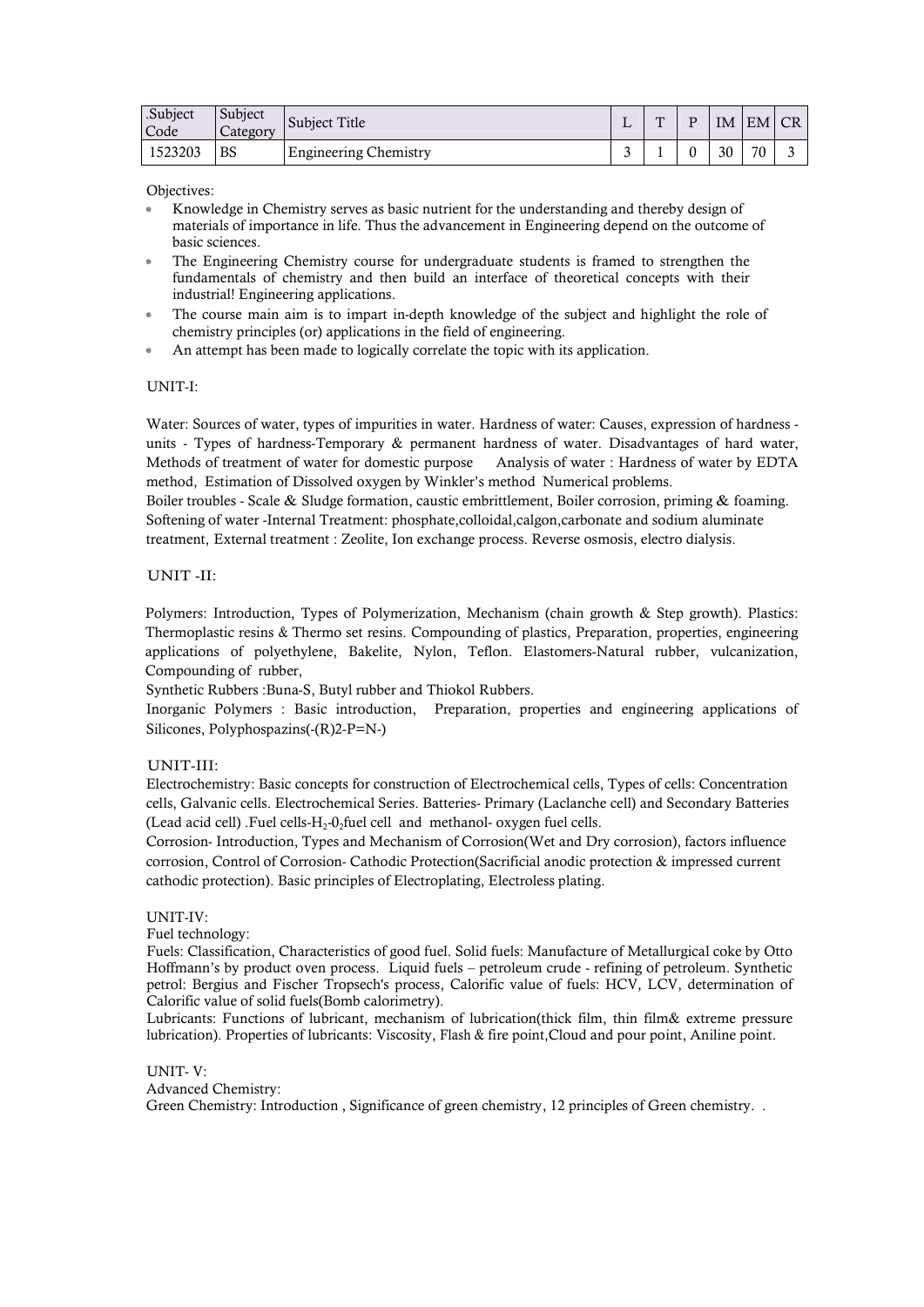Photo Chemistry: Introduction, Fluorescence, Phosphorescence, Luminiscent compounds, Solar cells Catalysis: Introduction, Types of Catalysis(Homogenous& Heterogenous catalysis) Action of catalyst (Catalytic promoters, Catalytic inhibitor and catalytic poisons) and applications of catalyst.

#### **TEXTBOOKS**

1 Text Book of Engineering Chemistry, Jain and Jain, DhanapathRai Publishing Company, New Delhi, 15th Edition, 2010.

2 Engineering Chemistry by Jayaveera, G.V. Subba Reddy, Tata McGraHill Publications, Edition 2013.

3 Text Book of Engineering Chemistry, Shashichawla, DhanapathRai Publications, New Delhi, 4th Edition, 2011.

4 Text Book of Engineering Chemistry by S.S. Dara&Mukkati S. Chand & Co Publishers, New Delhi, 2006.

#### **REFERENCES**

- 1. Text Book of Engineering Chemistry C. Parameswara Murthy, C.V. Agarwal and Andra Naidu, BS Publications, Hyderabad, 3rd Edition, 2008.
- 2. Engineering Chemistry by K.B. Chandra Sekhar, UN. Das and Sujatha Mishra, SClTECH, Publications India Pvt. Limited, Chennai, 2nd Edition, 2012.
- 3. Chemistry of Engineering Materials by C.V. Agarwal, A. Naidu, BS publications.

#### EXPECTED OUTCOMES(EO) : The Student is expected to :

- Differentiate between hard and soft water.Understand the disadvantages of using hard water domestically and industrially. Select and apply suitable treatments domestically and industrially.
- Understand the electrochemical sources of energy
- Understand industrially based polymers,various engineering materials.

| Subject<br>Code | Subject<br>Category | <b>Subject Title</b> | . . | m | D | IΜ | EM CR |  |
|-----------------|---------------------|----------------------|-----|---|---|----|-------|--|
| 1524204         | HS                  | English-2            |     | ⌒ |   | 30 | 70    |  |

Objectives:

- To improve the language, proficiency of the students in English with an emphasis on LSRW Skills.
- To develop an awareness in the students about the significance of silent reading and comprehension.
- To equip the students to study academic subjects with greater facility through theoretical and practical components of the syllabus.
- To develop study skills as well as communication in formal and informal situations.
- To enable students to express themselves fluently and appropriately in social and professional contexts.
- To develop an awareness in the students about writing as an exact and formal skill.

### UNIT – I

Phonetics & Transcription Resume & Emails

### UNIT – II

Dialogue Writing Speech Making

#### UNIT – III

Paragraph Writing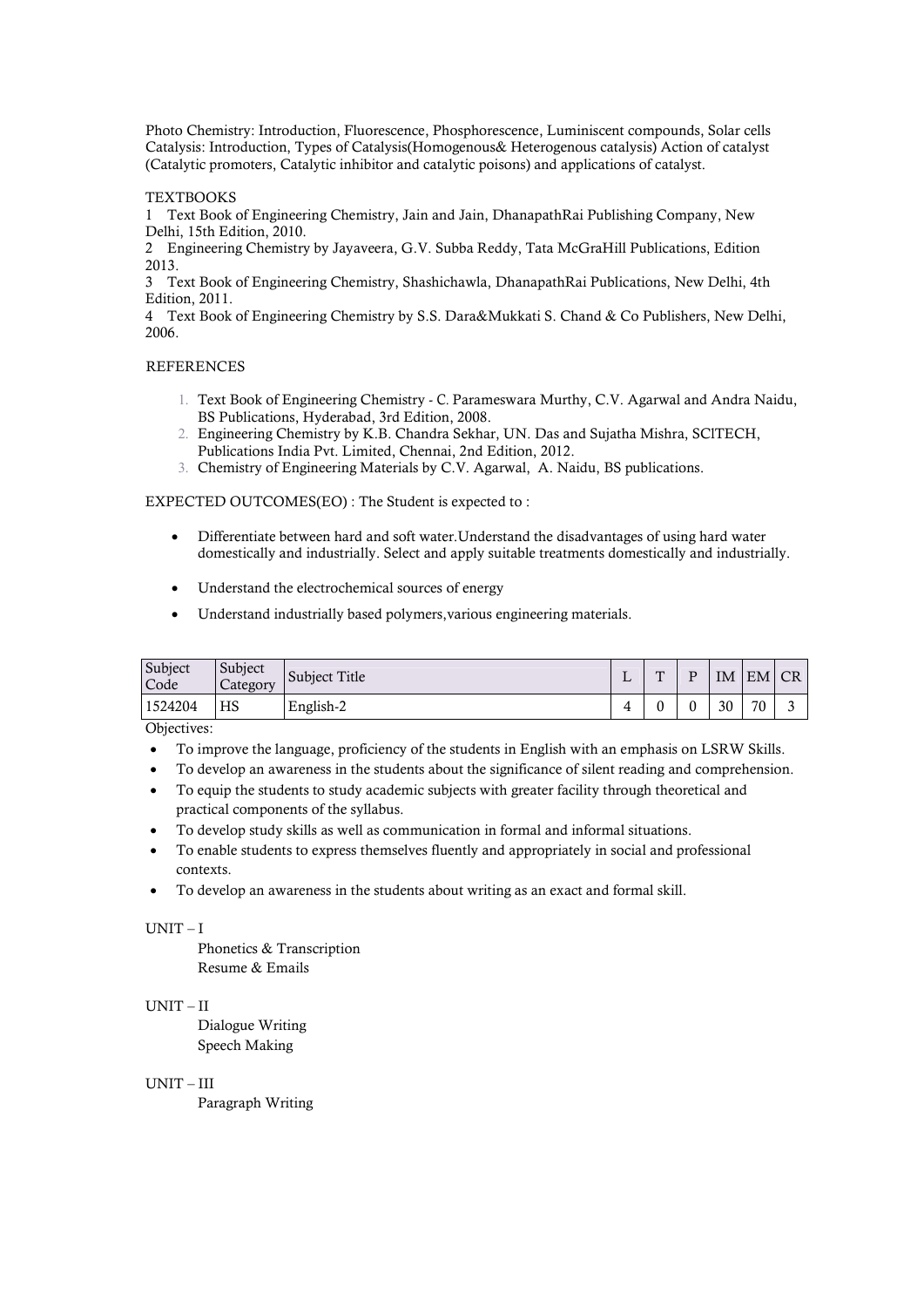Precis Writing

#### UNIT – IV

Group Discussion Interviews

#### UNIT – V

Letter Writing Technical Report Writing

#### Reference Books

- 1. Effective Technical Communication M. Ashraf Rizvi, Tata McGraw-Hill
- 2. Speaking English Effectively Krishna Mohan & N.P. Sing, Macmillan Publication
- 3. A Text Book of English Phonetics for Indian Students T. Bala Subramanian, Trinity Press.
- 4. Communication with Confidence Puspalatha, Oxford Publication
- 5. An approach to Communication Skills Dhan Rajan
- 6. Business Correspondence and Report Writing R.C. Sharma & Krishnamohan

| Subject<br>Code | Subject<br>Category | Subject Title                                | m | IM | EM CR |  |
|-----------------|---------------------|----------------------------------------------|---|----|-------|--|
| 11502205        | PJ                  | Electrical Circuits (Common for EEE $&$ ECE) |   | 30 | 70    |  |

### **Objectives**

This course introduces the basic concepts of circuit analysis which is the foundation for all subjects of the Electrical Engineering discipline. The emphasis of this course is laid on the basic analysis of circuits which includes single phase circuits, magnetic circuits, theorems, transient analysis and network topology. **UNIT – I**

**Introduction to Electrical Circuits:** circuit concepts, classification of network elements, voltage & current sources; independent & dependent sources, source transformation techniques, R-L-C Parameters, Voltage - Current relationship for passive elements. Kirchhoff's laws, network reduction techniques – series, parallel, series parallel, Y/Δ- Transformations, Mesh and Nodal analysis for D.C excitation.

### **UNIT – II**

**Single Phase AC Circuits:** RMS, Average values, form factor, peak factor for different periodic waveforms, phase, phase difference, phasor notation, J-notation. Concept of Reactance, Impedance, Susceptance, and Admittance, Active & Reactive power, Power factor, power triangle. Response of R, L & C elements for Sinusoidal excitation, steady state analysis of RL, RC and R-L-C (Series, parallel, series parallel) Circuits for sinusoidal excitations, phasor diagram. Steady state analysis of A.C Circuits using mesh and nodal analysis.

### **UNIT – III**

**Series and Parallel resonance:** Resonant frequency, Half Power frequency, Band width, Q– Factor, Relation between them, problems.

**Locus Diagrams:** Impedance & admittance locus diagrams of RL & RC Series circuits and two branch parallel circuits.

### **UNIT – IV**

**Magnetic Circuits:** Concept of self & mutual inductances, Dot Convention, Problems, Coefficient of coupling, Composite Magnetic circuit, analysis of Series and Parallel Magnetic Circuits, Duality and dual Circuits, problems.

### **Unit – V**

**Network Topology:** Definition – Graph, tree, Co-tree, Incidence Matrix, Tie-Set & Cut – Set Matrices for Planar networks, Formulation of equilibriurn equations based on graph theory, problems.

### **Text Books**

1. Network Analysis – Van Valkenburg - 3rd edition, PHI.

2. Engineering Circuit Analysis – William H. Hayt –Jack E. Kimmerly – TMH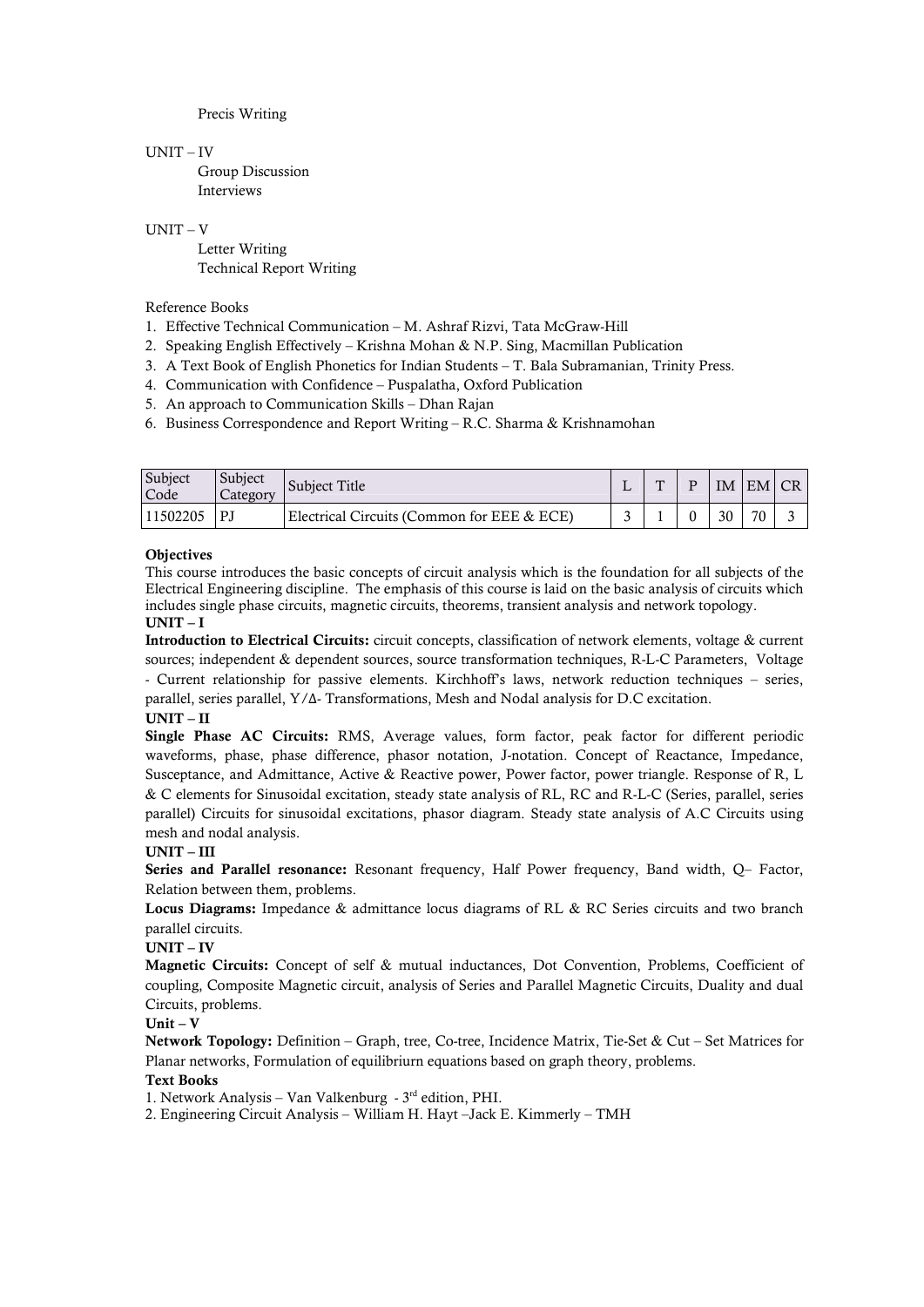- 3. Fundamentals of Electric Circuits Charles's, Alexander & Mathew N.O. Sadiku, TMH 3<sup>rd</sup> Edition.
- 4. Electrical Circuits N. Sreenivasulu Reem Publications

### **References**

1. Circuits & Networks – A. Sudhakar, Shayammohan.S. Pillai, 4<sup>th</sup> Edition – TMH.

2. Theory and Problems of Electrical Circuits – Joseph A. Edminister – Schaum Series,  $1<sup>st</sup>$  Edition – TMH.

3. Network Analysis – N C Jagan & C. Lakshmi Narayana, BSP.

| Subject<br>Code                    | Subject<br>Category | Subject Title                        | $\mathbf{m}$ | IΜ | EM CR |  |
|------------------------------------|---------------------|--------------------------------------|--------------|----|-------|--|
| 1525206                            | HS                  | Human Values and Professional Ethics |              | 30 | 70    |  |
| $\sim$ $\sim$ $\sim$<br>$\sqrt{2}$ |                     |                                      |              |    |       |  |

Course Objective:

• This course deals with professional ethics which includes moral issues and virtues, social responsibilities of an engineer, right qualities of moral leadership

### UNIT - I : ENGINEERING ETHICS

Senses of Engineering Ethics – Variety of Moral issues – Types of inquiry – Moral Dilemmas – Moral Autonomy – Kohlberg's Theory – Consensus and Controversy – Professions and Professionalism – Professional ideals and virtues

### UNIT – II : ENGINEERING AS SOCIAL EXPERIMENTATION

Engineering as experimentation – Engineers as Responsible Experimenters – Research Ethics – Codes of Ethics – Industrial Standards – A Balanced Outlook on Law – The Challenger Case Study

### UNIT – III : ENGINEER'S RESPONSIBILITY FOR SAFETY

Safety and Risk – Assessment of Safety and Risk – Risk benefit Analysis – Reducing Risk – The Government Regulator's Approach to Risk – Chernobyl Case and Bhopal Case studies.

### UNIT – IV : RESPONSIBILITIES AND RIGHTS

Collegiality and Loyalty – Respect for Authority – Collective Bargaining – Confidentiality – Conflicts of interest – Occupational Crime – Professional Rights – Employee Rights – Intellectual Property (IPR) – Discrimination.

### $UNIT - V:$  GLOBAL ISSUES

Multinational Corporations – Business Ethics – Environmental Ethics – Computer Ethics – Role in Technological Development – Weapons Development – Engineers as Managers – Consulting Engineers – Engineers as Expert Witnesses and Advisors – Honesty – Leadership – Sample Code of conduct.

### TEXT BOOKS :

1. Mike martin and Roland Schinzinger. " Ethics in Engineering '', McGrow Hill, New York 2005

2. Charles E Harris. Michael S Pritchard and Michael J Rabins. " Engineering Ethics – Concepts and Cases ", Thompson Learning 2000.

### REFERENCE BOOKS :

- 1. Charles D Fleddermann, " Engineering Ethics", Prentice Hall, New Mexico, 1999.
- 2. John R Baatright. "Ethics and the Conduct of Business", Pearson Education 2003.

3. Edmund G Seeabauer and Robert L Barry, "Fundamentals of Ethics for Scientists and Engineers", Oxford University press 2001.

4. Prof. (Col) P S Bajaj and Dr. Raj Agrawal, " Business Ethics – An Indian Perspective", Biztantra, New Delhi, 2004.

5. David Ermann and Michele S Shauf, " Computers, Ethics and Society", Oxford University Press, 2003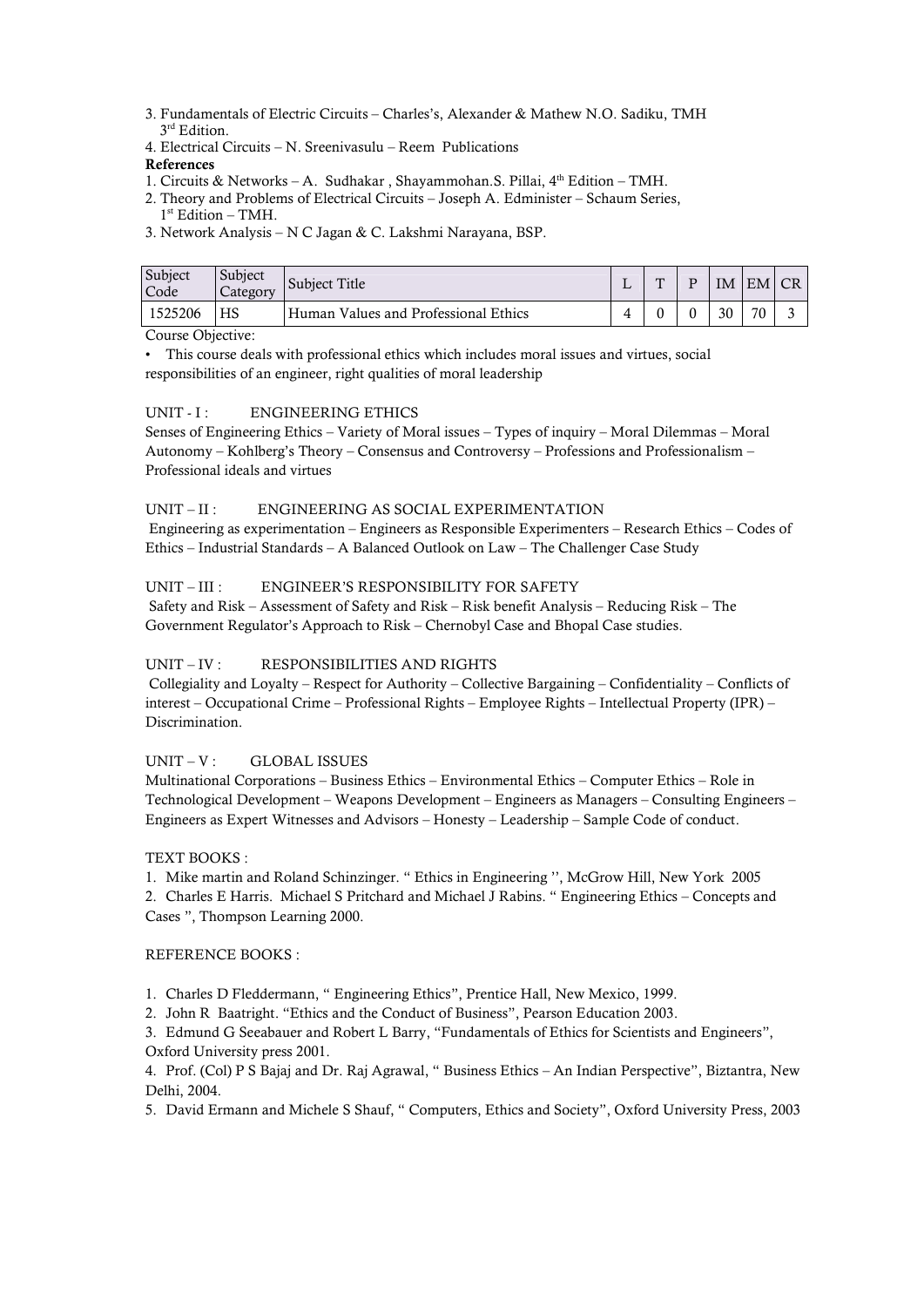| Subject<br>Code | Subject<br>Category | Subject Title                                 | m | IM | EM CR |  |
|-----------------|---------------------|-----------------------------------------------|---|----|-------|--|
| 1524207         | НS                  | English Language and Communication Skills Lab |   | 50 | 50    |  |

#### **Objectives:**

- $\triangleright$  To improve the language, proficiency of the students in English with an emphasis on LSRW Skills.
- $\triangleright$  To develop an awareness in the students about the significance of silent reading and comprehension.
- $\triangleright$  To equip the students to study academic subjects with greater facility through theoretical and practical components of the syllabus.
- To develop study skills as well as communication in formal and informal situations.
- $\triangleright$  To enable students to express themselves fluently and appropriately in social and professional contexts.
- $\triangleright$  To develop an awareness in the students about writing as an exact and formal skill.

### **LANGUAGE LAB**

- 1. Phonetics
- 2. Situational Dialogues
- 3. Telephonic Skills
- 4. Describing Objects / Situation / People and Places
- 5. Information Transfer
- 6. Idioms

#### **COMMUNICATION LAB**

- 1. Introducing oneself
- 2. JAM Session
- 3. Extempore / Elocution
- 4. Role-play
- 5. Debate
- 6. Group Discussion

#### **Suggested Software:** Walden & K-Van Solutions

| Subject<br>Code | Subject<br>Category | Subject Title             | $\mathbf{m}$ | D | IM | EM CR |  |
|-----------------|---------------------|---------------------------|--------------|---|----|-------|--|
| 1599208         | <b>BS</b>           | Physics and Chemistry Lab |              |   | 50 | 50    |  |

#### **PART A – ENGINEERING PHYSICS LAB**

Objectives:-

- To explore the application of interference and diffraction by doing concerned experiments.
- To understand the role of laser in various applications.
- To know the significance of fiber parameters in communication application.
- To understand the concept of energy gap, Hall effect, B-H curve, X-ray diffraction and synthesis of nano material by performing the experiments.

### LIST OF EXPERIMENTS

Any 7 of the following experiments has to be performed in a semester: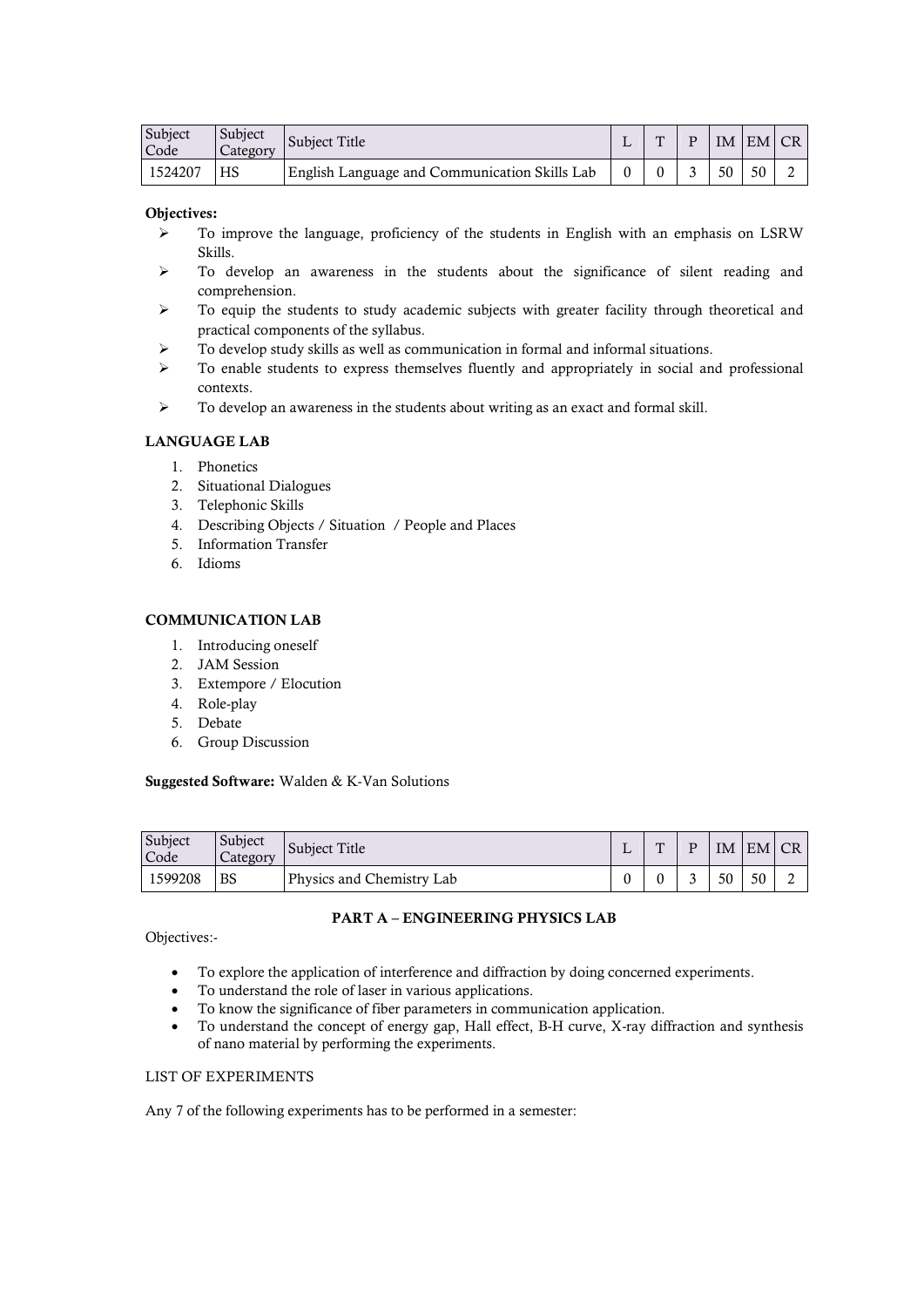- 1. Determination of wavelengths of various colours of mercury spectrum using diffraction grating in normal incidence method.
- 2. Determination of dispersive power of the prism.
- 3. Determination of thickness of thin object by wedge method.
- 4. Determination of radius of curvature of lens by Newton's Rings.
- 5. Laser : Determination of wavelength using diffraction grating.
- 6. Determination of Numerical aperture and acceptance angle of an optical fiber.
- 7. Energy gap of a semiconductor using p-n junction diode.
- 8. Hall effect: Determination of mobility of charge carriers in semiconductor
- 9. Hysteresis: B-H curve
- 10. Magnetic field along the axis of a current carrying coil Stewart and Gee's method.
- 11. Determination of crystallite size using X-ray pattern (powder) by using Debye-Scherer method.
- 12. Synthesis of nanomaterials by any convenient method.

### Outcomes:-

Students can aware of the application of interference, diffraction phenomena along with laser.

The basic concept of fiber parameters, energy gap, Hall effect, B-H curve, X ray diffraction technique, along with synthesis of nano-materils can be elucidated by the students

### **PART B – ENGINEERING CHEMISTRY LAB**

### **OBJECTIVES**

- The objective of the course is that the student will have exposure to various experimental skills which is very essential for an Engineering student.
- The experiments are selected from various areas of Chemistry like Conductometry, Polymers, Energy sources and water.
- Also the student is exposed to various tools like Analytical Balance, pH meter, Viscometer, Bomb calorimeter, etc.

### LIST OF EXPERIMENTS

Introduction to Lab - Analytical Balance, Molarity, Normality, Calculations, Glass wares.

- 1 Determination of total hardness of water by EDTA method.
- 2 Estimation of Dissolved Oxygen present in given water sample by Winkler's method
- 3 Determination of viscosity of oils by Redwood viscometer I.
- 4 Determination of viscosity of oils by Redwood viscometer II.
- 5 Determination of calorific value of fuel sample using Bomb Calorimetry.
- 6 Estimation of Iron by Diphenyl amine indicator.
- 7 Determination of Copper by EDT A method.
- 8 Conductometric titrations of Strong acid Vs Strong base( (NaOH).
- 9. Colorimetric estimation of Manganese.

10. pHmeter calibration and measurement of pH of water and various other samples.

### REFERENCES

1. Vogel's Text book of Quantitative Chemical Analysis, J. Mendham et.al., Pearson Education, Sixth Edition, 2012.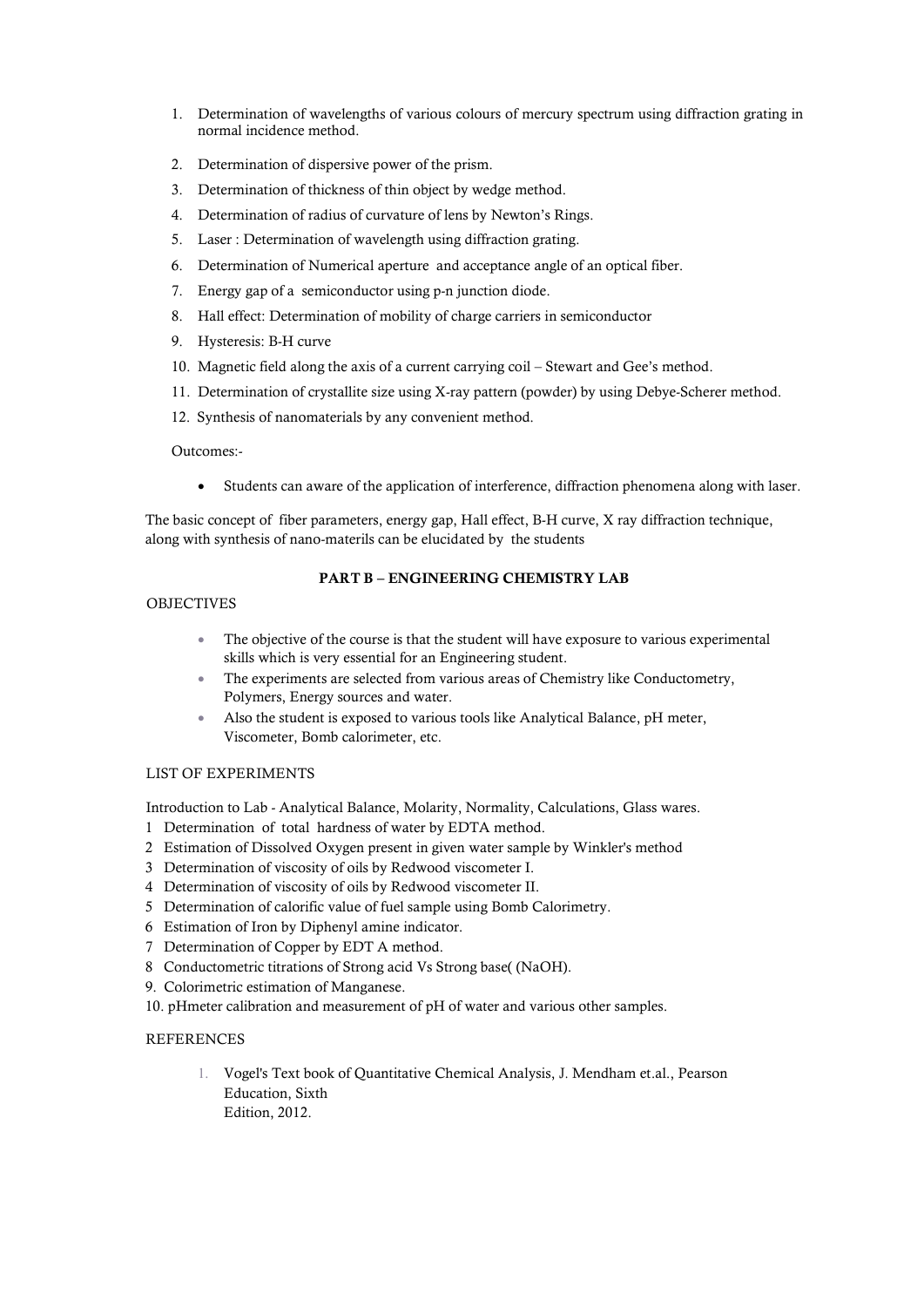- 2. Laboratory manual on Engineering Chemistry, Anupama Rajput, Dhanpat Rai& Co Publications.
- 3. Essentials of Experimental Engineering Chemistry, Shashichawla, DhanpatRai& Co Publications.

### OUTCOME

The student is expected to learn from this laboratory course the concept of error and its analysis. It also allows the student to develop experimental skills to design new experiments in Engineering. With the exposure to these experiments the student can compare the theory and correlate with experiment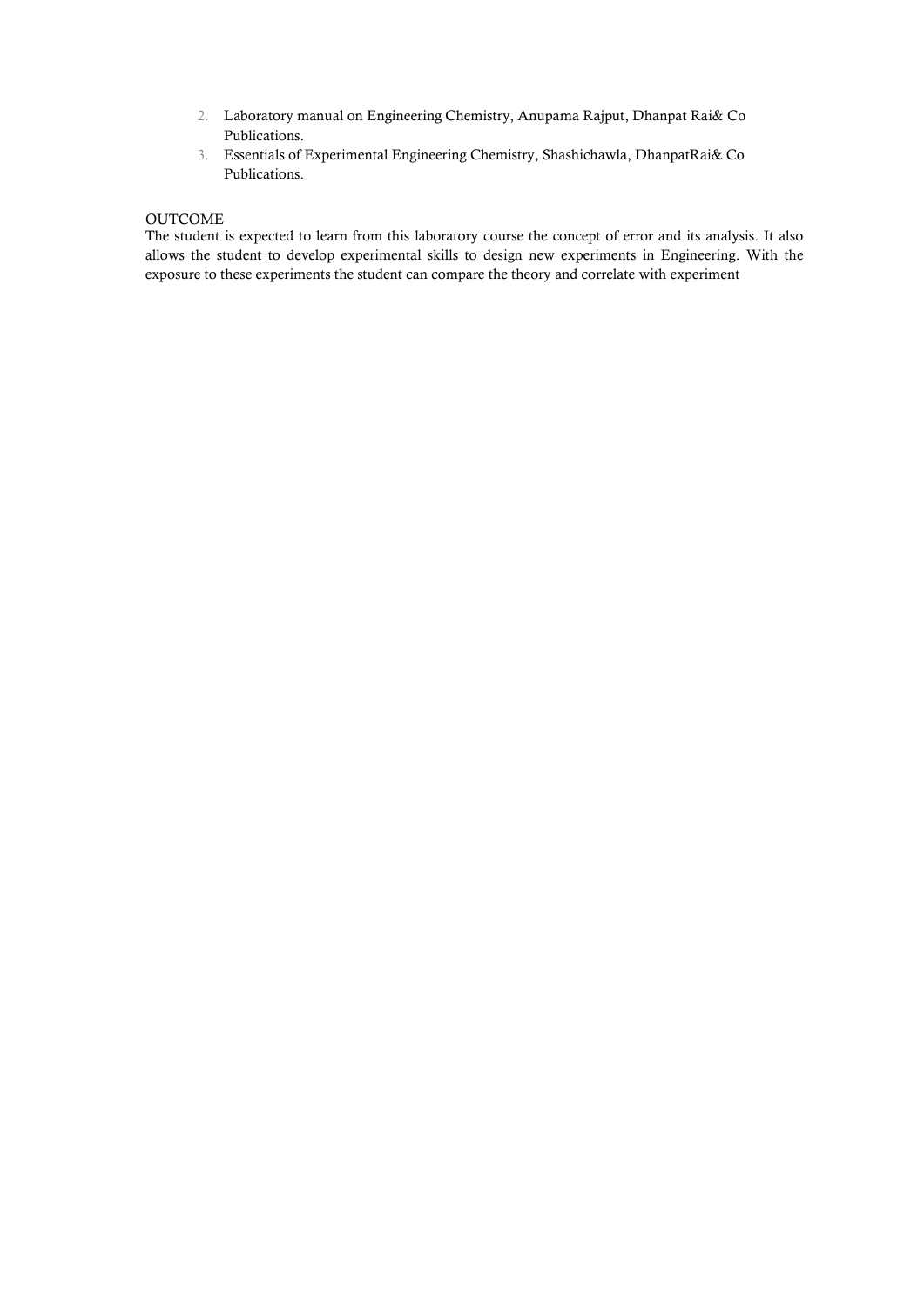| <b>Subject</b><br>Code | <b>Subject</b><br>Category | <b>Subject Title</b>    |        | m | D | <b>IM</b> | EM | CR |
|------------------------|----------------------------|-------------------------|--------|---|---|-----------|----|----|
| 1521301                | PN                         | <b>Mathematics - IV</b> | ີ<br>J |   |   | 30        | 70 | 3  |

### *Objectives:*

- To train the students in getting a thorough understanding of the fundamentals of special functions.
- To prepare students for lifelong learning and successful careers using analytic function, conformal mapping, complex integration and residues.

### **UNIT I**

**Special Functions:** Beta function - Gamma function - Relation between Beta and Gamma functions and their properties. – Evaluation of improper integrals – Power series method.

### **UNIT II**

Bessel functions - Solution of Bessel equation - Recurrence formulae for  $J_n(x)$  -Generating function for  $J_n(x)$  - Jacobi series – Orthogonality of Bessel functions -Legendre polynomials – Solution of Legendre's equation – Legendre Polynomials - Rodrigue's formula -Generating function for  $P_n(x)$  - Recurrence formulae for  $P_n(x)$  -Orthogonality of Legendre polynomials.

### **UNIT III**

Functions of a complex variable – Limit – Continuity -Differentiability - Analytic function – Properties – Cauchy – Riemann equations in cartesian and polar coordinates - Harmonic and Conjugate harmonic functions. - Construction of analytic function using Milne - Thomson method. Applications to flow problems.

### **UNIT IV**

Conformal Mapping: Some standard transforms – translation, rotation, magnification, inversion and reflection. Bilinear transformation –invariant points. Special conformal transformations  $w = e^z$ ,  $z^2$ , sinz and cosz. Complex integration: Line integral -Evaluation along a path and by indefinite integration - Cauchy's theorem - Cauchy's integral formula - Generalized integral formula.

### **UNIT V**

Singular point – Isolated singular point – Simple pole, Pole of order *m* - Essential singularity.

Residues: Evaluation of residues by formula. Cauchy's residue theorem - Evaluation of the real definite integrals of the type (i) Integration around the unit circle  $\int_0^{2\pi} f(cos\theta, sin\theta) d\theta$  (ii) integration around a small semi circle  $\int_{-\infty}^{\infty} f(x) dx$ 

### **Text Books:**

- 3. Higher Engineering Mathematics by Dr. B.S Grewal, Khanna Publishers-43 edition.
- 4. Advanced Engineering Mathematics by Erwin Kreyszig, Willey Publications, 9th edition.
- 5. Higher Engineering Mathematics by B.V.Ramana, Mc.Graw Hill Education(India) Private Limited.

### **Reference Books:**

- 10. Advanced Mathematics for Engineers and Scientists by B. Rama Bhupal Reddy and K.V. Nageswara Reddy, Research India Publications.
- 11. Advanced Engineering Mathematics by N. Bali, M Goyal, Firewall Media 7<sup>th</sup> edition.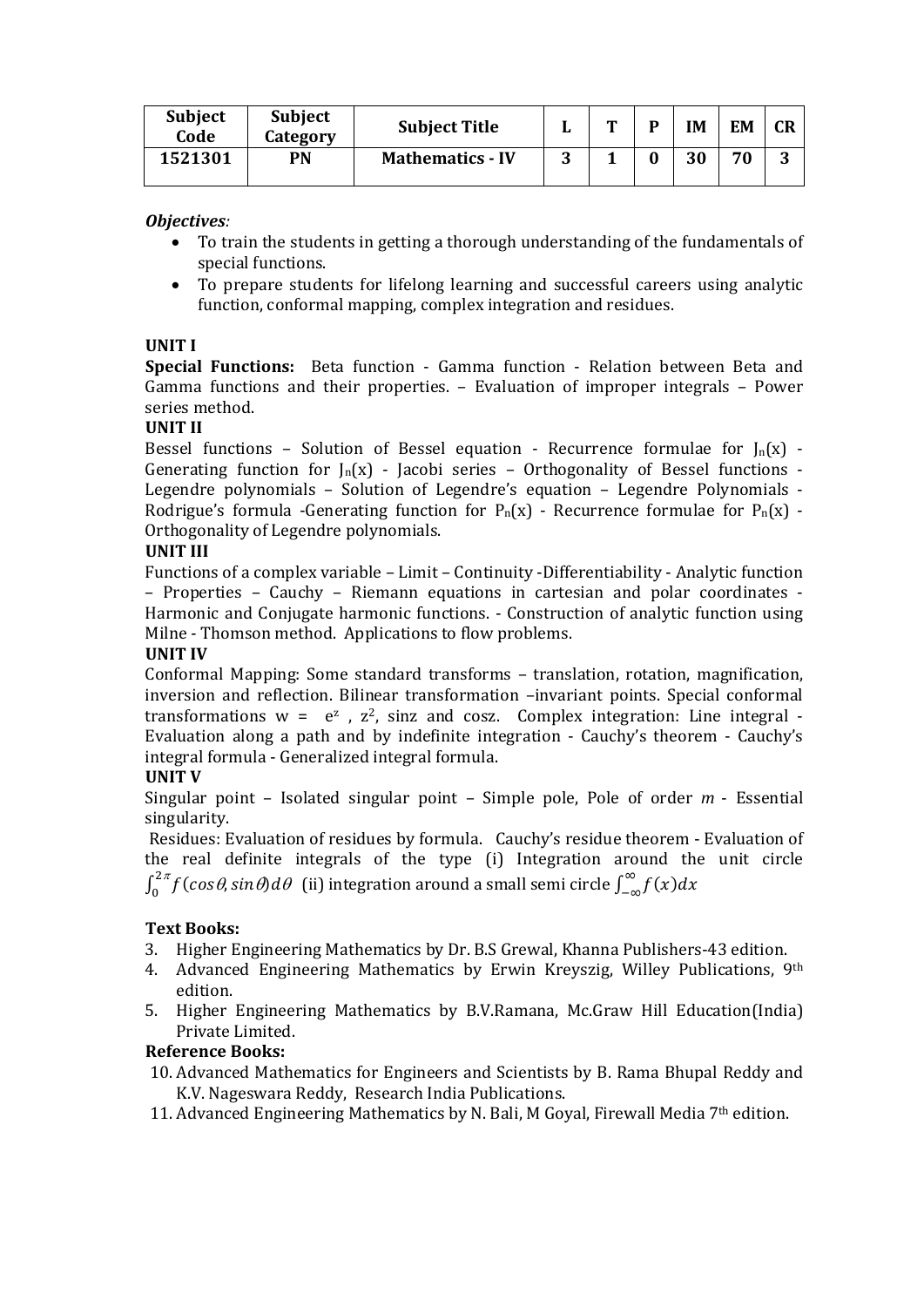12. Engineering Mathematics, Volume – III , E. Rukmangadachari & E. Keshava Reddy, Pearson Publisher.

### *Out comes:*

- The students become familiar with the application of special functions and complex variables to engineering and Industrial problems.
- The students will be able to use Complex Analysis to analyze, formulate and solve the problems in engineering applications.

| <b>Subject</b><br>Code | <b>Subject</b><br>Category | <b>Subject Title</b>                                       |   | m | D | IM | EM | <b>CR</b> |
|------------------------|----------------------------|------------------------------------------------------------|---|---|---|----|----|-----------|
| 1511302                | PN                         | <b>Fluid Mechanics &amp;</b><br><b>Hydraulic Machinery</b> | 3 |   | 0 | 30 | 70 | 3         |

## **UNIT-I**

**Introduction :**Dimensions and units – physical properties of fluids, specific gravity, viscosity, surface and capillarity, vapor pressure and their influence on fluid motion. Newtonian and Non-Newtonian fluids. Fluid Pressure at a Point; Pascal's law, Hydrostatic law, Atmospheric, Absolute and gauge pressure; Hydrostatic paradox, Pressure measurement manometers; Simple, differential and Micro Manometers

**Kinematics Of fluid Motion:** Methods of describing fluid motion; Classification of flow; Steady, unsteady, uniform and non – uniform flows: Laminar and turbulent flows: Three, two and one dimensional flows; Irrotational and rotational flows; Streamline; Pathline; Streakline; Equation for acceleration; Convective acceleration; Local acceleration; Continuity equation; Velocity potential and stream function; Flownet.

### **UNIT-II**

**Dynamics Of Fluid Flow:** Forces acting on a Fluid in Motion; Euler's equation of motion; Bernoulli's equation; energy correction factor; Momentum Principle; force exerted on a pipe bend. Discharge through Venturi Meter; Discharge through Orifice Meter; Discharge through flow nozzle; Measurement of velocity by Pitot tube, pitot – static tube.

**Closed Conduit Flow:** Energy losses in pipelines; Darcy – Weisbach equation; Minor losses in pipelines; Hydraulic Grade Line and Total Energy Line; Concept of equivalent length; Hydraulic power transmission through a pipe; Siphon; Pipes in series, parallel ?& branched pipes.

### **UNIT-III**

**Basics of turbo Machinery:** Hydrodynamic force of jets on stationary and moving flat, inclined and curved vanes, jet striking centrally and at tip, velocity triangles at inlet and outlet, expressions for work done and efficiency – Angular momentum principle, Torque and head transferred in roto dynamic machines.

**Hydraulic Turbines – I:** Introduction, head and efficiencies of hydraulic turbines, Classification of turbines; pelton wheel: parts, Velocity triangles, work done and efficiency, working proportions, design of pelton wheel. Radial flow reaction turbines: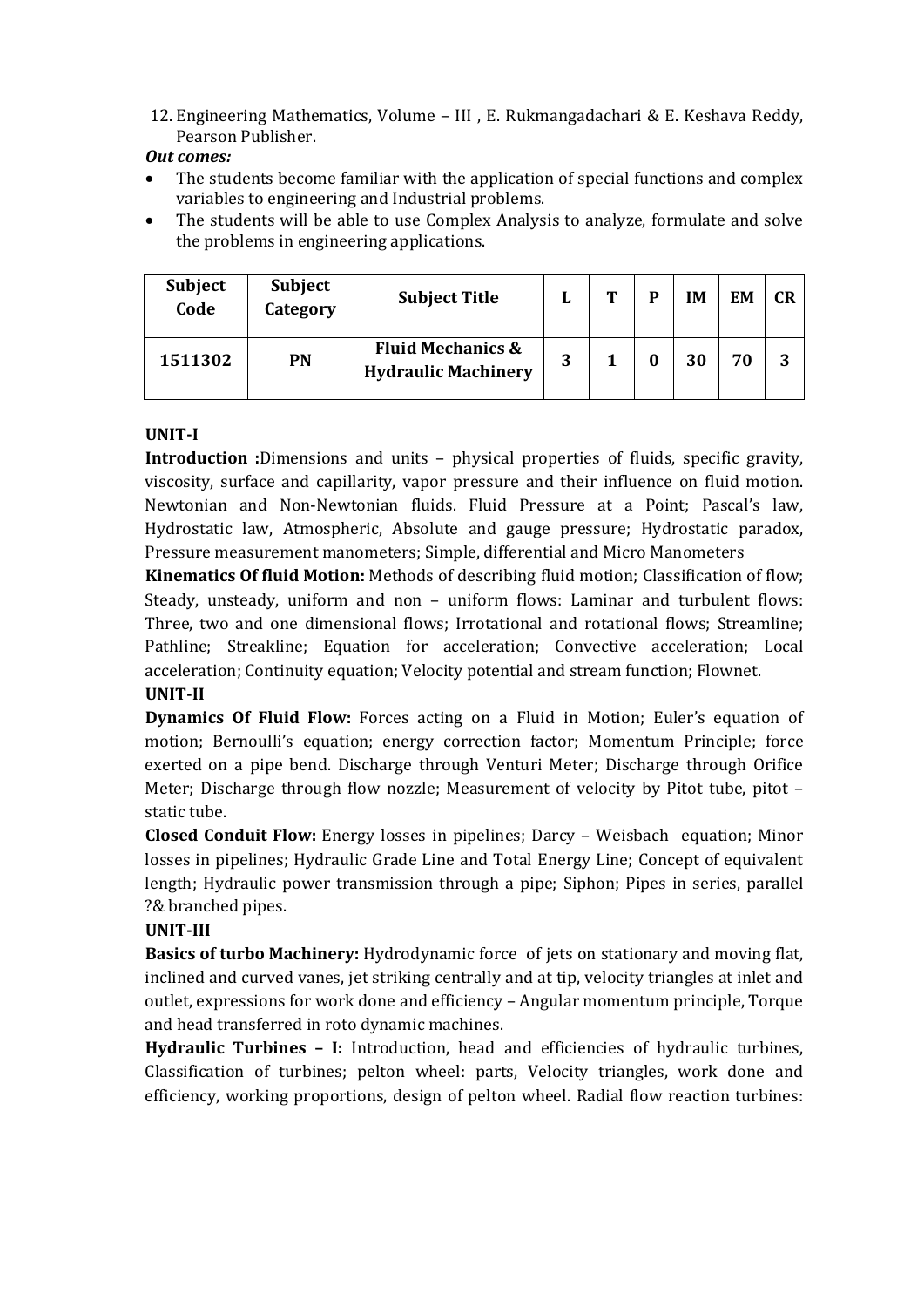velocity triangles and work done for inward radial flow turbine, degree of reaction, discharge, speed ratio, flow ratio.

## **UNIT- IV**

**Hydraulic Turbines -II:** Francis turbine: main components and working, work done and efficiencies, design proportions; design of Francis turbine runner. Kaplan turbine: main components and working, working proportions. Draft tube: theory and efficiency; specific speed, unit quantities, characteristic curves of hydraulic turbines. Cavitation: causes, effects.

**Centrifugal Pumps:** Introduction, component parts and working of a centrifugal pump, work done by the impeller; heads, losses and efficiencies; minimum starting speed; Priming; specific speed; limitation of suction lift, net positive suction head (NPSH); Performance and characteristic curves; Cavitation effects; Multistage centrifugal pumps; troubles and remedies.

## **UNIT- V**

**Hydro Electric Power Station:** Development of hydro power in Andhra Pradesh and India; Classification of hydel plants – runoff river plants, storage plants and pumped storage plants; low, medium and high head schemes; Investigation and planning; components of hydel schemes – fore bay, intake structure, surge tanks, penstocks, power house, turbines – selection of suitable type of turbine, Scroll casing, draft tube and tail race; assessment of available power; definition of gross head, operating head, effective head;, hydrographs, Flow duration curve; Power; installed capacity, dependable capacity; firm power, secondary power; power factor; load factor, capacity factor, utilization factor and Diversity factor.

## **Text Books**

- 1. Hydraulics & Fluid Mechanics by P. N. Modi & S. N. Seth; Standard Book house, New Delhi
- 2. Fluid Mechanics & Hydraulic Machines by Dr. R. K. Bansal; Laxmi Publications, New Delhi.

## **Reference Books:**

- 1. Hydraulic Machines by Jagadish Lal, Metropolitan.
- 2. Fluid Mechanics by A. K. Jain; Khanna Publishers, Delhi.
- 3. Fluid Mechanics & Fluid Machines by Rajput, S.Chand &Co.
- 4. Fluid Mechanics & Fluid Power Engineering by D.S. Kumar Kataria & Sons.

5. Fluid Mechanics, Hydraulics and Hydraulic Machines by K R Arora, Standard Publishers.

6. Engineering Fluid Mechanics by Kumar K.L., Eurasia Publishing House (P) Ltd., New Delhi.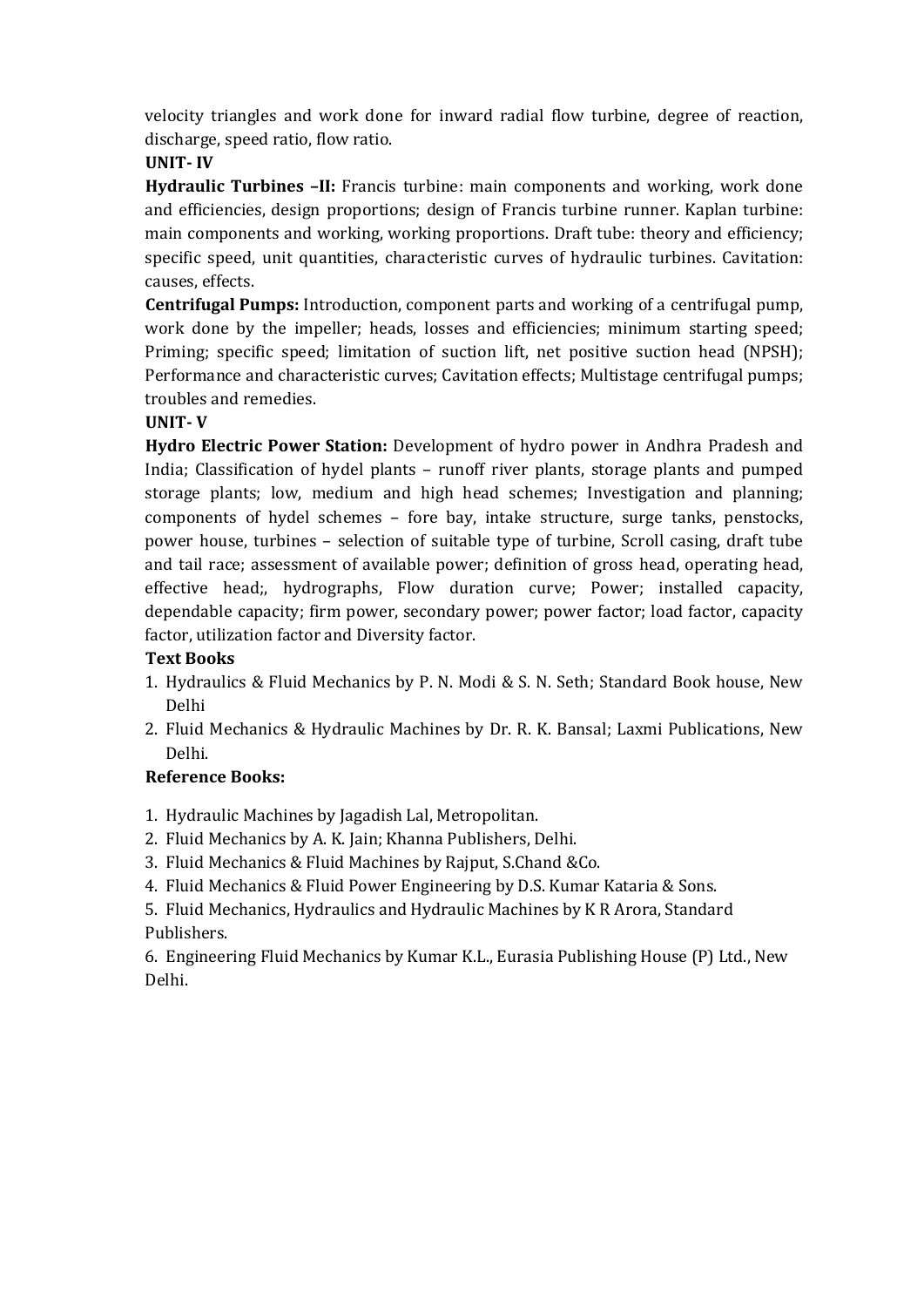| <b>Subject</b><br>Code | Subject<br>Category | <b>Subject Title</b>                                             | L | m | IM | EM | <b>CR</b> |
|------------------------|---------------------|------------------------------------------------------------------|---|---|----|----|-----------|
| 1504303                | PI                  | Electronic Devices &<br><b>Circuits</b><br>(Common to EEE & ECE) | 3 |   | 30 | 70 | 3         |

## **Course Objectives:**

- To understand electronic devices, including diodes, bipolar junction transistors and FET.
- To understand basic circuits of the electronic devices.

## **Learning Outcomes:**

- Gain practical knowledge of the principles of operation and characteristics of pn Junction diodes, Zener diodes, Photodiode and Phototransistor.
- Able to analyze and design pn Junction diode Rectifier circuits.
- Able to design BJT & FET Amplifiers and analyze their frequency response
- Demonstrate the knowledge in LED, SCR and UJT in future applications

## **UNIT-I**

**Semiconductors:** Intrinsic and extrinsic semiconductors, mobility and conductivity, Fermi level and carrier concentration of semi conductors, Drift and diffusion currents, continuity equation, Hall effect.

**PN junction diode:** Construction and operation of PN Junction diode, V-I Characteristics, Temperature Dependence, Static and dynamic resistance, Transition and Diffusion Capacitance, Zener diode and photo diode.

## **UNIT-II**

**Rectifiers:** Half-wave, Full-wave and Bridge Rectifiers with and without Filters, Ripple Factor and Regulation Characteristics.

## **UNIT-III**

**Bipolar Junction Transistors:** NPN and PNP junction Transistors, Current components, CB, CE and CC Configurations and their Input and Output Characteristics, Comparison of CE, CC and CB, Saturation, Cutoff and Active Region,  $\alpha$ , β and γ Parameters and the relation between them.

## **UNIT-IV**

**Field Effect Transistor (FET): J**FET and its characteristics, Pinch off Voltage, Drain Saturation Current, MOSFET–Enhancement and Depletion Modes, Small signal models of FET, Biasing of FETs.

## **UNIT-V**

**Transistor Biasing Circuits:** Various Biasing Circuits, Thermal Runaway, Stabilization and compensation, Thermal Stability, Transistor as an Amplifier.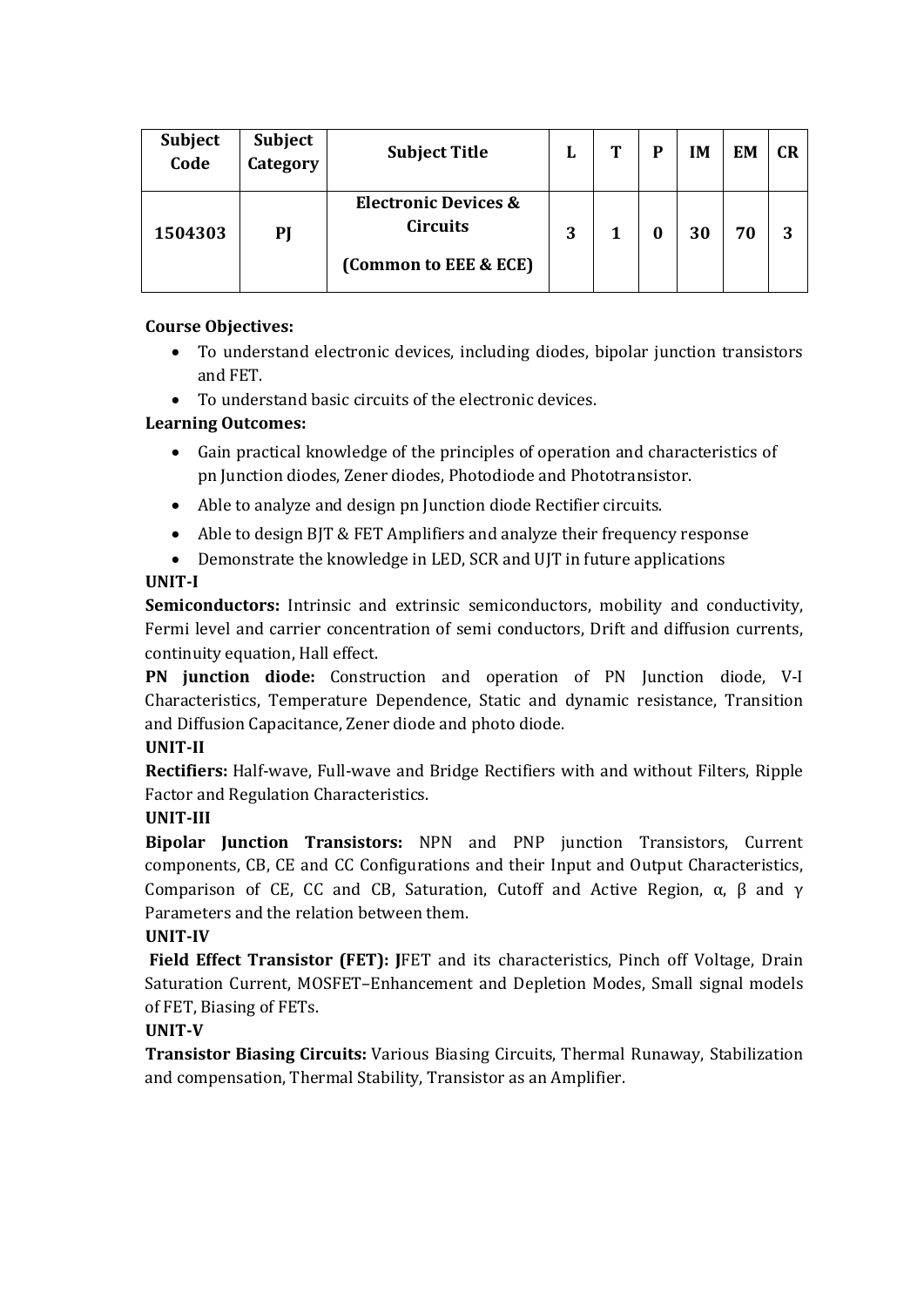**Special Semiconductor Devices:** Tunnel Diode, LED, Schottky Barrier Diode, Varactor Diode, Photo transistor, Uni- Junction transistor (UJT), SCR, LDR, .

### **Text Books:**

- 1. Jacob Millman and C. Halkias, "Electronic devices and circuits", McGraw Hill.
- 2. Jacob Millman and C. Halkias, "Integrated Electronics Analog Digital Circuits", McGraw Hill.
- 3. R.L. Boylestad, "Electronic Devices and Circuit Theory", Prentice Hall Publications.
- 4. N.Salivahanan, and N.Suresh Kumar, "Electronic Devices and Circuits", TMH ,3rd Edition, 2012.

### **Reference Books:**

- 1. David A. Bell, "Electronic Devices and Circuits", Oxford University press , 5th Edition, 2008.
- 2. K. Lal Kishore, "Electronic Devices and Circuits", BSP. 2nd Edition, 2005
- **3.** S. Sedra and K.C. Smith, "Microelectronic Circuits", Oxford University Press, 5th Edition.

| <b>Subject</b><br>Code | <b>Subject</b><br>Category | <b>Subject Title</b>          |   | m | D | IM | EM | <b>CR</b> |
|------------------------|----------------------------|-------------------------------|---|---|---|----|----|-----------|
| 1502304                | PI                         | <b>Electromagnetic Fields</b> | 3 |   | 0 | 30 | 70 | ึ<br>J    |

**Prerequisite**(S): Engineering Mathematics and Physics

### **Objective:**

The objective of this course is to introduce the concepts of electric fields and magnetic fields and their applications which will be utilized in the development of the theory of power transmission lines and electrical machines.

**Course Outcomes**: on successful completion of the course, student will be able to

- 1. demonstrate knowledge on:
	- Electro Static and Magnetic Fields due to electric charges and Steady Currents
	- Time varying electric and magnetic fields
- 2. Analyze the Maxwell's equations for both time variant and invariant electric and magnetic fields.
- 3. Evaluate
	- Electric field by Coulomb's Law and Electric field and Capacitance by applying Gauss's law.
	- Magnetic field and inductance by applying Ampere's circuital law.
- 4. Apply various laws of electromagnetic to study the performance of electric machines.

## **UNIT - I**

**Electrostatic Fields**: Coulomb's law, Electric Field Intensity (EFI), EFI due to a line charge, surface charge and volume charge. Work done in moving a point charge in an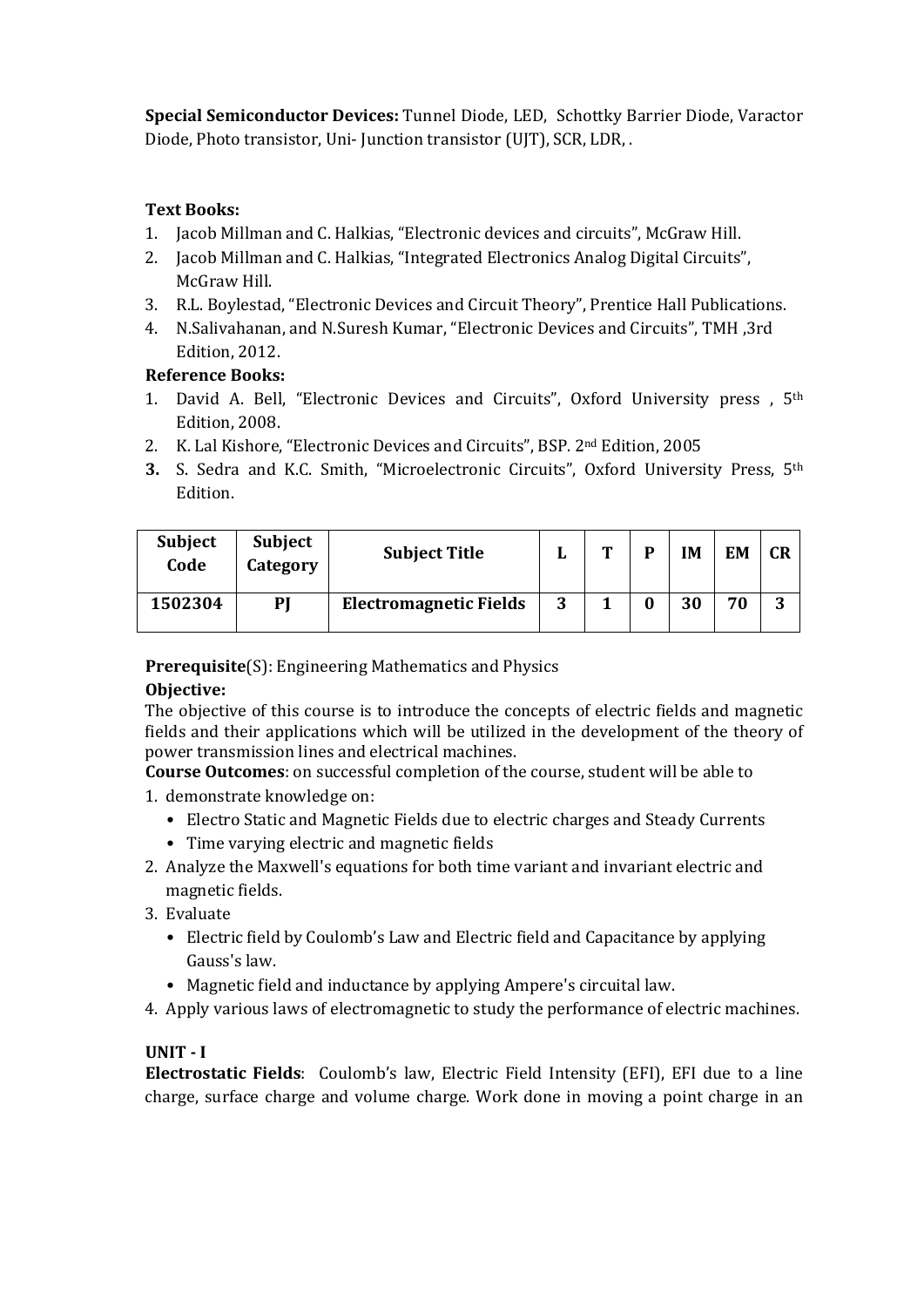electric field. Gauss's Law, Gauss law using Infinite line charge and co-axial cable, Gauss Law in point form (Maxwell First Law,  $div(D) = \rho_v$ ), Electric potential, potential gradient Electric Dipole, Dipole Moment – Potential & EFI due to an electric dipole.

## **UNIT- II**

**Conductors & Dielectrics**: Current and current density, Conduction and Convection Current Densities, Continuity Equation, Behavior of conductors in electric fields, Ohm's Law in point form, Dielectric, Polarization, Boundary Conditions – Dielectric -conductor, Dielectric - Dielectric. Capacitance – Capacitance of parallel plate, Spherical and Co-axial Capacitors.

## **UNIT - III**

**Magneto static Fields:** Biot-Savarat's law, MFI due to a straight current carrying filament, circular, square and solenoid current carrying wire. Maxwell's second equation (∇.**B**=0), Ampere's circuital law and its applications, Ampere's circuital law in point form, Maxwell third equation ∇x**H**=**J**, Scalar and Vector magnetic potential.

## **UNIT - IV**

**Magnetic Field in Materials**: Lorentz force equation, Force on a current element in a magnetic field, Force on a straight and long current carrying conductor in magnetic fields, Force between two straight parallel current carrying conductors, Torque on a current loop placed in a magnetic field. Concept of Self inductance – Determination of self inductance of Solenoid and Toroid.

## **UNIT - V**

**Time varying Fields**: Faraday's laws of Electromagnetic Induction, its integral and point forms, Maxwell's fourth equation (Curl  $(E) = \frac{\partial B}{\partial t}$ ). Statically and dynamically induced EMFs, Modification of Maxwell's equation for time varying fields, displacement current, and Maxwell's equation in differential and integral form.

## **Text Books**

- 1. "Engineering Electromagnetics" by William H. Hayt and John A. Buck, TMH, 7th edition 2006.
- 2. "Principles of Electromagnetics" by Mathew N. O. Sadiku, Oxford International student edition (4th )
- 3. "Electromagnetic Fields" by Dr. S. Kamakshaiah, Right Publishers, 2007.

## **References**

- 1. "Electromagnetics" by J. D. Kraus, TMH, 4th edition 1992.
- 2. "Electromagnetic Fields" by TVS Arun Murthy, S. Chand & Company Ltd., 1st edition 2008.
- 3. "Field Theory" by K. A. Gangadhar, P. M. Ramanathan, Khanna Publishers, 15th edition, 2003.
- 4. "Electromagnetic Waves & Radiating Systems" by Edward C. Jordan and Keith G. Balmain, Prentice Hall of India Pvt. Ltd.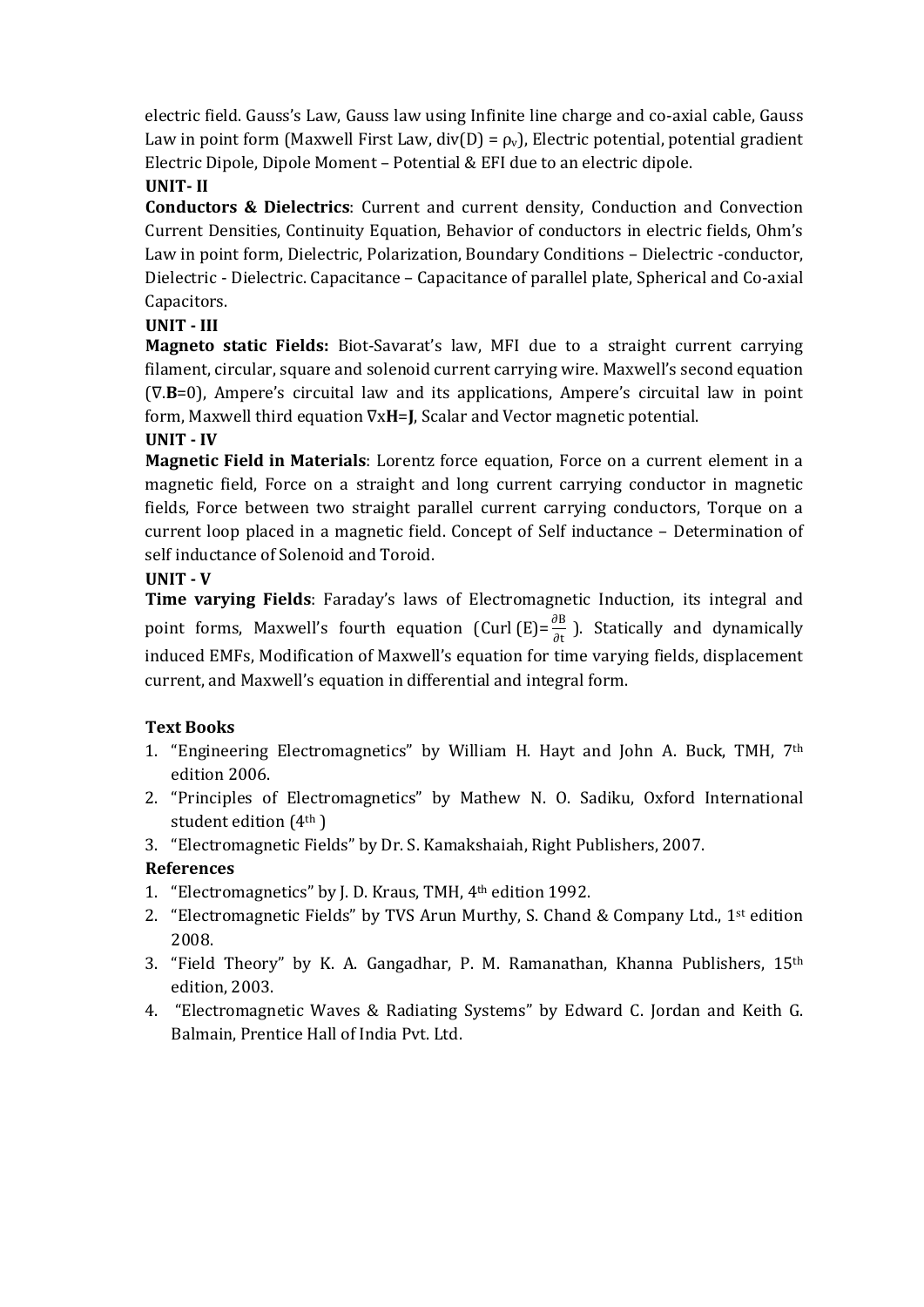| <b>Subject</b><br>Code | <b>Subject</b><br>Category | <b>Subject Title</b>  |        | m | D | IΜ | EM | <b>CR</b> |
|------------------------|----------------------------|-----------------------|--------|---|---|----|----|-----------|
| 1502305                | PJ                         | <b>Network Theory</b> | 2<br>J |   |   | 30 | 70 | 3         |

**Prerequisite**(S): Electrical Circuits - I and Mathematics - I

## **Objective:**

This course introduces the concepts of circuit analysis which includes three phase circuits, transient analysis of D.C. and A.C excitations, various Network functions and synthesis.

**Course Outcomes**: On successful completion of this course, the students will be able to

- 1. demonstrate knowledge on
- star/delta connections with balanced/unbalanced conditions
- transient analysis of DC and AC excitations.
- Two-port network parameters
- Fourier analysis of AC circuits and Fourier transforms
- 2. analyze
	- RL, RC and RLC circuits for DC and AC excitations
	- Electrical circuits for non-sinusoidal periodic waveforms
- 3. Design the network elements using two-port parameters.

## 4. Evaluate

- Voltage, Current and Power for balanced and unbalanced 3 phase systems
- Transient behaviour using differential equations and Laplace transforms.
- Two port parameters namely Z, Y, ABCD, h and g.

## **UNIT – I**

**Network Theorems:** Superposition Theorem, Thevinin's Theorem, Norton's Theorem, Compensation Theorem, Maximum Power Transfer theorem, Reciprocity theorem, Millmen's theorem, Tellegen's theorems for D.C and Sinusoidal Excitations.

## **UNIT – II**

**Three Phase Circuits:** Advantages of Three phase system, Phase sequence, balanced and unbalanced systems – magnitude & phasor relationship between line and phase voltages and currents in balanced Y and  $\Delta$  circuits. Analysis of balanced Three phase circuits with Y and Δ connected loads –Analysis of unbalanced loads- Neutral displacement method, Y-Δ conversion and loop current method.

Measurement of Three phase power by two wattmeter method, Measurement of Three phase reactive power by single wattmeter method.

## **UNIT – III**

**DC Transient Analysis:** Determination of Initial Conditions – Transient response of R-L, R-C and R-L-C circuits for DC–Solution method using differential equation and Laplace transforms.

**UNIT – IV**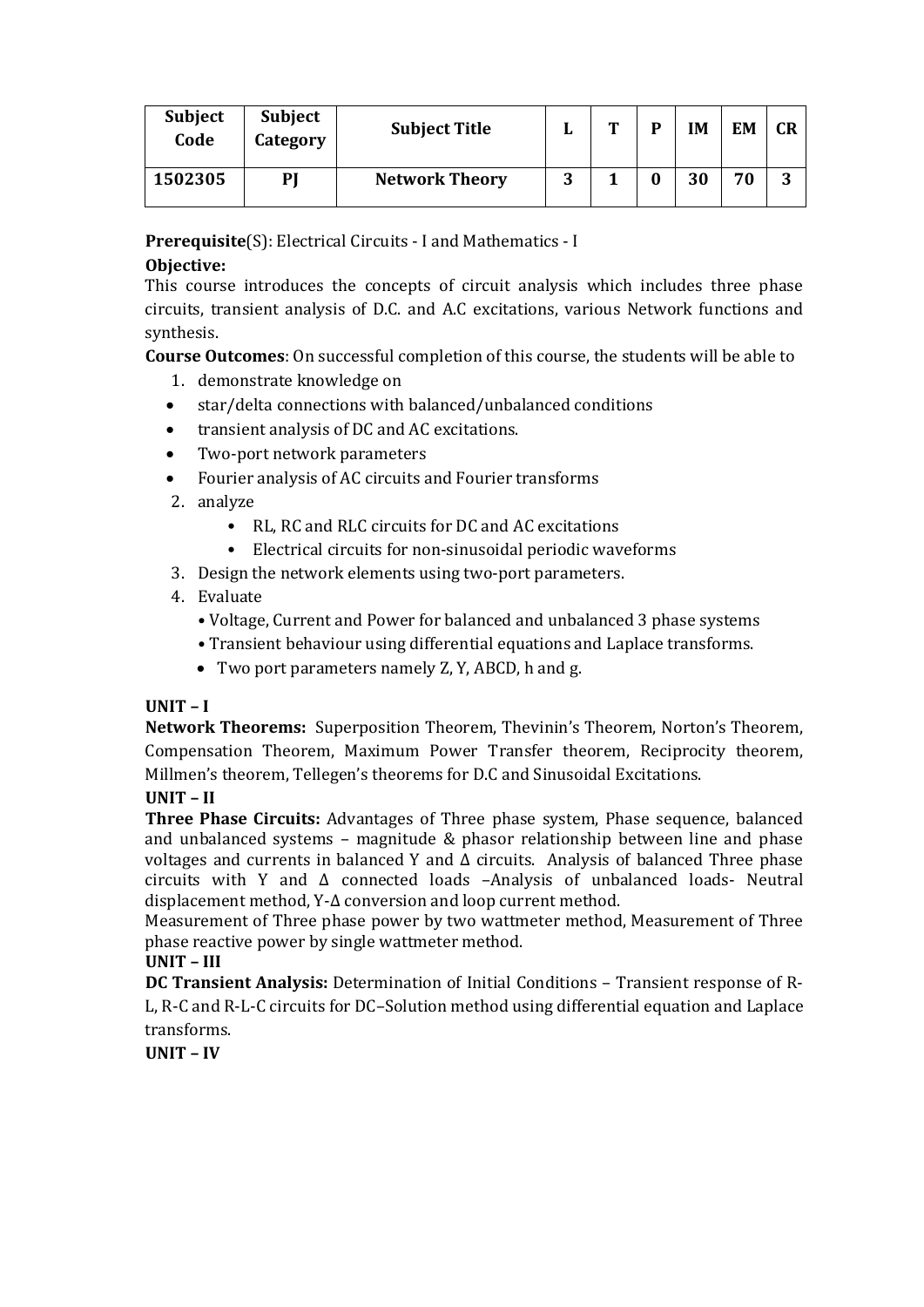**AC Transient Analysis:** Transient response of R-L, R-C and R-L-C series circuits for sinusoidal excitations – Solution method using differential equation and Laplace transforms. Analysis of Electrical Circuits non-sinusoidal periodic waveforms.

## **UNIT – V**

**Two Port Parameters:** One port and two port networks, driving point and transfer functions of Networks. Open circuit impedance & short circuit admittance parameters, hybrid & inverse hybrid parameters, transmission & inverse transmission parameters, Inter-relationships between parameter sets – Series, parallel & cascade connection of two ports – condition for symmetry & reciprocity of two port Networks in terms of different parameters – Terminated two port Networks.

## **Text Books**

- 1. Theory and Problems of Electrical Circuits Joseph A. Edminister Schaum Series, 1st Edition – TMH.
- 2. Circuit Theory -A.Chakrabarti, DhanapatRai & Co publications.
- 3. Electrical Circuits N.Sreenivasulu, Reem publications.
- 4. Network Analysis Van Valkenburg 3rd edition, PHI.

## **References**

- 1. Circuits & Networks A. Sudhakar, Shayammohan. S. Pillai, 4th Edition TMH.
- 2. Networks and Systems D. Roy Chowdari New Age International
- 3. Network Analysis with applications Stanely Pearson education 4th edition.
- 4. Network Analysis by G.K.Mittal, Khanna Publishers.

| <b>Subject</b><br>Code | <b>Subject</b><br>Category | <b>Subject Title</b>           |   | m |   | IM | FМ | <b>CR</b> |
|------------------------|----------------------------|--------------------------------|---|---|---|----|----|-----------|
| 1502306                | PI                         | <b>Electrical Machines - I</b> | 2 |   | 0 | 30 | 70 | ົ<br>J.   |

## **Prerequisite**(S): Engineering Physics

### **Objective:**

Electrical machines course is one of the important course of the Electrical discipline. In these course different types of DC generators, motors which are widely used in industries are covered and their performance aspects will be studied.

**Course Outcomes**: On successful completion of the course, student will be able to

- 1. demonstrate knowledge on
	- different types of singly- and multi- excited magnetic field systems.
	- construction, operation and characteristics of DC machines.
	- armature reaction and commutation.
	- Starting methods and speed control of DC motors.
	- testing of DC machines.

2. analyze the operation of DC machine under various operating conditions.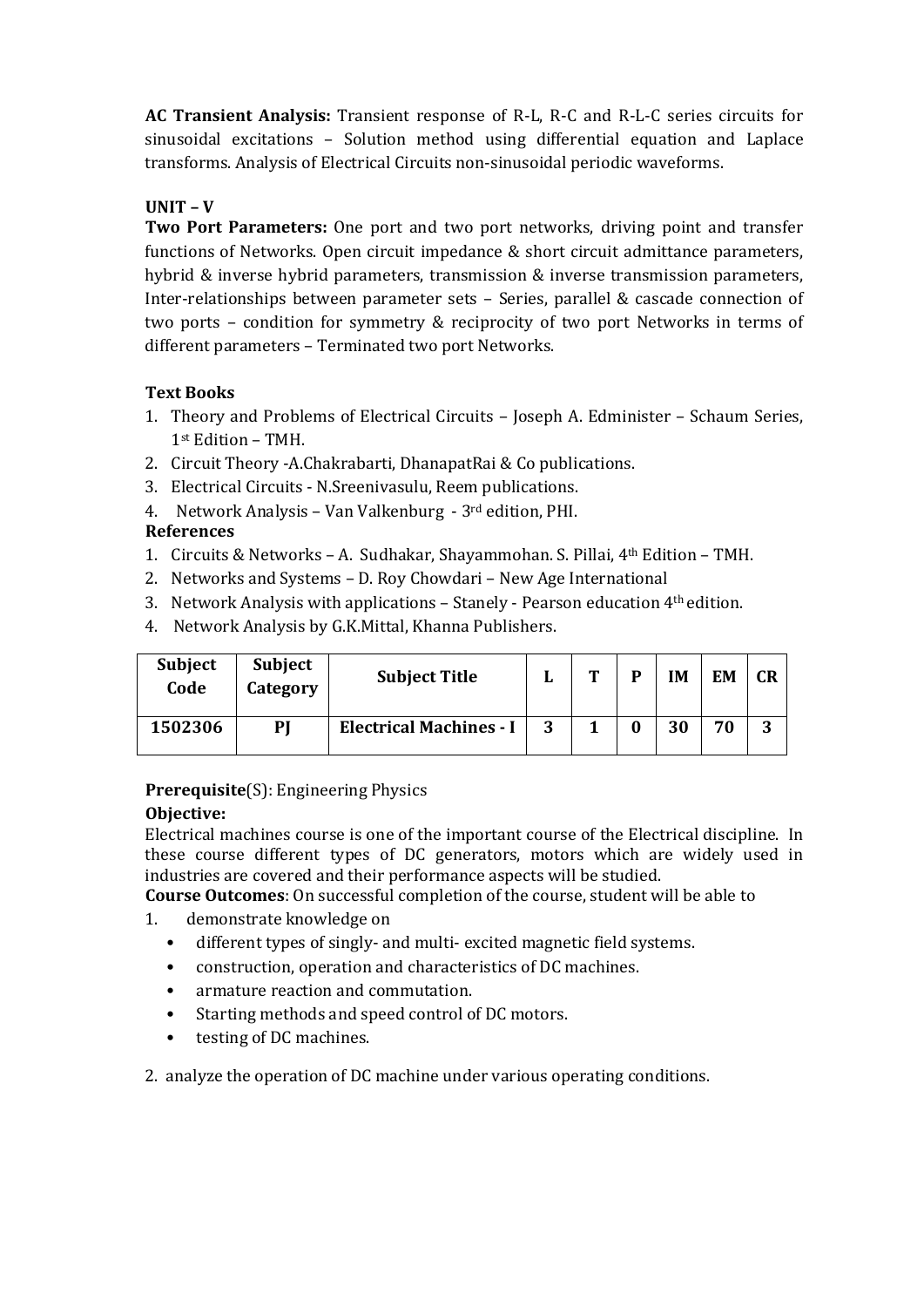3. design armature windings for DC machines and starters for DC motors.

4. evaluate the performance of DC machines by different testing methods

5. choose suitable DC machine for domestic and industrial applications.

### **UNIT – I**

**DC Generators:** Introduction- Construction – Principle of Operation, Armature windings – Lap and Wave windings - Simplex & Multiplex windings – EMF equation – Problems.

**Armature Reaction** – Cross Magnetizing & demagnetizing AT/Pole – Compensating winding - commutation – reactance voltage – Methods of improving Commutation – Problems.

**UNIT – II**

**Types of DC Generators:** Methods of Excitation – Open Circuit Characteristics - build up of EMF- Critical Field Resistance & Critical Speed – Causes for Failure to self excitation & Remedial Measures – Problems.

**UNIT - III**

**Load Characteristics of DC Generators:** Load Characteristics of shunt, series & compound generators – parallel operation of DC Generators – use of equalizer bar and cross connection of field windings – load sharing - problems. **UNIT – IV**

**D.C Motor:** DC Motors – Principle of operation – Back EMF – Torque Equation – Characteristics & application of shunt, Series & Compound Motors – Armature reaction & Commutation.

**Speed Control of D.C Motors:** Speed control of DC Shunt & Series Motors – Armature, Flux and Voltage control methods –problems. Starters - types-design of starters – problems.

**Unit – V**

**Testing of D.C Machines:** Losses and Efficiency, Condition for maximum efficiency. Methods of Testing – Direct, Indirect & Regenerative testing - Brake test – Swinburne's test – Hopkinson's test – Field's test – Retardation test – Separation of stray losses in a DC Motor.

## **Text Books**

- 1. Electrical Machines P.S. Bimbra, Khanna Publishers
- 2. Electric Machines by I.J Nagrath & D.P. Kothari , Tata Mc Graw Hill Companies Publishers.
- 3. Electrical machines-1: DC machines- by J. B. Gupta, Kataria Publications

### **Reference Books:**

- 1. Electrical Machinery A. E. Fitzgerald, C. Kingsley and S. Umlauts, Mc Graw Hill Companies, 5<sup>th</sup> Edition.
- 2. Performance and design of DC machines by Clayton and Hancock-BPB Publishers-2004.
- 3. Direct Current Machines by R.K. Rajput -Laxmi Publications.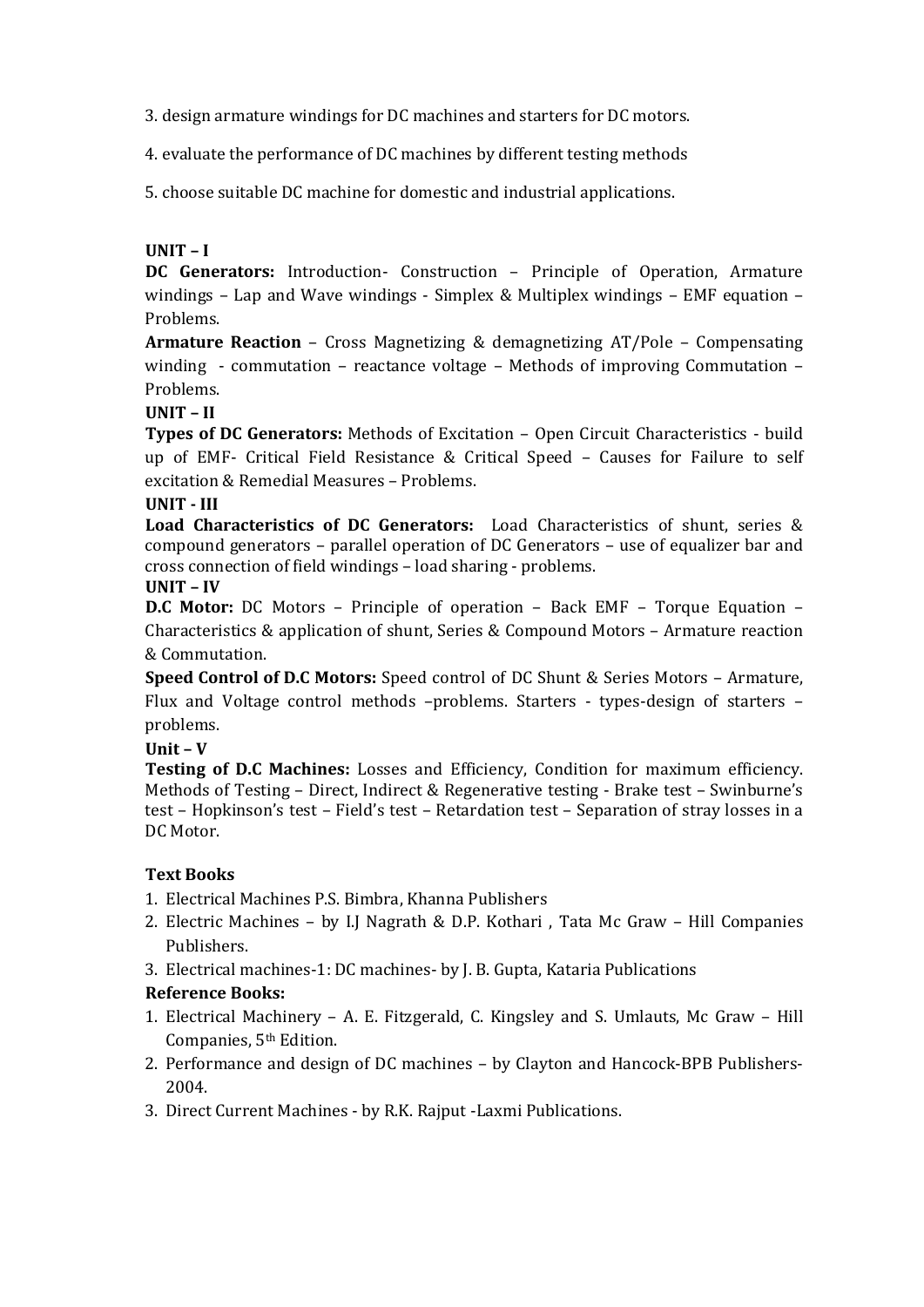| <b>Subject</b><br>Code | <b>Subject</b><br>Category | <b>Subject Title</b>                                           | L | m | D | IΜ | <b>EM</b> | CR |
|------------------------|----------------------------|----------------------------------------------------------------|---|---|---|----|-----------|----|
| 1511307                | <b>PN</b>                  | <b>Fluid Mechanics &amp;</b><br><b>Hydraulic Machinery Lab</b> | 0 |   | 2 | 50 | 50        | 2  |

**Course Objective:** The object of the course to make the students understand the fluid flow concepts and get familiarity with flow measuring devices.

## **LIST OF EXPERIMENTS:**

- 1. Calibration of Venturimeter
- 2. Calibration of Orifice meter
- 3. Determination of Coefficient of discharge for a small orifice by a constant head method.
- 4. Determination of Coefficient of discharge for an external mouth piece by variable head method.
- 5. Calibration of contracted Rectangular Notch and / or Triangular Notch.
- 6. Determination of Coefficient of loss of head in a sudden contraction and friction factor.
- 7. Verification of Bernoulli's equation.
- 8. Impact of jet on vanes.
- 9. Study of Hydraulic jump.
- 10. Performance test on Pelton wheel turbine.
- 11. Performance test on Francis turbine.
- 12. Efficiency test on centrifugal pump.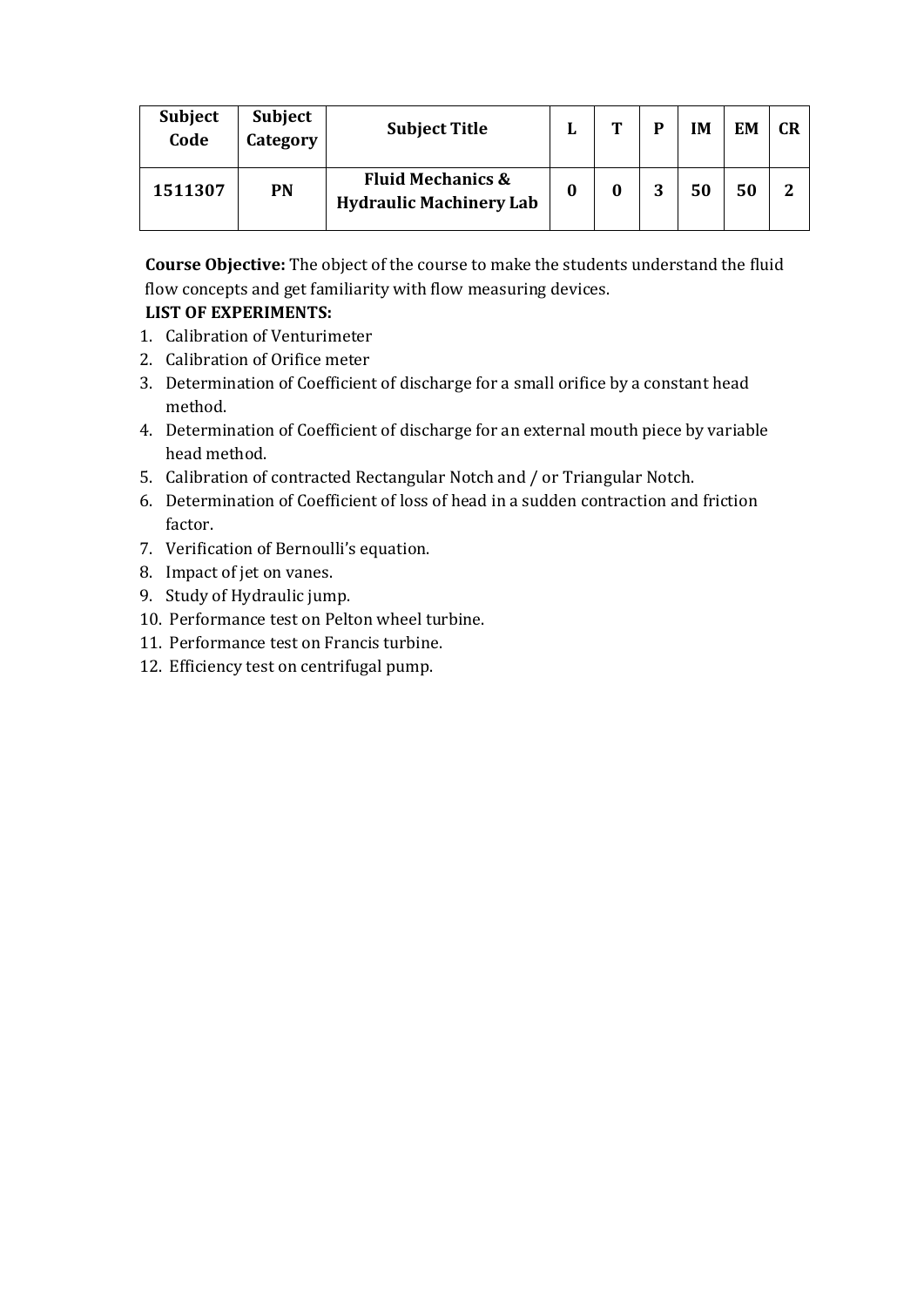| <b>Subject</b><br>Code | <b>Subject</b><br>Category | <b>Subject Title</b>                                    |   | m | P       | IΜ | EM | <b>CR</b> |
|------------------------|----------------------------|---------------------------------------------------------|---|---|---------|----|----|-----------|
| 1502308                | PJ                         | <b>Electrical Circuits and</b><br><b>Simulation Lab</b> | 0 |   | 2<br>IJ | 50 | 50 | 2         |

**Prerequisite(S)**: Electrical Circuits and Network Theory

**Objective:** The objective is to verify theoretically and practically Network Theorems and Parameters, measure the power for balance and unbalance 3 phase loads, self and mutual inductance of transformer, resonant parameters for series circuit, mesh and nodal analysis using simulation.

**Course Outcomes**: On successful completion of the course, student will be able to

- 1. demonstrate skills in
	- Network Theorems for DC and AC
	- Two port network parameters
	- Measurement of active and reactive power
	- Resonance and Locus Diagrams
	- Coupling coefficient
- 2. Obtain two-port network parameters
- 3. Design the electrical circuits using PSPICE
- 4. Analyze RL, RC and RLC circuits
- 5. function effectively as individual and as member in a team.
- 6. communicate effectively both oral and written.

## **PART-A: ELECTRICAL CIRCUITS**

- 1. Verification of Thevenin's and Norton's Theorem
- 2. Verification of Superposition theorem an Maximum power Transfer theorem
- 3. Verification of Compensation Theorem
- 4. Verification of Reciprocity, Millman's Theorems
- 5. Locus Diagrams of RL RC series circuits
- 6. Series Resonance
- 7. Determination of Self, Mutual Inductances and Coefficient of coupling
- 8. Z and Y parameters
- 9. Transmission and hybrid parameters
- 10. Measurement of Active Power for Star and Delta connected balanced loads
- 11. Measurement of Reactive Power for Star and Delta connected balanced loads
- 12. Measurement of 3-Phase Power by two Wattmeter Method for Unbalanced loads

## **PART-B: SIMULATION USING P SPICE/SCI LAB/MATLAB/MULTISIM**

- 1. Simulation of DC circuits
- 2. DC transient response
- 3. Mesh Analysis
- 4. Nodal Analysis

**Note:** Eight Experiments are to be conducted from Part –A and any two from Part –B.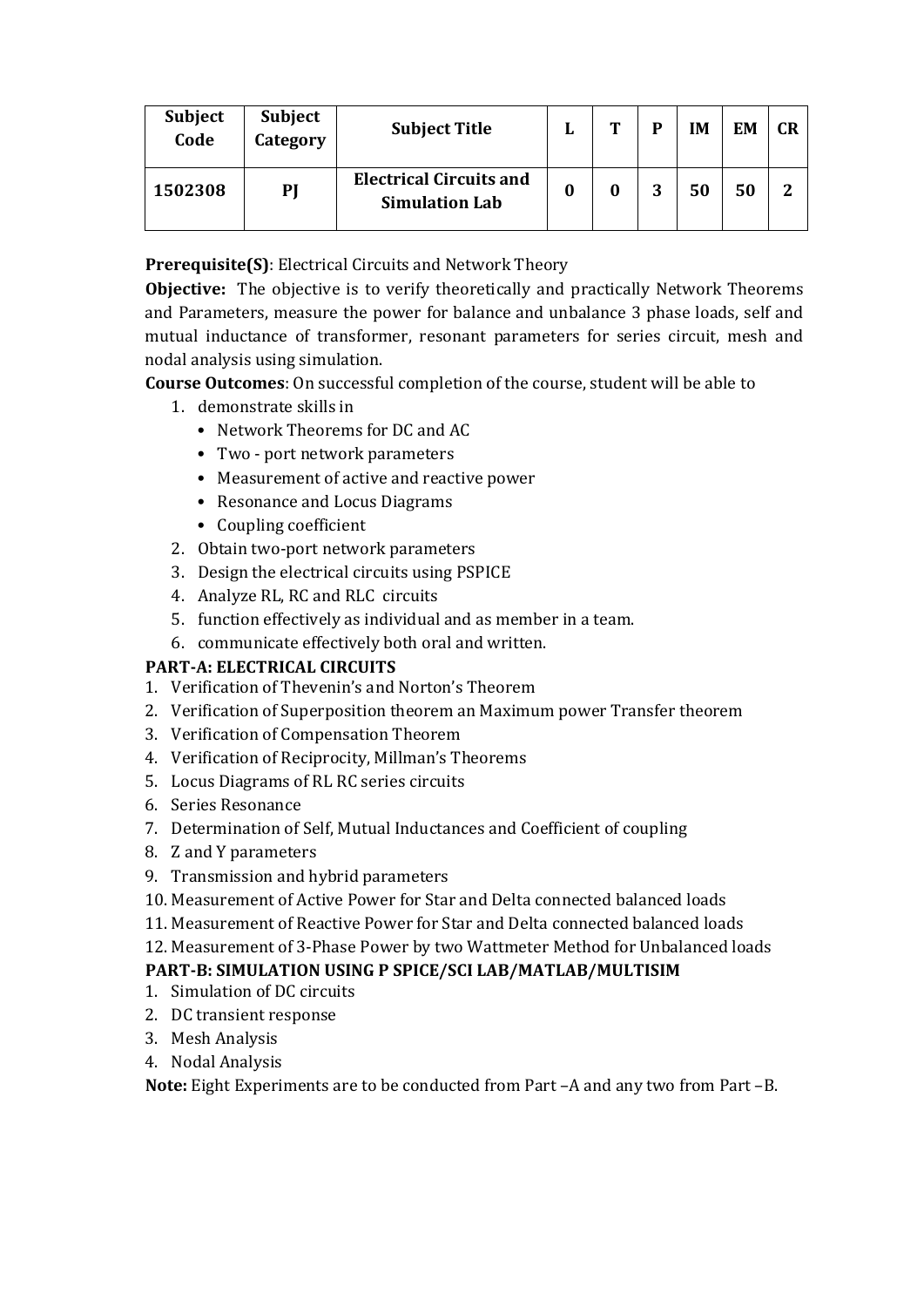| <b>Subject</b><br>Code | Subject<br>Category | <b>Subject Title</b>                        | ы | m | D | IM | EM | CR |
|------------------------|---------------------|---------------------------------------------|---|---|---|----|----|----|
| 1514401                | PJ                  | <b>Analog Electronic</b><br><b>Circuits</b> | 3 |   |   | 30 | 70 | 3  |

### **UNIT I**

**SMALL SIGNAL ANALYSIS OF AMPLIFIERS (BJT & FET):** BJT Modeling using hparameters, Determination of h-Parameters from Transistor Characteristics, Measurement of h-Parameters, Analysis of CE, CB and CC configurations using h-Parameters, Comparison of CB, CE and CC configurations, Simplified Hybrid Model, Millers Theorem, Dual of Millers Theorem. Small Signal Model of JFET & MOSFET, Small signal analysis of Common Source, and Common Drain Amplifiers using FET, Illustrative problems.

### **UNIT II**

**MULTISTAGE AMPLIFIERS:** BJT and FET RC Coupled Amplifiers – Frequency Response. Cascaded Amplifiers. Calculation of Band Width of Single and Multistage Amplifiers. Concept of Gain Bandwidth Product.

### **UNIT III**

**FEEDBACK AMPLIFIERS:** Concept of Feedback Amplifiers – Effect of Negative feedback on the amplifier Characteristics. Four Feedback Amplifier Topologies.

**SINUSOIDAL OSCILLATORS:** Condition for oscillations –LC Oscillators – Hartley, Colpitts, – Frequency and amplitude Stability of Oscillators – Crystal Oscillators – RC Oscillators -- RC Phase Shift and Weinbridge Oscillators.

### **UNIT IV**

**LARGE SIGNAL AMPLIFIERS:** Class A power Amplifier, Maximum Value of Efficiency of Class A Amplifier, Transformer coupled amplifier – Push-Pull Amplifier – Complimentary Symmetry Circuits (Transformer Less Class B Power Amplifier) – Phase Inverters, Transistor Power Dissipation, Thermal Runaway, Heat Sinks.

### **UNIT V**

**LINEAR WAVE SHAPING:** High pass, Low pass RC circuits-response for sinusoidal, Step, Pulse, Square and Ramp inputs, Clippers and Clampers

**MULTI-VIBRATORS:** Analysis of Diode and transistor switching times, Analysis and Design of Bistable, Monosatable and Astable Multi-vibrators, Schmitt trigger Using Transistors.

### **Text Books:**

- 1. Jacob Millman and C. Halkias, "Integrated Electronics Analog Digital Circuits", McGraw Hill.
- 2. Jacob Milliman, Harbert Taub and Mothiki S Prakash Rao, "Pulse, Digital & Switching Waveforms" 2nd edition 2008, Tata McGraw Hill Companies.

### **Reference Books:**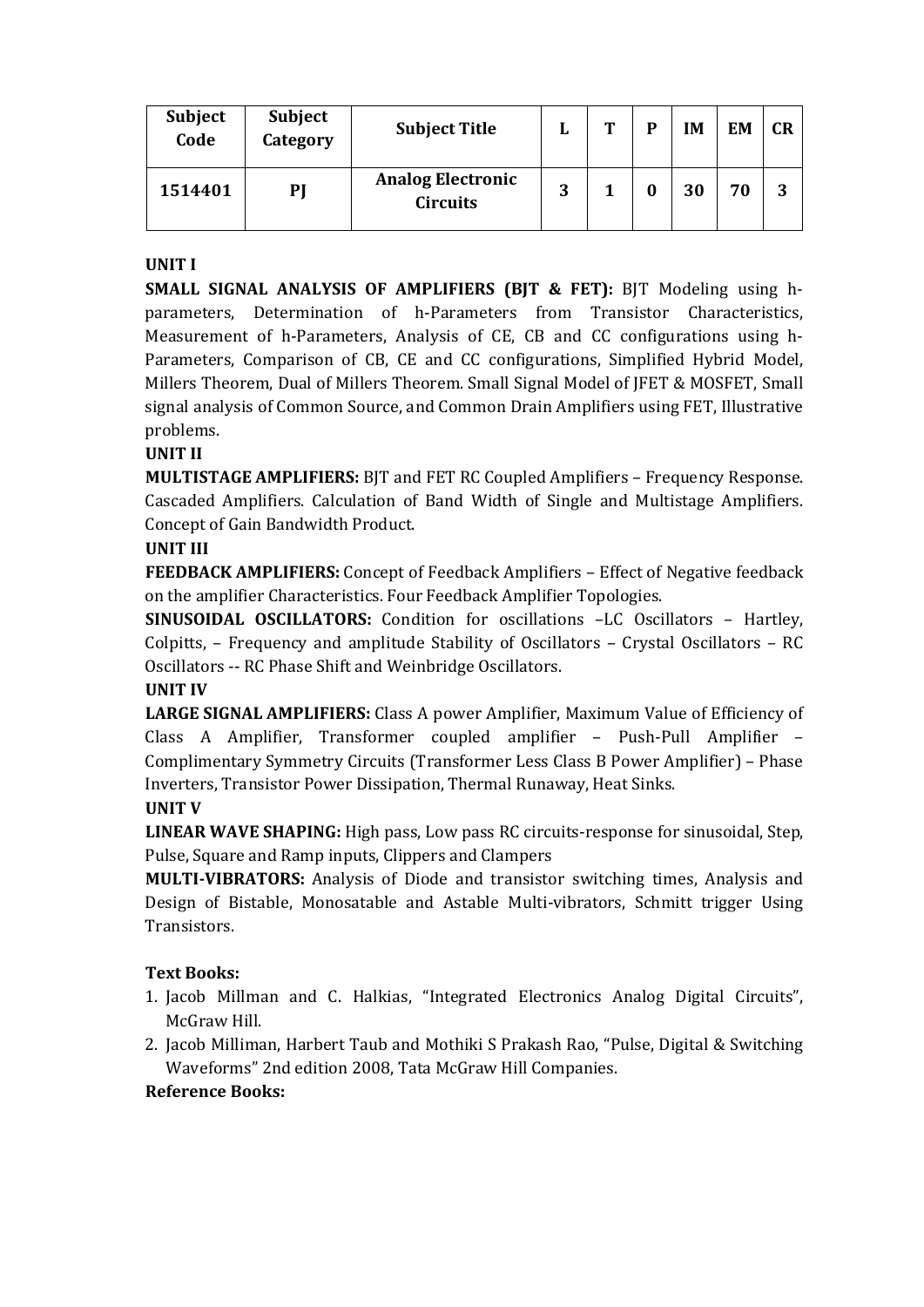1. K. Lal Kishore, "Electronic Circuit Analysis", Second Edition, BSP

2. G.S.N. Raju, "Electronic Devices and Circuits", IK International Publications, New Delhi, 2006

3. Allen Mottershead, "Electronic Devices and Circuits", Prentice –Hall of India.

4. A. Anand Kumar, "Pulse and Digital Circuits", PHI, 2005.

5. David A. Bell, "Solid State Pulse Circuits", 4th edition, PHI, 2002.

| <b>Subject</b><br>Code | <b>Subject</b><br>Category | <b>Subject Title</b>                                                                              | L | Т | P | IM | EM | CR |
|------------------------|----------------------------|---------------------------------------------------------------------------------------------------|---|---|---|----|----|----|
| 1504402                | PJ                         | <b>Switching Theory &amp;</b><br><b>Logic Design</b><br>(Common to EEE &<br><b>ECE Branches</b> ) | 3 |   |   | 30 | 70 | 3  |

## **Course Objectives:**

 To provide the students with an introduction to the fundamentals of Number systems, logic gates, Combinational and sequential circuits

## **Learning Outcomes:**

- Learn the concepts of number systems, Boolean Algebra and K-Maps that are essential to minimize the logical functions in the design and development of digital systems
- Design and develop various combinational and sequential circuits
- Demonstrate the ability to realize Switching functions using Programmable Logic Devices
- Solve engineering problems pertaining to Digital Electronics and arrive at solutions

## **UNIT I**

**Number Systems & Codes**: Overview of number systems –complement representation of negative numbers-binary arithmetic, binary codes-error detecting & error correcting codes –Hamming codes.

## **UNIT II**

**Boolean Algebra and Minimization of Switching Functions**: Fundamental postulates of Boolean Algebra - Basic theorems and properties –Canonical and Standard forms-Minimal SOP and POS forms , Algebraic simplification digital logic gates -universal gates-Multilevel NAND/NOR realizations. The map method, tabulation method.

## **UNIT III**

**Combinational Logic Design**: Design using conventional logic gates, Encoder, Decoder, Multiplexer, De-Multiplexer, Realization of switching functions using multiplexer, Parity bit generator, Code-converters, Hazards and hazard free realizations.

## **UNIT IV**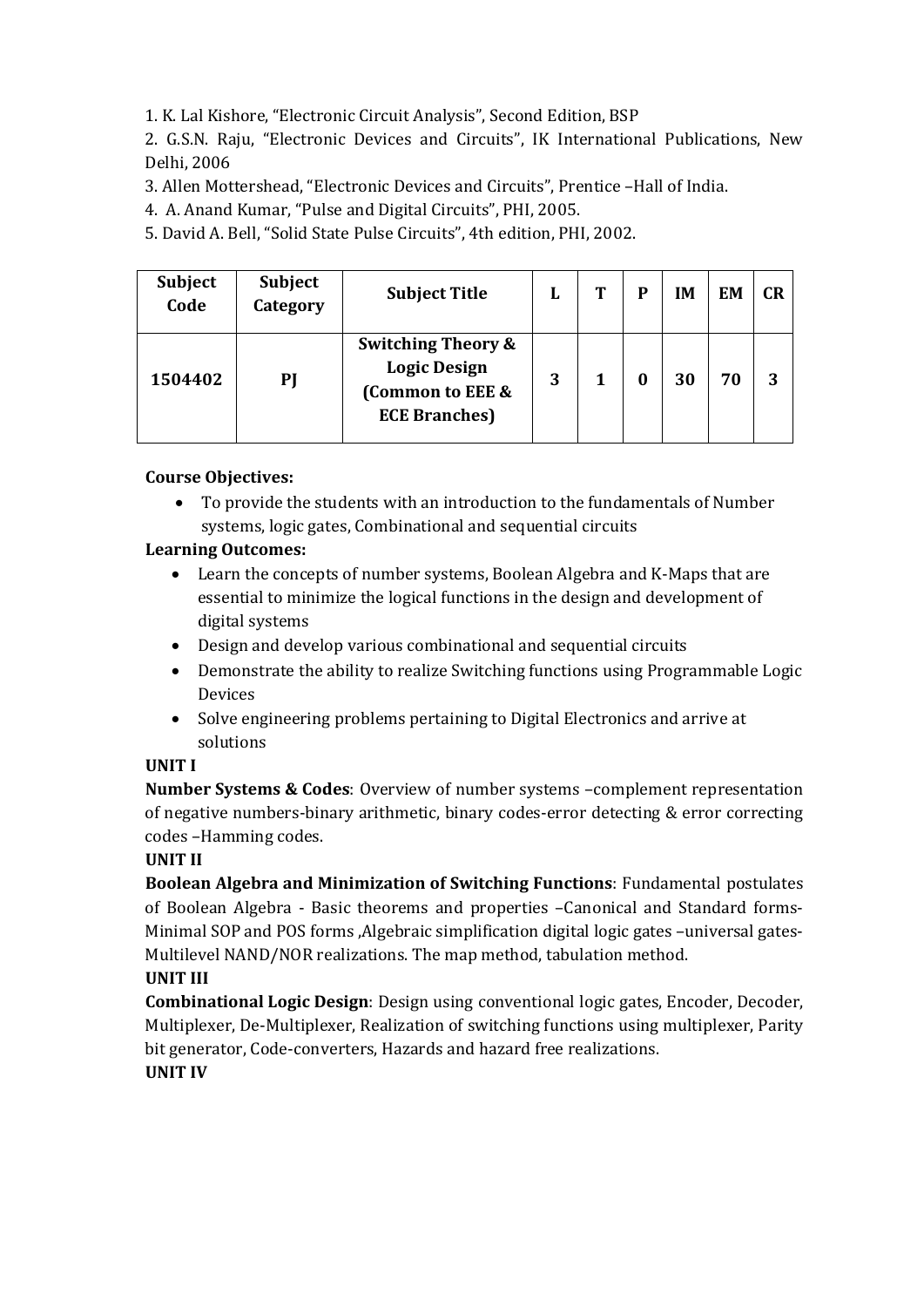**Programmable Logic Devices**: Basic PLD's-ROM, PROM, PLA, and PLD, Realization of Switching functions using PLD's.

### **UNIT V**

**Sequential Circuits**: Synchronous and Asynchronous sequential circuits, Flip-flops-Triggering and excitation tables, Flip flop conversions, shift registers, Design of Synchronous and Asynchronous counters, Ring and Johnson counters. Serial Binary adder, Sequence detector.

### **Text Books:**

- 1. ZVI Kohavi, Switching & Finite Automata theory –, TMH, 2nd Edition.
- 2. Morris Mano, "Digital Design", PHI, 3rd Edition, 2006.
- 3. A. Anand Kumar, "Switching Theory & Logic Design", 2008, PHI.

## **Reference Books:**

- 1. William I. Fletcher, "An Engineering Approach to Digital Design", PHI.
- 2. Charles H. Roth, "Fundamentals of Logic Design", Thomson Publications, 5<sup>th</sup> Edition, 2004.
- 3. John M. Yarbrough, "Digital Logic Applications and Design", Thomson Publications, 2006.

| <b>Subject</b><br>Code | <b>Subject</b><br>Category | <b>Subject Title</b>                            | ы | m | P | IM | EM | CR |
|------------------------|----------------------------|-------------------------------------------------|---|---|---|----|----|----|
| 1502403                | PJ                         | <b>Generation of Electrical</b><br><b>Power</b> | 3 |   | 0 | 30 | 70 | 3  |

**Prerequisite**(S): Fluid Mechanics and Hydraulic Machinery, DC Machines

**Objective:** The objective of this course is to learn various power plants in brief such as Thermal, Hydro and Nuclear Power Plants. With respect to the environmental aspects the Distributed Generations such as Solar, Wind, Bio-Gas, Geo- Thermal and Ocean Energy are also discussed in this subject.

**Course Outcomes**: On completion of the course, student will be able to

- 1. demonstrate knowledge on
	- layout of various power plants and their operation.
	- combined operation of power stations.
	- concept of different types of turbines and their usage in different types of power generation stations.
	- Nonconventional energy sources.

2. analyze

- the water power equation.
- load sharing between power stations.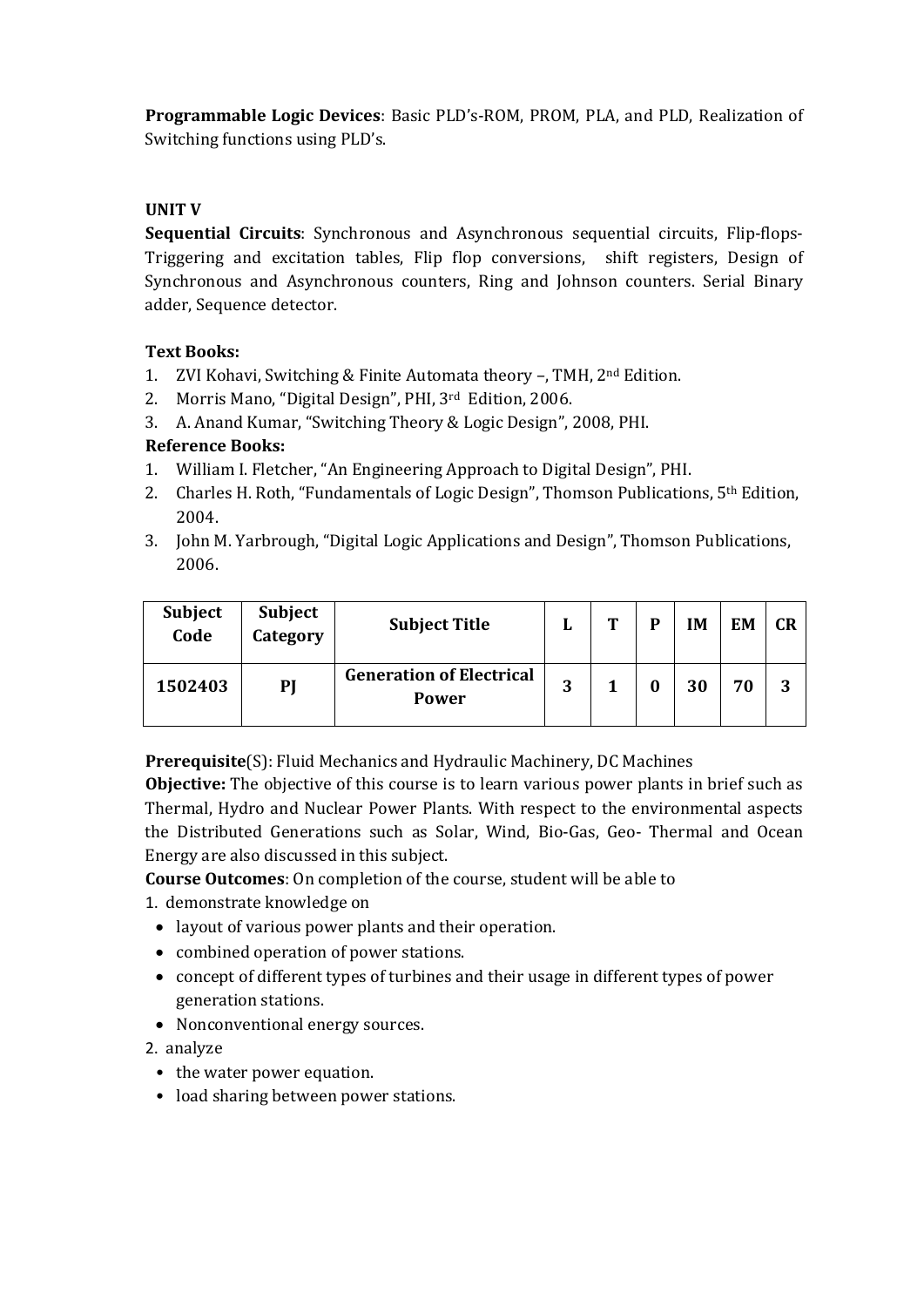- 3. Evaluate
	- reserve capacity of Hydel power plant using mass curve.

## **UNIT – I**

## **Thermal Power Station:**

Line diagram of Thermal Power Station (TPS) showing paths of coal, steam, water, air, ash, and flue gases – brief description of TPS components: Economizers, Boilers, Super heaters, Turbines, Condensers, Chimney, and cooling towers.

## **UNIT – II**

## **Hydro and Nuclear Power Stations**

**Hydro Power Stations (HPS):** Selection of site, Classification, Layout, Description of main components.

**Nuclear Power Stations (NPS):** Nuclear fission and chain reaction – Nuclear fuels, Principle of operation of Nuclear reactor, Reactor components: Moderators, Control rods, reflectors and Coolants. Radiation hazards: Shielding and safety precautions. Types of Nuclear Reactors and brief description of PWR, BWR and FBR.

## **UNIT – III**

## **Basics of Solar Energy & Geo-Thermal Energy Generation:**

Role and Potential of solar energy options, Principles of Solar radiation, Flat plate and concentrating solar energy collectors, different methods of solar energy storage – Solar applications: heating energy, cooling, distillation and drying - Principles of Geo thermal energy – Methods of Harnessing.

### **UNIT – IV**

## **Basics of Wind energy Generation**

Role and potential of wind energy option, horizontal and vertical axis wind mills, performance characteristics – Betz criterion – application – Economic aspects.

### **UNIT – V**

## **Basics of Bio gas Energy Generation & Basics of Ocean Energy Systems**

Principles of Bioconversion, types of Biogas digesters – Characteristics of Bio-gas, Utilization – Economic and environmental aspects.

Principle of Ocean Energy – Tidal and Wave energy – Economic aspects.

## **Text Books:**

- 1. A Text Book of Power Plant Engineering by R. K. Rajput, 4th edition, Laxmi Publications, 2007.
- 2. Power Plant Engineering by P. C. Sharma, S. K. Kataria Publications
- 3. Non-conventional energy sources by G. D. Rai, Khanna Publishers.

## **Reference Books:**

- 1. Power Plant Engineering by P. K. Nag, 2th edition, TMH.
- 2. Power Plant Engineering by Ramalingam, Scitech Publications.
- 3. A Course in Power Plant Engineering by Arora and S. Domkundwar.
- 4. Generation, Distribution and Utilization of Electrical Energy by C.L.Wadhwa. New Age publishers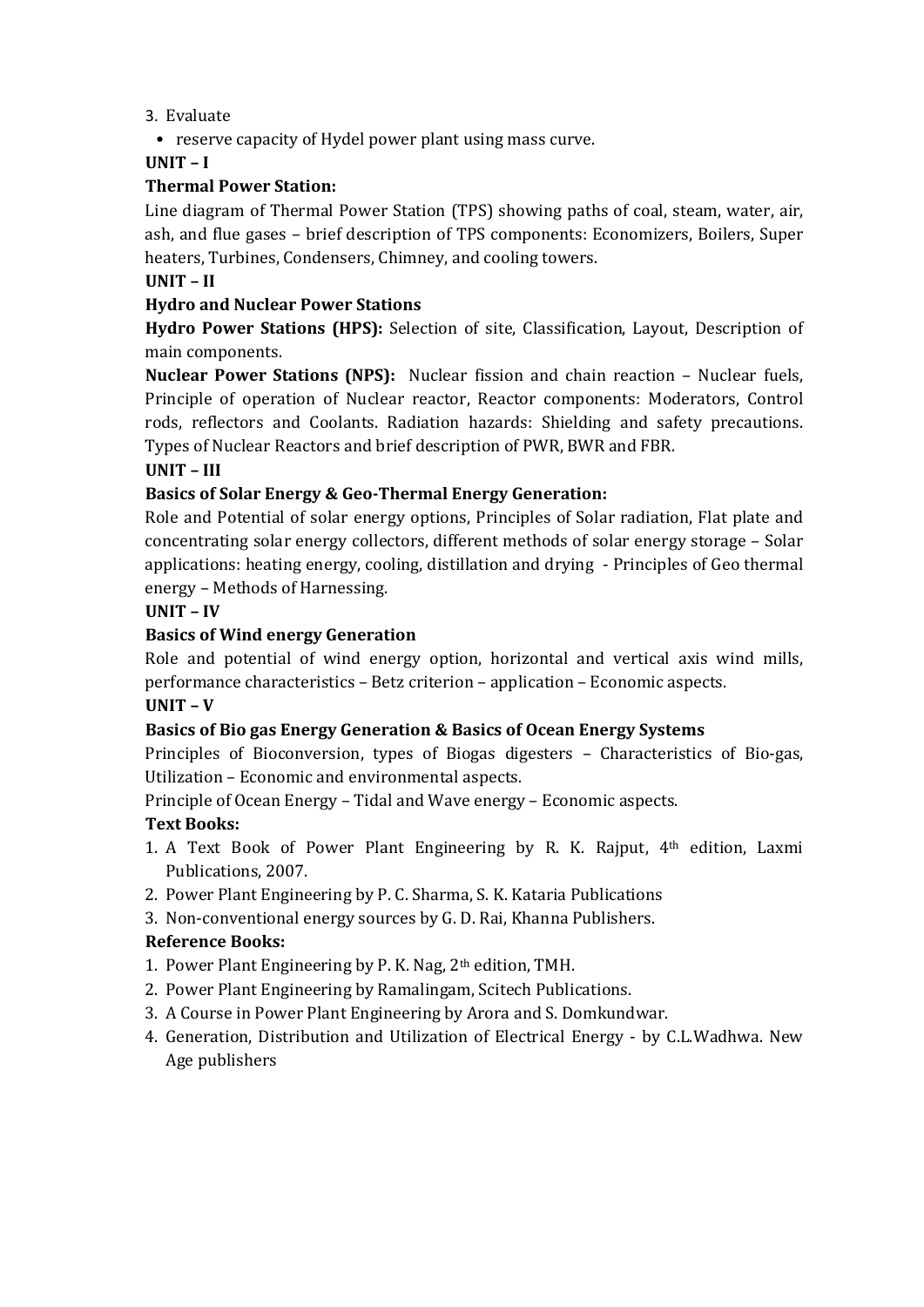| <b>Subject</b><br>Code | <b>Subject</b><br>Category | <b>Subject Title</b>                                     | u | m | D | IM | EM | <b>CR</b> |
|------------------------|----------------------------|----------------------------------------------------------|---|---|---|----|----|-----------|
| 1502404                | PJ                         | <b>Electrical and Electronics</b><br><b>Measurements</b> | 2 |   |   | 30 | 70 | 3         |

### **Objective:**

Electrical measurements course introduces the basic principles of all measuring instruments. It also deals with the measurement of RLC parameters voltage, current Power factor, power, energy and magnetic measurements and Digital Meters.

**Prerequisite(S**): Engineering physics, Engineering Mathematics, Electric circuits **Course Outcomes**: On successful completion of the course, student will be able to 1. demonstrate knowledge on

- various errors and compensation
- construction, working and testing of various measuring instruments.
- measurement of various electrical parameters and quantities

### 2. analyze

- different types of errors and compensations
- DC and AC bridges.
- 3. design extension of meter ranges of various measuring instruments.
- 4. evaluate various electrical circuit parameters/elements using bridges.
- 5. apply various measuring instruments in domestic and industrial applications.

### **UNIT – I**

**Measuring Instruments:** Classification – deflecting, control and damping torques – Ammeters and Voltmeters – PMMC, moving iron, dynamometer type instruments – expression for the deflecting torque and control torque – Errors and compensations, extension of range using shunt and multipliers- problems.

### **UNIT – II**

**Measurement of Power and Energy:** Single phase dynamometer wattmeter, expression for deflecting and control torques, Single phase induction type energy meter – driving and braking torques – errors and compensations. Three phase energy meter. Types of P.F. Meters – dynamometer and moving iron type – 1-phase and 3-phase meters.

### **UNIT – III**

**D.C. & A.C Bridges:** Method of measuring low, medium and high resistance – sensitivity of Wheatstone's bridge – Kelvin's double bridge for measuring low resistance, measurement of high resistance – loss of charge method. Measurement of inductance – Maxwell's bridge, Anderson's bridge. Measurement of capacitance and loss angle – Desauty's Bridge, Schering Bridge- Frequency measurement- Wien's bridge.

### **UNIT – IV**

**Instrument Transformers and Potentiometers:** CT and PT – Ratio and phase angle errors–design considerations. Principle and operation of D.C. Crompton's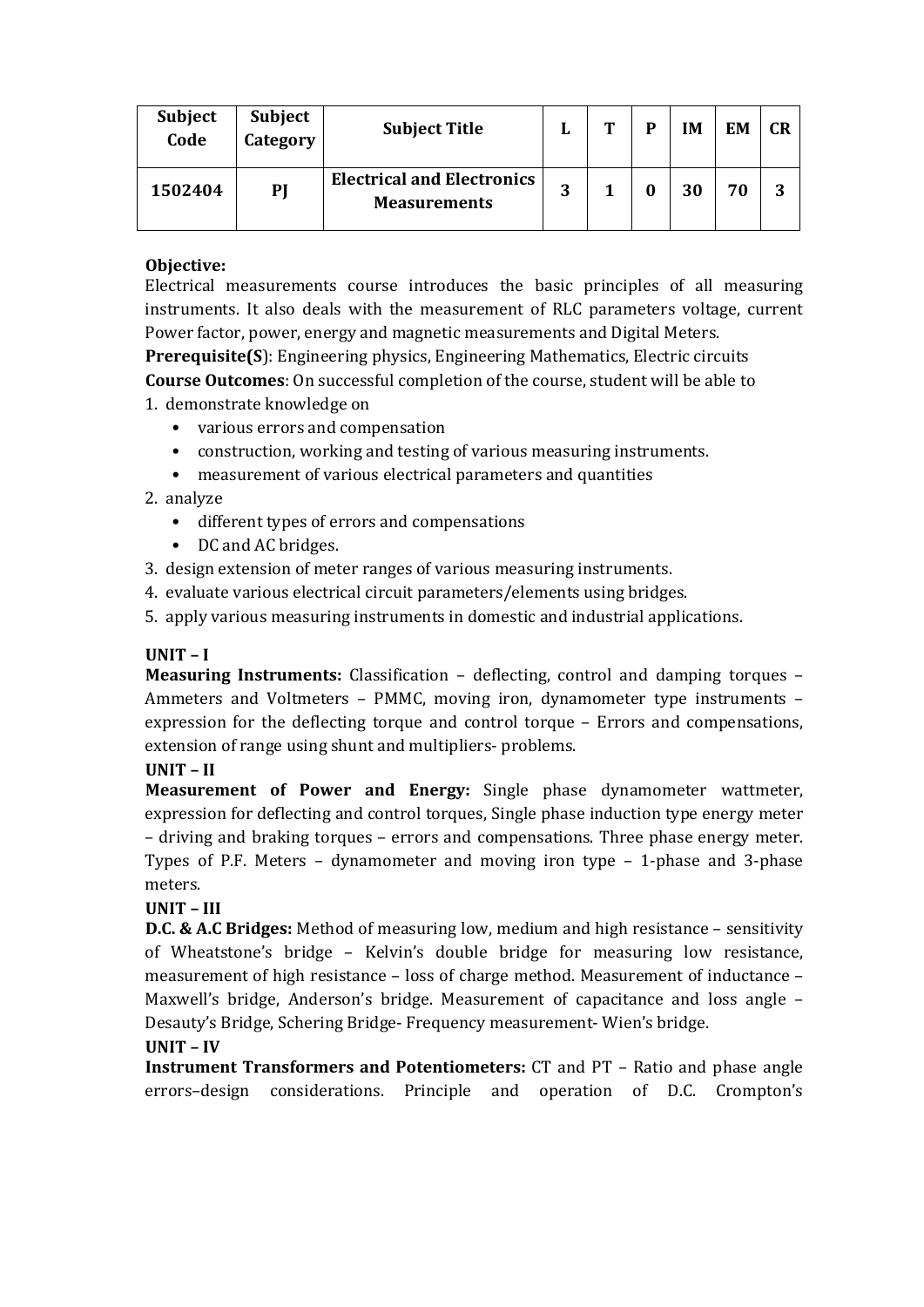potentiometer–standardization – Measurement of unknown resistance, current and voltage. A.C. potentiometers: polar and coordinate type's - standardization – applications.

## **UNIT – V**

**Electronic Measurements:** Cathode Ray Oscilloscope – Cathode Ray tube – Time base generator – Horizontal and Vertical amplifiers – application of CRO – Measurement of phase, frequency, current & voltage – Lissajous pattern.

Digital meters - Digital Voltmeter – Successive approximation, ramp and integrating type.

### **Text Books**

- 1. Electrical measurements and measuring Instruments by E.W. Golding and F.C. Widdis, 5th Edition, Reem Publications.
- 2. Electrical & Electronic Measurement & Instruments by A. K. Sawhney, Dhanpat Rai & Co. Publications.
- 3. Electronic Instrumentation and measurement techniques by William D Cooper-Prentice Hall Publishers

### **Reference Books**

- 1. Electrical Measurements by Buckungham and Price, Prentice Hall
- 2. Electrical Measurements: Fundamentals, Concepts, Appliations by Ressland, M.U, New Age International (P) Limited, Publish.
- 3. Electronic Instrumentation by H. S. Kalsi, Tata Grawhill Mc, 3rd Edition.

| <b>Subject</b><br>Code | <b>Subject</b><br>Category | <b>Subject Title</b>            |   | m | D | IM | EM | <b>CR</b> |
|------------------------|----------------------------|---------------------------------|---|---|---|----|----|-----------|
| 1502405                | PI                         | <b>Electrical Machines - II</b> | 3 |   | 0 | 30 | 70 | ີ<br>Ĵ    |

**Prerequisite(S)**: Electric Circuits, DC Machines.

### **Objective:**

This subject facilitates to study the performance of Transformers which play a major role in transmission and distribution of electrical power and induction motors which are the major part of industrial drives and agricultural pump sets.

**Course Outcomes**: On successful completion of the course, student will be able to

1. demonstrate knowledge on

- construction and working of transformers, auto transformers and induction machines.
- testing of transformers and induction machines.
- parallel operation of transformers
- Speed control of induction motors
- 2. analyze the behaviour of transformers and induction machines for various operating conditions.
- 3. design suitable accessories/techniques for the starting and speed control of induction motors.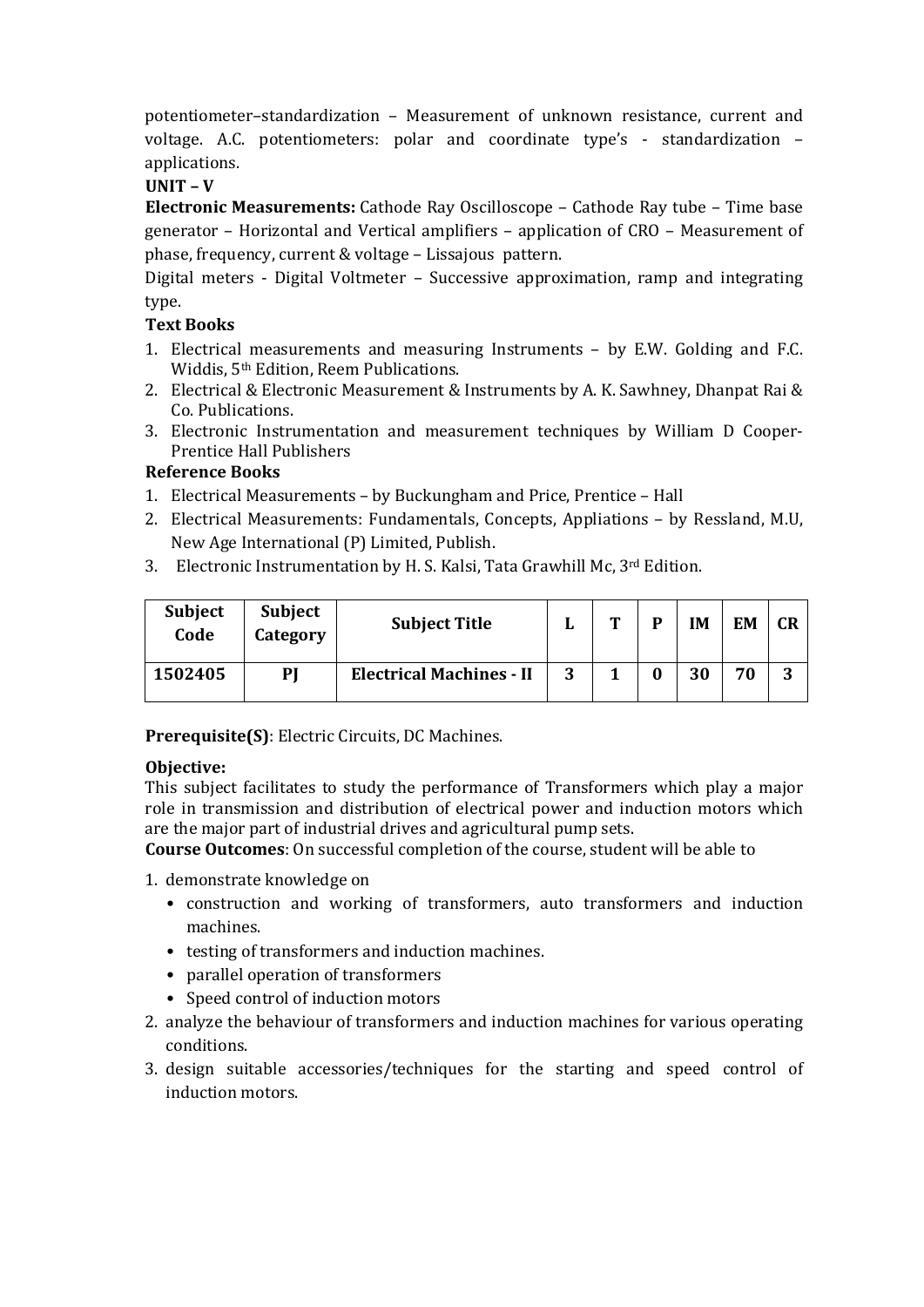- 4. Evaluate the performance of transformers and three phase induction machines.
- 5. categorize the suitable transformer and induction machine for domestic, agriculture and industrial applications.

## **UNIT – I**

**Single phase transformer:** Construction & principle of operation– types– EMF equation –operation on no-load & on-load– Phasor diagrams. Equivalent Circuit – losses, effect of variations of frequency & supply voltage on iron losses, efficiency and regulation. All - day efficiency.

### **UNIT – II**

**Testing of Transformers**: O.C and S.C Tests, Sumpner's test – pre-determination of efficiency & regulation, Separation of Losses Test.

Parallel Operation with Equal & Unequal voltage ratio's, Auto-transformers- Equivalent circuit - comparison with two winding transformers.

### **UNIT-III**

**Poly phase Transformers:** Types of connections – Y-Y, Y-Δ, Δ-Y, Δ-Δ, Open Delta, Scott connection, 3-winding transformers, tertiary windings, operation of three phase transformer on unbalanced input supply.

**3-ø Induction Motors:** Constructional Details – types- production of Rotating Magnetic Field – Principle of operation – slip, rotor parameters at standstill and running condition, Phasor Diagram – Equivalent Circuit.

### **UNIT IV**

**Characteristics of Induction Motor –** Rotor Power input, Rotor copper loss and mechanical power developed and their internal relations**.** Torque Equation – Maximum Torque and Starting Torque – Maximum Output – Slip for Maximum Output –

Torque-Slip characteristics and efficiency.

**Testing of 3-ø Induction Motors**: Brake Test – Predetermination of performance from no-load and blocked rotor tests, Determination of Equivalent Circuit Parameters, Circle Diagram.

### **UNIT- V**

**Methods of Starting** – DOL starter, Auto Transformer starter, Y/Δ starter and Rotor Resistance method.

**Speed control of 3-ø Induction Motor**: Stator side control: Pole changing – voltage control, frequency control of 3-ø Induction Motor. Rotor side control: cascade connection, injection of emf into rotor circuit –Double cage Induction Motor, Induction generator & applications, crawling & cogging.

### **Text Books:**

- 1. Electrical Machines I. J. Nagrath, D. P. Kothari, TMH, 7th Edition 2005.
- 2. Electric Machines P. S. Bimbra, Khanna Publications.
- 3. Electric machinery A.E. Fitzgerald, C. Kingsley and S. Umans, McGraw Hill company 5th Edition.

### **Reference books:**

- 1. Electrical machines –II (AC machines) J. B. Gupta.
- 2. Theory of alternating machinery by Langsdorf, TMH 2nd Edition.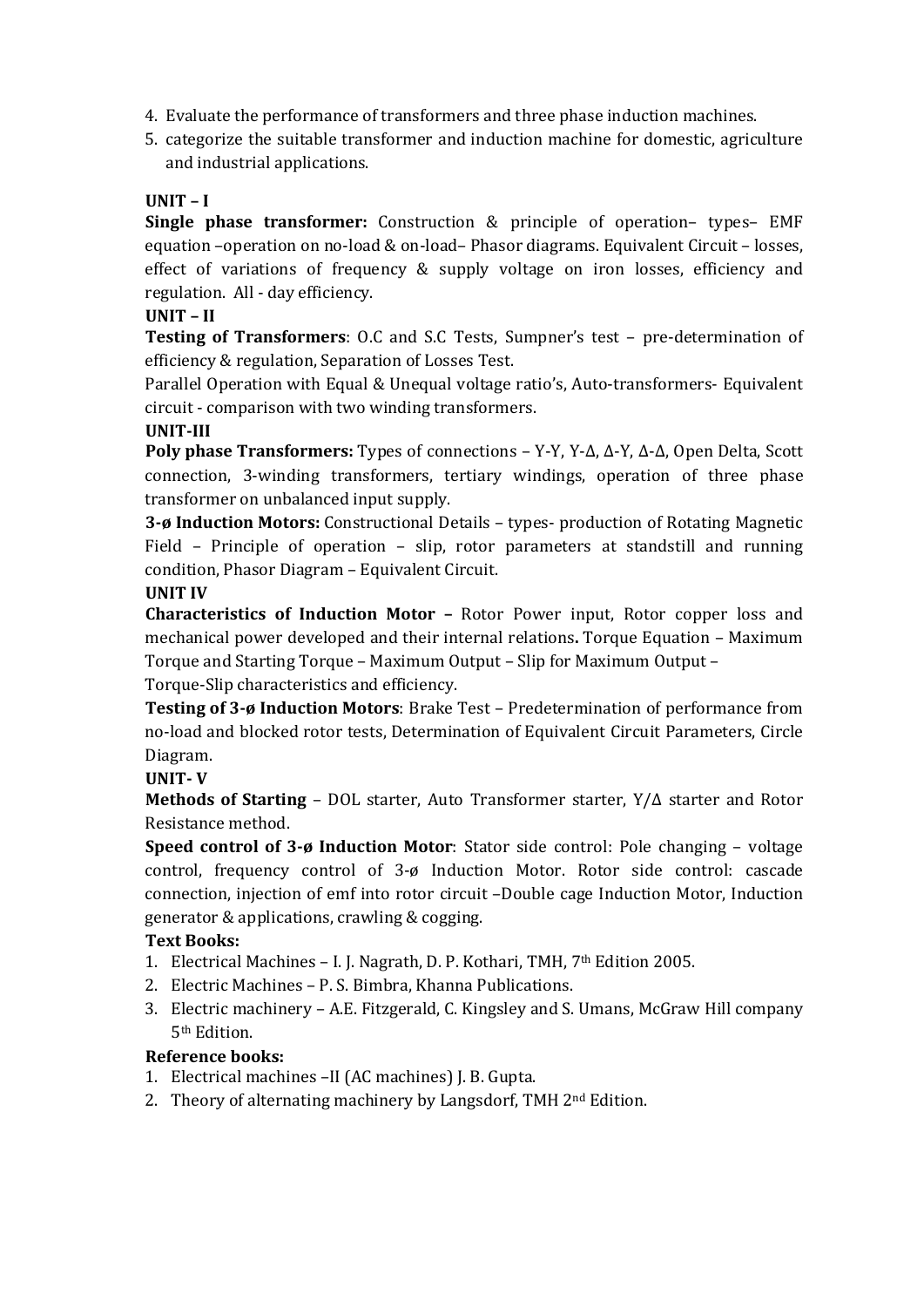## 3. Alternating Current Machines by R.K.Rajput, Laxmi Puiblications

| <b>Subject</b><br>Code | <b>Subject</b><br>Category | <b>Subject Title</b>     | u      | m | IM | EM | <b>CR</b> |
|------------------------|----------------------------|--------------------------|--------|---|----|----|-----------|
| 1502406                | PI                         | <b>Power Systems - I</b> | ∩<br>ີ |   | 30 | 70 | ົ<br>J    |

**Prerequisite(S)**: Electromagnetic Fields, Signals and Networks

## **Objective:**

This course is an extension of Generation of Electric Power course. It deals with economic aspects of generation, mechanical design of transmission lines, cables and insulators, electrical design of transmission lines and distribution system.

**Course Outcomes:** On successful of the course, student will be able to

1. demonstrate knowledge on

- transmission line parameters and their performance.
- transients in transmission lines.
- Overhead line insulators, Sag and Tension calculations for transmission system.
- corona, classification of cables and their performance.

2. analyze

- the electrical and mechanical aspects of transmission lines.
- the capacitance of cable for different configurations.
- 3. design
	- electrical and mechanical systems to improve the overall performance of transmission lines and cables.
	- Overhead Line Insulators.

### 4. exhibit skills in

- evaluating the parameters and performance of transmission lines and cables.
- evaluating the electrical and mechanical aspects of transmission lines, cables and insulators.

### **UNIT – I**

**Economic Aspects of Power Generation:** Load Curve, Load Duration Curve, Integral Load Duration Curves, Load Factor, Demand Factor, Diversity Factor, Capacity Factor, Utilization Factor and Plant Use Factors-Numerical Problems.

Choice of Size and Number of Generating Units, Cost of Electrical Energy, Problems, Types of Tariff Charges on Consumers – Numerical Problems.

### **UNIT – II**

**Mechanical Design of Transmission Lines:** Insulators, Types of Insulators, String Efficiency, Methods of Improving String Efficiency, problems.

Line Supports, Sag and Tension Calculations for Equal and Unequal Heights of Towers, Effect of Wind and Ice on Weight of Conductors – Numerical Problems, Stringing Chart and Sag Template.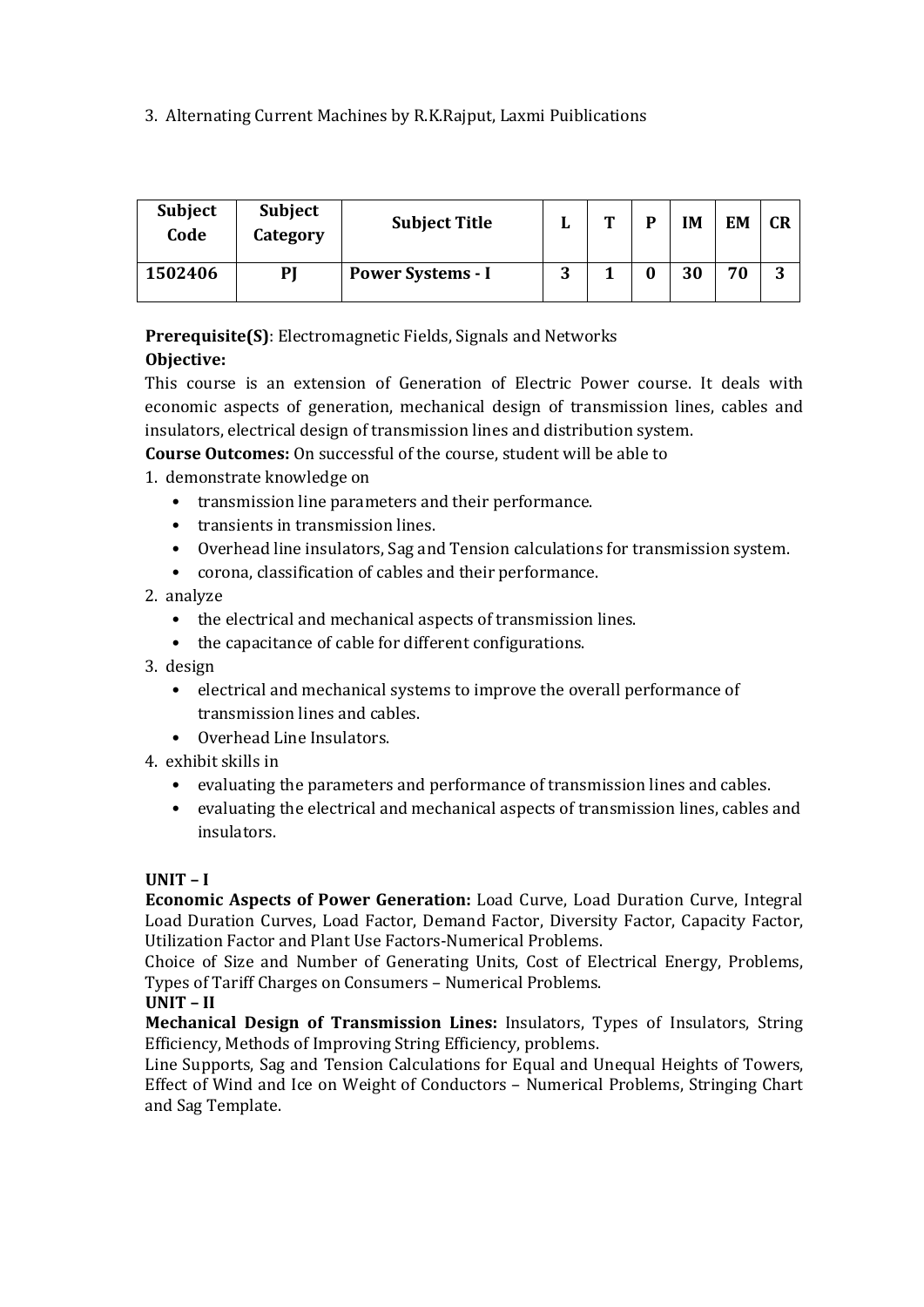### **UNIT – III**

**Transmission Line Parameters:** Types of Conductors, Calculation of resistance for solid conductor, concept of GMR and GMD, Calculation of inductance and Capacitance for 1- $\emptyset$  and 3- $\emptyset$  single and double circuit lines, , symmetrical and asymmetrical conductor configuration with and without transportation –Effect of Earth on Capacitance - Numerical Problems.

### **UNIT – IV**

**AC Distribution:** Comparison of AC single phase, Three Phase, Three wire and Three Phase Four wire systems, types of primary distribution systems, types of secondary distribution systems, AC distribution fed at one end and at both ends. Kelvin's law, limitation of Kelvin's law, selection of voltage of primary distribution, choice of scheme and size of feeders.

### **UNIT – V**

**Underground Cables:** Construction, Types of Cables, Insulation in Cables, Calculation of Insulation Resistance and Stress in Insulation. Capacitance of Single and 3 Core Belted Cables. Grading of Cables, Capacitance Grading, Description of Intersheath Grading, numerical problems.

**Corona:** Description of Corona Phenomenon, Factors Affecting Corona, Critical Disruptive Voltage, Visual Disruptive Voltage and Power Loss, Radio Interference.

### **Text Books**

- 1. Electrical power systems by C. L. Wadhwa, New Age International (P) Limited, Publishers, 4th Edition, 2005.
- 2. Power system Engineering-by I. J. Nagrath and D. P. Kothari, Tata McGraw Hill
- 3. A Text Book on Power System Engineering by M. L. Soni, P. V. Gupta, U. S. Bhatnagar, A. Chakrabarti, Dhanpat Rai & Co Pvt. Ltd., 2003.

### **Reference Books**

- 1. Power System Analysis and Design by B. R. Gupta, S. Chand & Co, 6th Revised Edition, 2010.
- 2. Principles of power systems by V.K.Mehta, S Chand publishers.
- 3. Electric Power Systems by S. A. Nasar, Schaum Outline Series, TMH, 3rd Edition, 2008.

| Subject<br>Code | <b>Subject</b><br>Category | <b>Subject Title</b>                                                           | L        | m | D | IМ | EM | <b>CR</b> |
|-----------------|----------------------------|--------------------------------------------------------------------------------|----------|---|---|----|----|-----------|
| 1514407         | PI                         | <b>Electronic Devices &amp;</b><br><b>Circuits Lab(Common</b><br>to EEE & ECE) | $\bf{0}$ |   | 3 | 50 | 50 | 2         |

### **Course Objectives:**

- To know the different devices- their characteristics and applications
- To study the design and analysis of amplifier circuits

### **Learning Outcomes:**

Gain practical knowledge of the principles of operation and characteristics of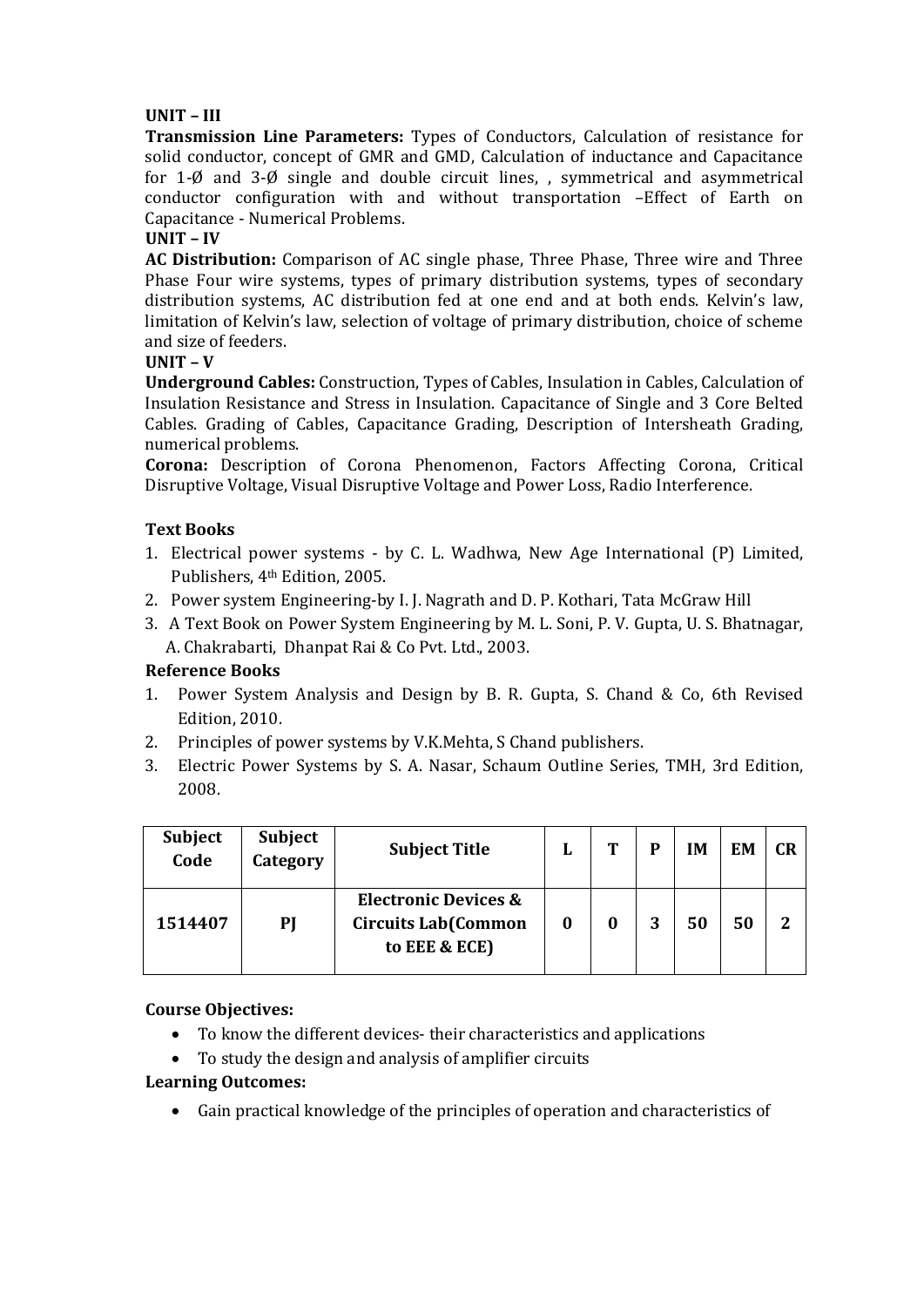pn-diodes, Zener diodes, Photodiode and Phototransistor

- Able to analyze and design pn-diode Rectifier circuits
- Able to design BJT & FET Amplifiers and analyze their frequency response
- Demonstrate the knowledge in LED, SCR and UJT in future applications

### **Electronic Workshop Practice (in 3 lab sessions):**

- 1. Identification, Specifications, Testing of R, L, C Components (Colour Codes), Potentiometers, Switches (SPDT, DPDT, and DIP), Coils, Gang Condensers, Relays, Bread Boards, PCB s
- 2. Identification, Specifications and Testing of Active Devices, Diodes, BJTs, Low power JFETs, MOSFETs, Power Transistors, LEDs, LCDs, SCR, UJT.
- 3. Study and operation of Millimetres (Analog and Digital), Function Generator, Regulated Power Supplies
- 4. Study and Operation of CRO

## .**List of Experiments: (Any ten from the following)**

- 1. Forward and Reverse bias characteristics of PN Junction diode
- 2. Zener diode characteristics and Zener diode as Voltage Regulator.
- 3. Input and Output characteristics of Transistor in CB Configuration.
- 4. Input and Output characteristics of Transistor in CE Configuration.
- 5. Half Wave Rectifier With and without filter.
- 6. Full wave Rectifier With and without filter.
- 7. Bridge rectifier with and without filter.
- 8. FET characteristics
- 9. VI characteristics of LED
- 10. Characteristics of Photo diode
- 11. Characteristics of Photo transistor
- 12. SCR Characteristics.
- 13. UJT Characteristics.
- 14. LDR Characteristics.

## **Note: Change at least two experiments every year.**

### **Equipment required for Laboratories:**

- 1. Regulated Power supplies (RPS) 0-30v.
- 2. CROs 0-20M Hz.
- 3. Function Generators 0-1 M Hz.
- 4. Multimeters
- 5. Decade Resistance Boxes/Rheostats -
- 6. Decade Capacitance Boxes
- 7. Micro Ammeters (Analog or Digital)- 0-20 μA, 0-50μA, 0-100μA, 0-200μA.
- 8. Voltmeters (Analog or Digital) 0-50V, 0-100V, 0-250V.

Electronic Components - Resistors, Capacitors, BJTs, LCDs, SCRs, UJTs, FETs, LEDs, LDRs, MOSFETs, Diodes (Ge & Si type), Germanium and Silicon transistors (NPN & PNP type)